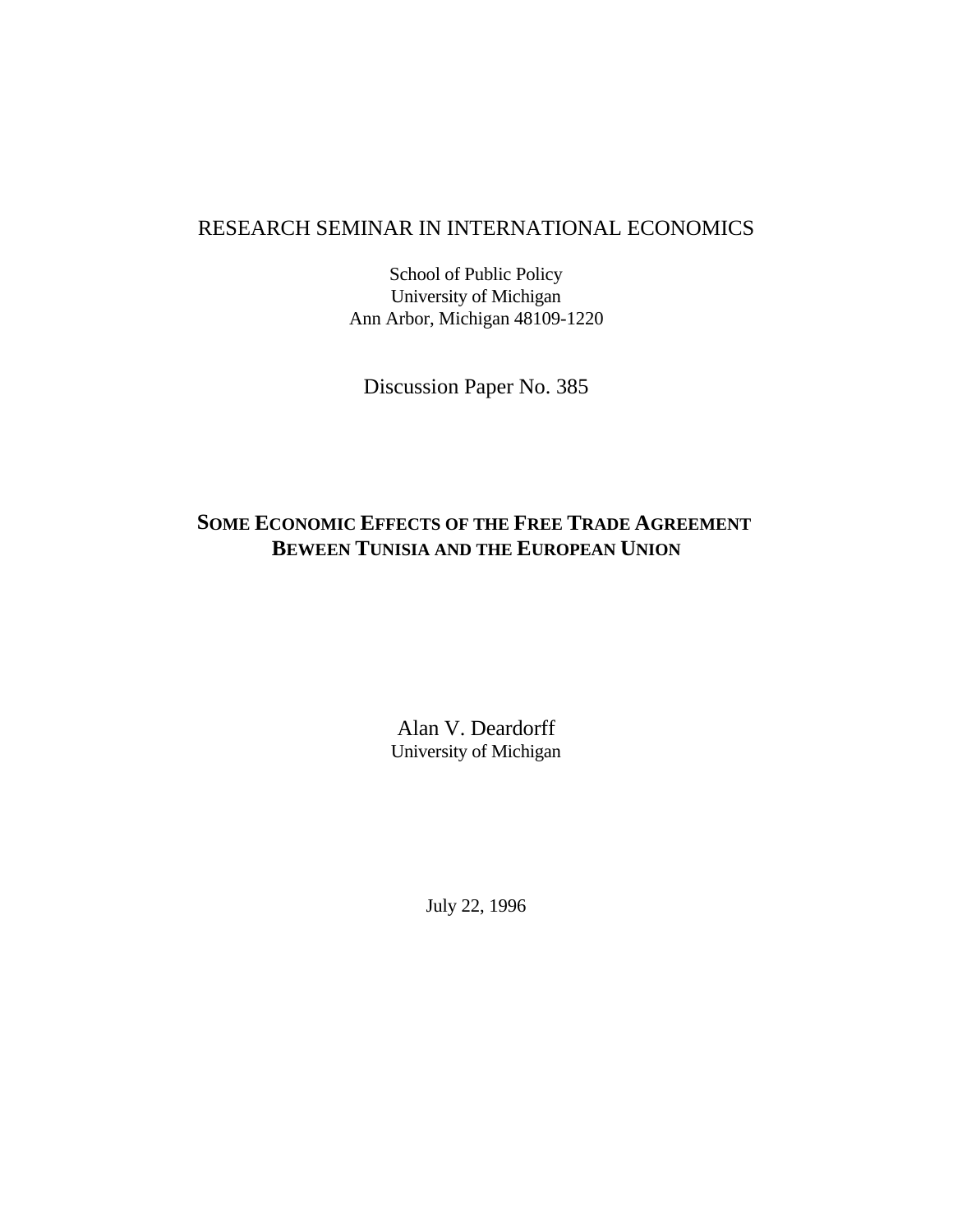# **SOME ECONOMIC EFFECTS OF THE FREE TRADE AGREEMENT BEWEEN TUNISIA AND THE EUROPEAN UNION**

**Drusilla K. Brown, Tufts University Alan V. Deardorff, University of Michigan Robert M. Stern, University of Michigan**

**Prepared for The Egyptian Center for Economic Studies Conference "How Can Egypt Benefit From a Trade Agreement with the EU?" Cairo, Egypt, June 26-27, 1996**

**Revised, July 22, 1996**

**Address Correspondence to:**

**Robert M. Stern School of Public Policy University of Michigan Ann Arbor, MI 48109-1220 U.S.A.**

**Tel. 313-764-2373 FAX 313-763-9181 E-Mail rmstern@umich.edu** TUN.WPD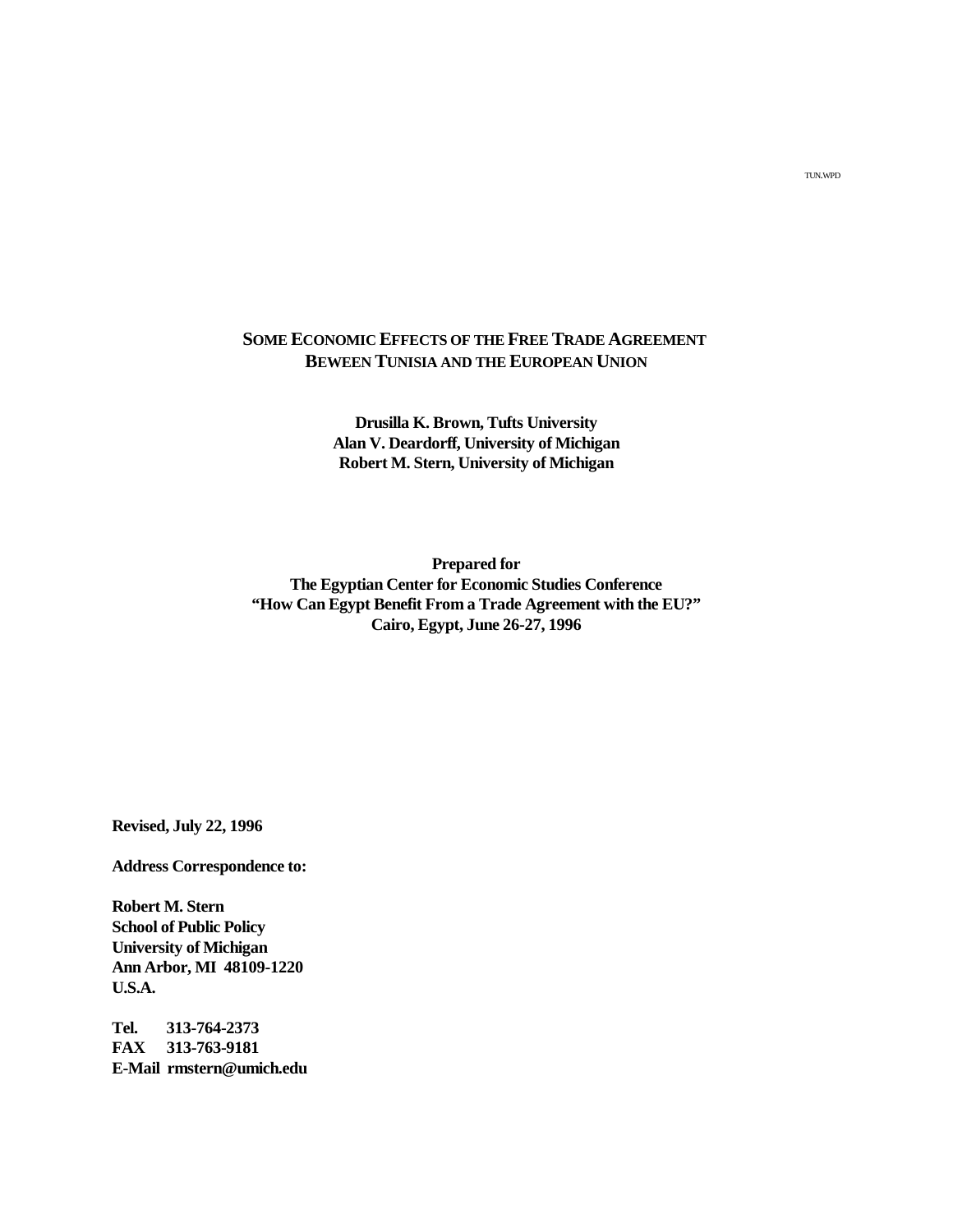# **SOME ECONOMIC EFFECTS OF THE FREE TRADE AGREEMENT BEWEEN TUNISIA AND THE EUROPEAN UNION**

**Drusilla K. Brown, Tufts University Alan V. Deardorff, University of Michigan Robert M. Stern, University of Michigan**

### **Abstract**

We use a specially constructed version of the Michigan Brown-Deardorff-Stern (BDS) Computational General Equilibrium (CGE) Model of World Production and Trade to estimate the potential economic effects on the Tunisian economy that may result from the free trade agreement (FTA) between Tunisia and the European Union (EU) that was concluded in July 1995. We find that the static welfare benefits for Tunisia of the FTA range from slightly negative to somewhat positive, depending on what is assumed about intersectoral capital mobility in Tunisia. Further, depending on the length of time allowed for the phasing in of the FTA, Tunisia could experience significant adjustment problems in connection with the intersectoral movements of labor and capital that the FTA would induce. Finally, while our computational scenarios are subject to the difficulties of integrating foreign direct investment (FDI) into a CGE trade modeling framework, we find that the FDI inflows into Tunisia that might result from the FTA would not materially increase Tunisian economic welfare. Our results suggest therefore that Tunisia may not have much to gain economically from the FTA. Reducing its trade barriers multilaterally and reinforcing these actions with further liberalization of its foreign investment policies and maintenance of macroeconomic and political stability might in the end be the best path for Tunisia to follow.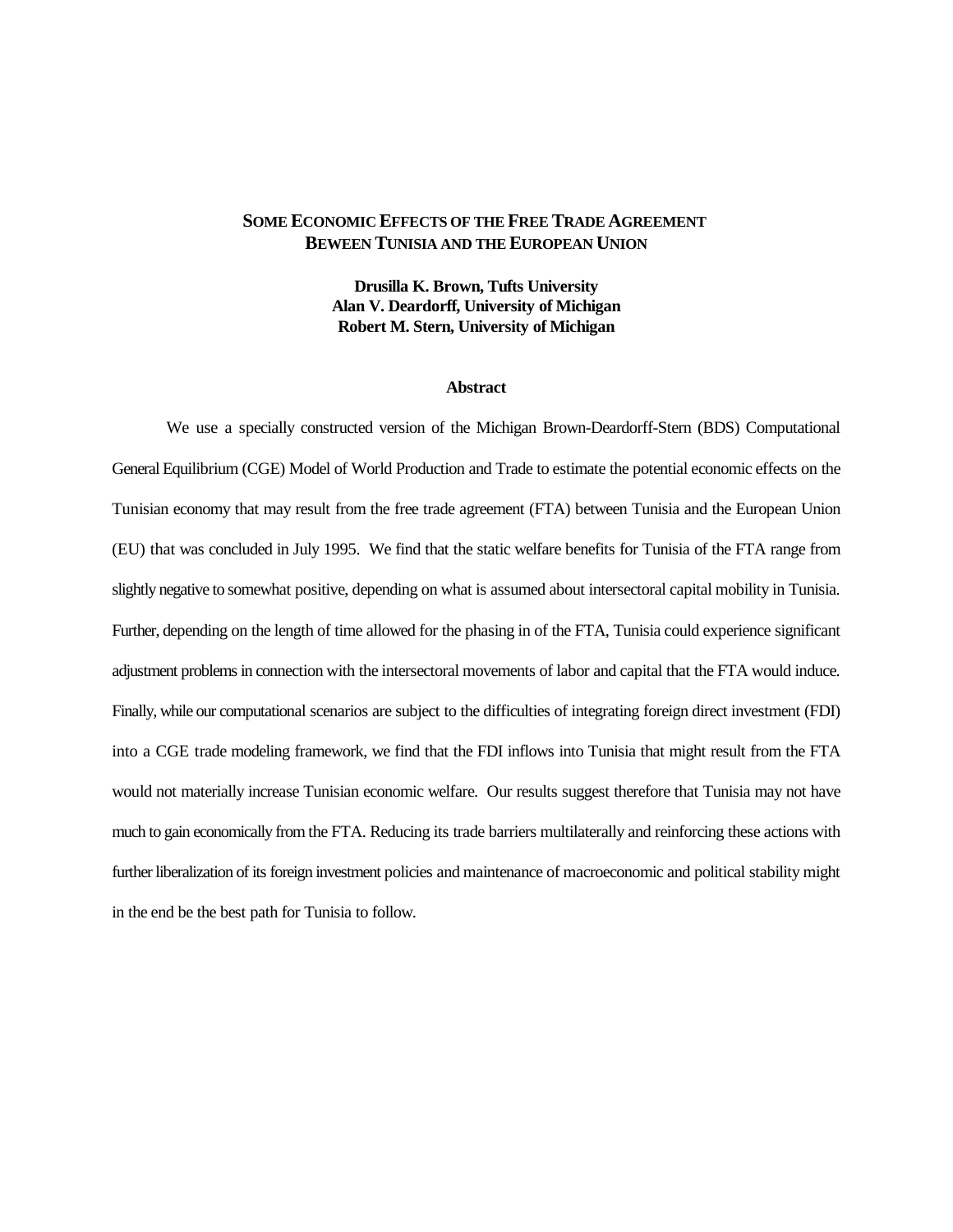# **SOME ECONOMIC EFFECTS OF THE FREE TRADE AGREEMENT BEWEEN TUNISIA AND THE EUROPEAN UNION**

**Drusilla K. Brown, Tufts University Alan V. Deardorff, University of Michigan Robert M. Stern, University of Michigan**

### **I. Introduction**

In this paper, we use a specially constructed version of the Michigan Brown-Deardorff-Stern (BDS) Computational General Equilibrium (CGE) Model of World Production and Trade to estimate some potential economic effects on the Tunisian economy that may result from the free trade agreement (FTA) between Tunisia and the European Union (EU) that was concluded in July 1995. The BDS CGE model provides measures of the effects that the FTA may have on the trade, output, and employment in the goods and services sectors for Tunisia and its major trading partners. The model also permits calculations of the effects of the FTA on economic welfare and returns to labor and capital in the individual countries/regions. A key issue in evaluating the Tunisian-EU FTA is how foreign direct investment (FDI) inflows may be affected. While changes in FDI inflows are not determined within the BDS CGE model, we can use the model nonetheless to investigate both how the incentives for FDI may be altered by the FTA and the ways in which potential changes in FDI associated with the FTA may impact on the Tunisian economy.

Our analysis focuses exclusively on the static effects of reductions in tariffs and NTBs in the Tunisian-EU FTA and on several possible changes in FDI. Our model is a static model and it therefore does not include various possible dynamic effects on longer run growth that may arise in response to the static changes. We also have not attempted to model other aspects of the effects of the FTA that some investigators have suggested may be more important than the changes in tariffs and NTBs themselves. Page and Underwood (1995) have discussed a number of such effects in connection with a survey of certain World Bank CGE studies of FTAs between the EU and both Tunisia and Morocco. These effects include the possible further benefits that may arise from harmonization of standards, product quality improvements, and increased trading efficiency. Such effects, especially because they would reduce the costs of trade not only with the EU but with other countries as well, are found in those studies to be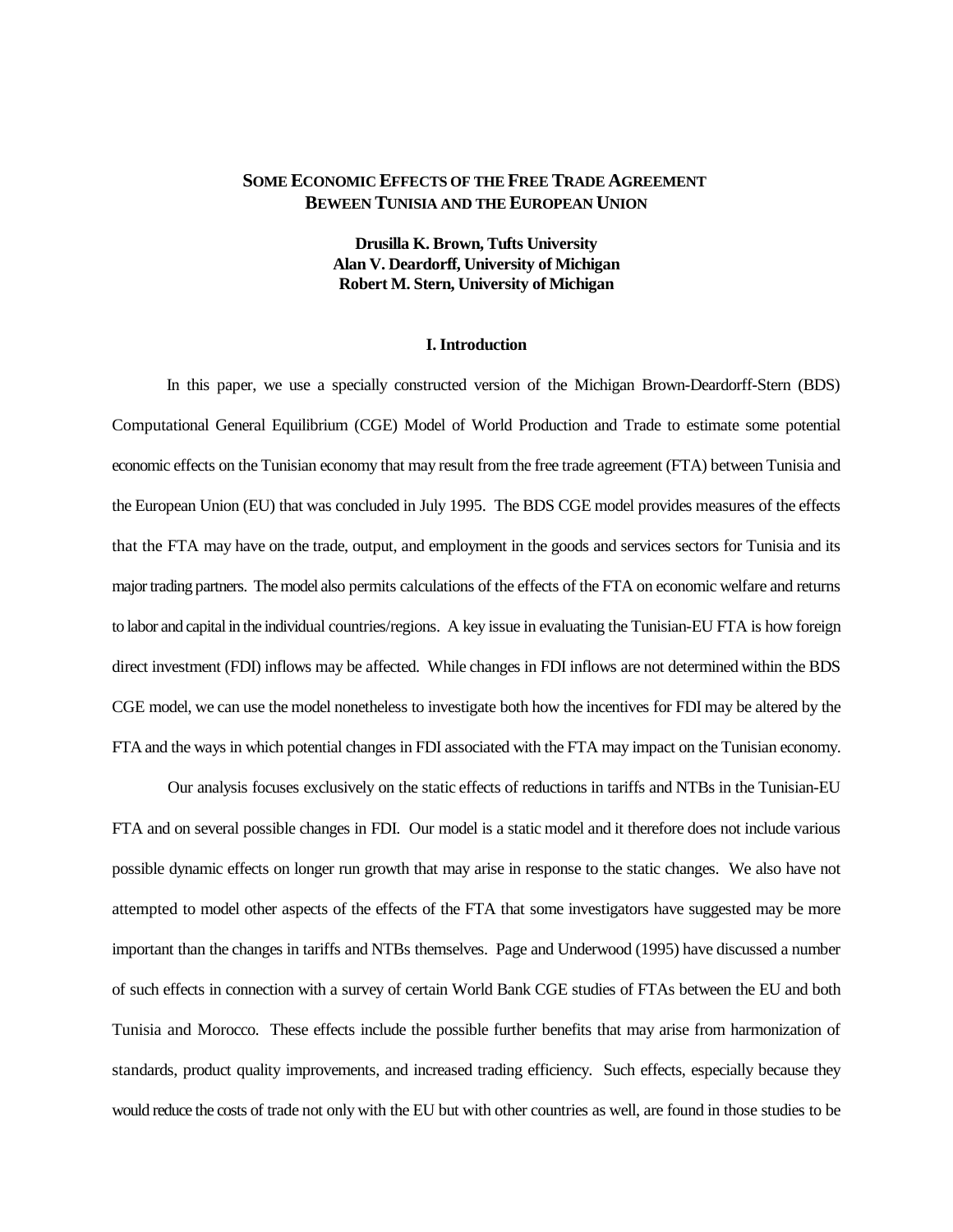more important than the reductions in tariffs and NTBs for the effects on welfare of the respective countries. We hope that these assessments are correct, but we did not include such changes in our own analysis because of the considerable uncertainties over how large they may really turn out to be.

The paper proceeds as follows. In Section II, we outline some essential features of our CGE model and the data used to analyze the effects of the Tunisia-EU FTA. Since, as mentioned, our model-based approach is not altogether well suited to analyzing issues relating to FDI, we devote Section III to a brief summary of selected recent literature on the determinants of FDI, including especially the experiences of developing countries. This may be helpful in assessing how FDI may respond to the FTA, especially when investment incentives are offered. Thereafter, in Section IV, we discuss the details of the FDI incentives in Tunisia's 1994 Investment Code. The various model scenarios that we have run using our CGE model are described in Section V, and the aggregate and sectoral computational results of these scenarios are presented in Sections VI and VII. Finally, in Section VIII, we summarize our conclusions and consider the implications for Tunisia's trade and foreign investment policies.

# **I.** The Michigan BDS CGE Trade Model<sup>1</sup>

### **Some Essential Model Features**

The CGE model used in this paper is an extension of the model first constructed by Brown and Stern (1989) to analyze the economic effects of the Canada-U.S. Trade Agreement (CUSTA), and later expanded by Brown, Deardorff, and Stern (BDS) (1992a,b, 1996a,b) to analyze the NAFTA, the extension of the NAFTA to some major trading countries in South America, and the formation of an East Asian trading bloc. The potential effects of integrating Czechoslovakia, Hungary, and Poland into the EU are also analyzed in Brown, Deardorff, Djankov, and

 $\frac{1}{2}$  Readers who are not concerned with the technical details of the model may wish to proceed to the results of the analysis reported in the sections below.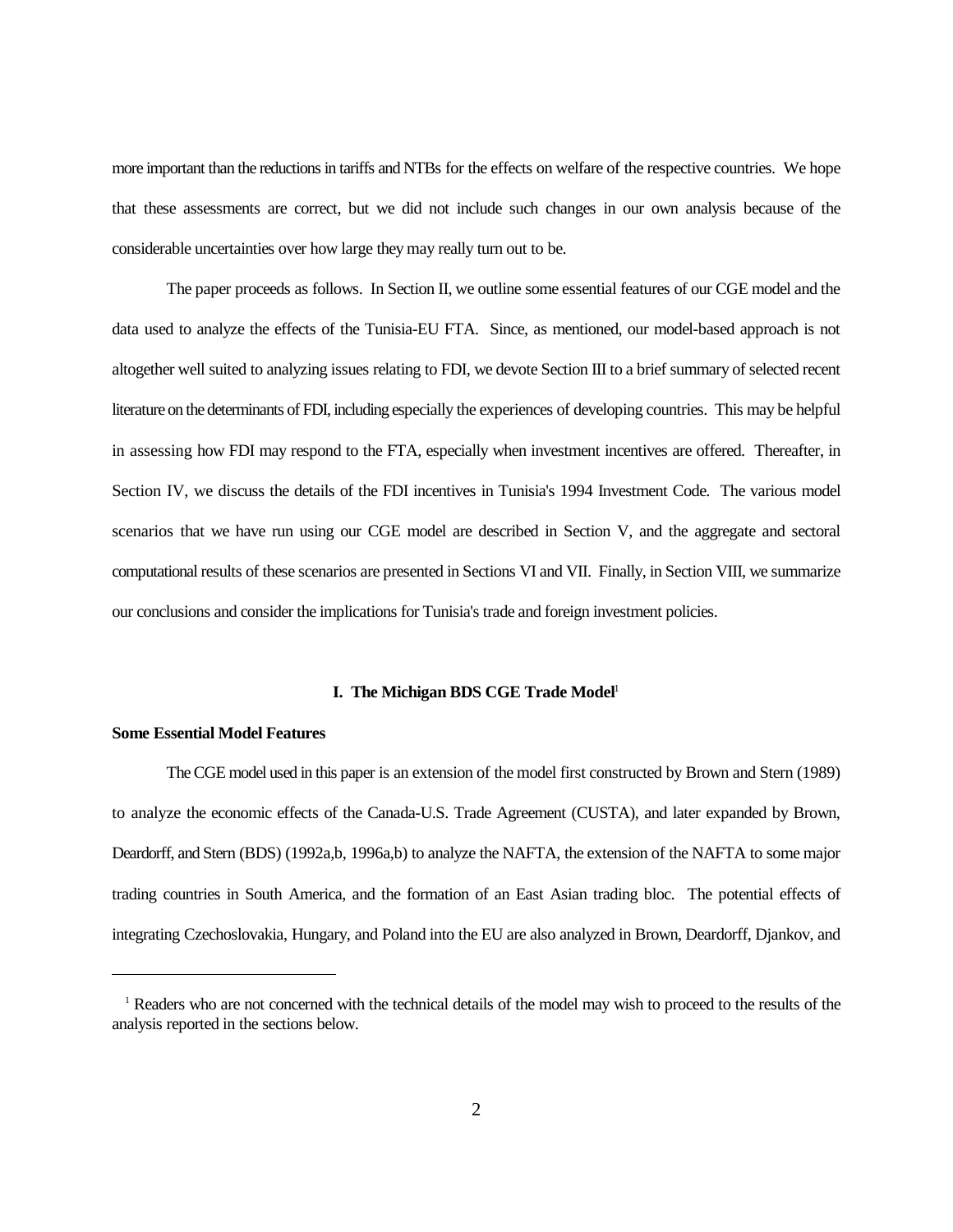Stern (1996). For our purposes here, we model the following eight countries/regions: Tunisia; Greece/Portugal/Spain (MEU); France/Italy (FR-IT); Other 7-EU countries (OEU); Other Europe (OEUR); Asia/Pacific (APAC); NAFTA; and South America (SAM).<sup>2</sup> All remaining countries of the world are consigned to a residual rest-of-world to close the model. The sectoral coverage in each country/region includes one agricultural sector, 21 product categories covering manufacturing, one mining sector, and six categories covering services, including government. All sectors are modeled as tradable.<sup>3</sup> The individual sectors and corresponding International Standard Industrial Classification (ISIC) categories are listed below in Tables 1 and 2.

The agricultural sector in the model is characterized as being perfectly competitive and the nonagricultural sectors are taken to be monopolistically competitive with free entry.<sup>4</sup> Agricultural products are differentiated by country of production. The products of the manufacturing, mining, and services sectors are assumed to be differentiated by firm to correspond to the imperfectly competitive market structure. Domestic demands by sector reflect the overall demands in the economies, and we do not distinguish among different categories of demand such as consumption, investment, and government purchases. The level of total demand is determined by income.<sup>5</sup> The

<sup>&</sup>lt;sup>2</sup> Other Europe includes: Austria; Finland; Norway; Sweden; Switzerland; Turkey; and Israel. Asia/Pacific includes: Hong Kong; Japan; Singapore; South Korea; Taiwan; India; Australia; and New Zealand. NAFTA includes Canada, Mexico, and the United States. South America includes: Argentina; Brazil; Chile; and Colombia. In 1995, the EU was expanded to include Austria, Finland, and Sweden, but as noted, we treat the EU as consisting of only 12 member countries.

<sup>&</sup>lt;sup>3</sup> As will be noted below, treating all 29 model sectors as tradable enables us to analyze the effects and interaction of liberalization of both merchandise trade and services.

<sup>&</sup>lt;sup>4</sup> Issues of the modeling of market structure are discussed in Brown and Stern (1989), where a variety of different imperfectly competitive market structures are used in analyzing the economic effects of the CUSTA. As noted, for the current model, we use a structure of monopolistic competition, following Helpman and Krugman (1985), for all of the nonagricultural sectors. There is free entry of firms, each producing a different variety of a good/service and producing it with a fixed cost and constant marginal cost in terms of primary and intermediate inputs.

<sup>&</sup>lt;sup>5</sup> Thus we also do not allow an independent role for the government budget.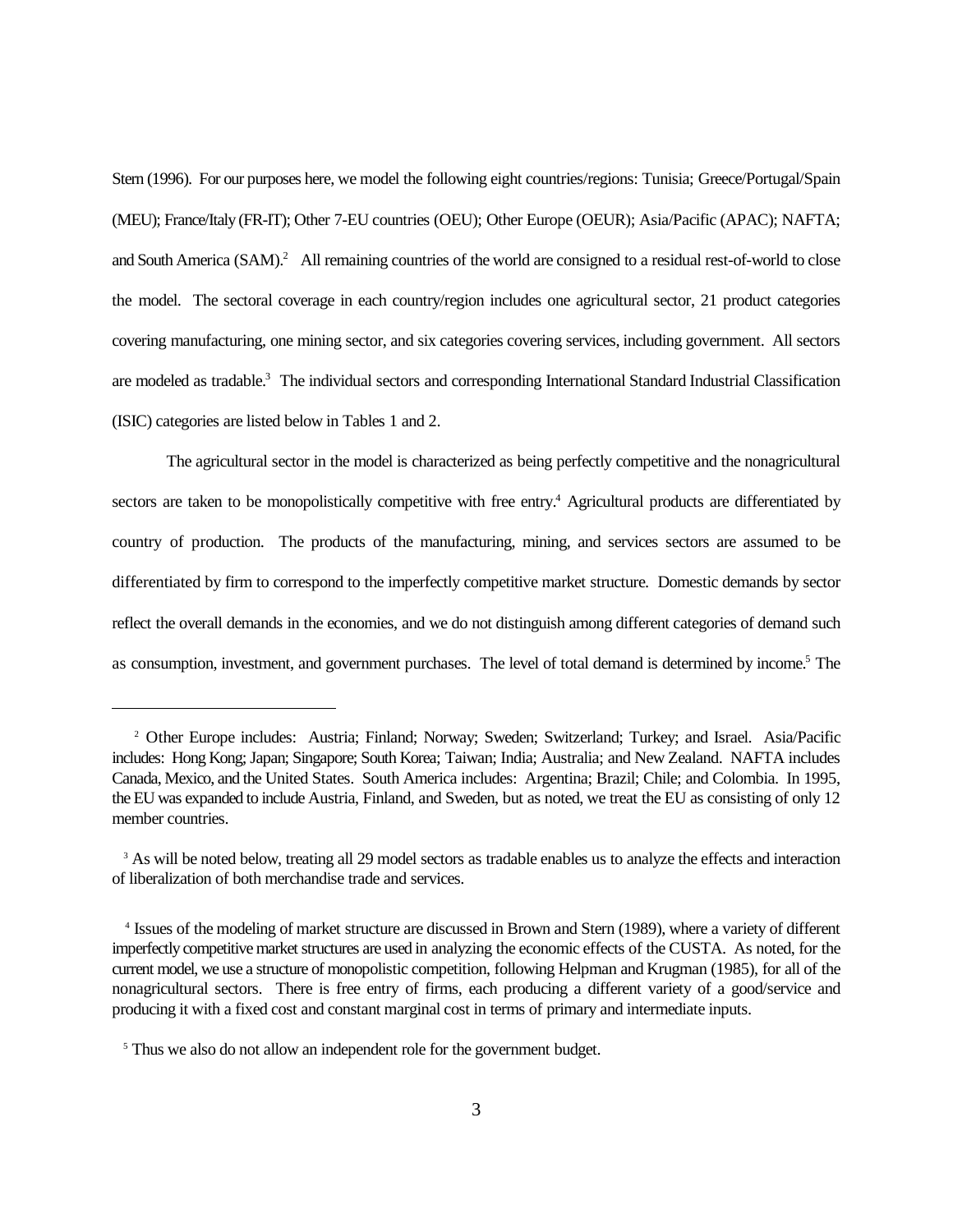reference year for the data base of the model is 1990. The input-output relations used in the model refer to different years, depending on the availability of national input-output tables.<sup>6</sup> The data base and documentation as well as a full statement and description of the equations and parameters of the model are available from the authors on request.<sup>7</sup>

There are several important assumptions that either are built into the model or are implemented by the model for the present analysis. It is important that these be understood in interpreting the results to be reported below.

**Full Employment** -- The analysis assumes throughout that the aggregate, or economy-wide, level of employment is held constant in each country. The effects of trade liberalization are therefore not permitted to change any country's overall rates of employment or unemployment. This assumption is made because overall employment is determined by macroeconomic forces and policies that are not contained in the model and would not themselves be included in a negotiated free trade agreement. The focus instead is on the composition of employment across sectors as determined by the microeconomic interactions of supply and demand resulting from the liberalization of trade.

**Balanced Trade** -- It is assumed that trade remains balanced for each country, or more accurately that any initial trade imbalance remains constant, as trade barriers are changed. Thus implicitly the exchange rate (which as

<sup>&</sup>lt;sup>6</sup> It is always a problem to obtain completely up-to-date input-output tables because of ongoing changes in technology and productivity that would alter the input-output coefficients for particular sectors. However, our CGE model relies mainly on the intermediate input-value shares and the shares of primary factors as data. These shares tend to be more stable over time than physical input requirements. Indeed, to the extent that techniques change in response to price changes, a price increase will lead to an opposite change in quantity, leaving only a smaller change, if any, in input share. And to the extent that techniques change due to technological progress, input shares will again remain constant if that progress is neutral with respect to inputs in an appropriate sense. Therefore the fact that prices and technologies undoubtedly do change over time does not necessarily mean that input-output tables lose their validity for our purposes. Nonetheless, it would of course be preferable to use newer data if those were available. For more discussion of this point, see Deardorff and Stern (1990, pp. 61-79).

The sectoral data for merchandise trade, production, and employment come primarily from United Nations sources 7 and to a lesser extent from national sources. The model parameters are constructed from the trade and input-output data for the countries included in the model and from published studies of trade and capital/labor substitution elasticities. More details on the data are provided below. See also Deardorff and Stern (1990, pp. 37-45).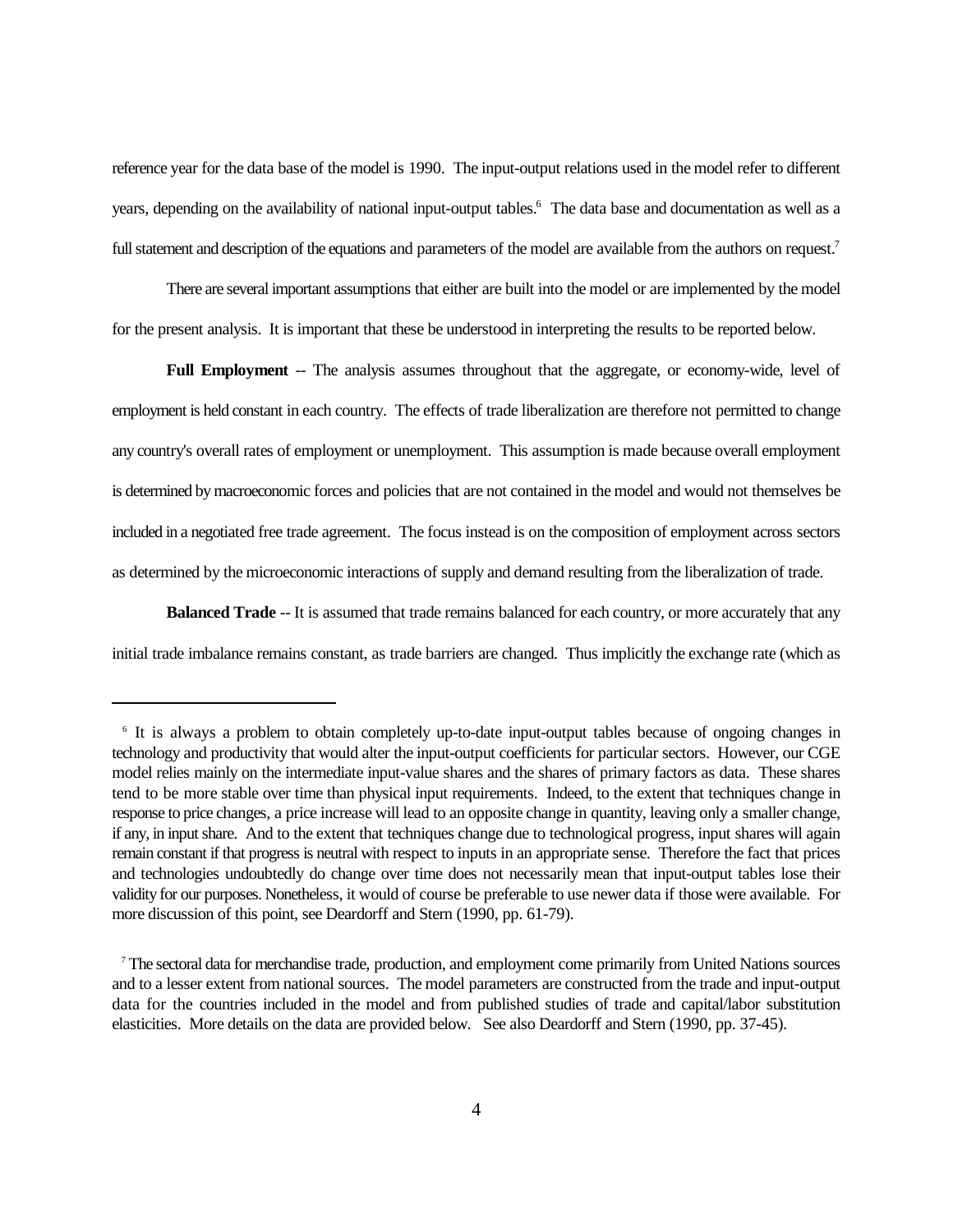a nominal variable plays no role in the largely real analysis of the model) can be thought of as flexible. This reflects the reality of mostly flexible exchange rates, or at least adjustable exchange rates, among the countries involved. It also, like the full employment assumption, is appropriate as a way of abstracting from the macroeconomic forces and policies that are the main determinants of trade balances.<sup>8</sup>

**Rents and Revenues** -- Revenues from tariffs are assumed to be redistributed to consumers in the tarifflevying country and spent like any other income. Similarly, the rents from NTBs are also assumed to remain within the importing country and to be spent like other income. When tariffs and tariff equivalents are reduced, this means that income available to purchase imports falls along with their prices, and there is no overall bias towards expanding or contracting aggregate demand.

**Fixed Relative Wages** -- While the economy-wide wage in each country is permitted to adjust so as to maintain full employment, the wages across sectors are held fixed relative to one another. This permits the analysis to focus on the labor-market adjustments that might be required, independently of any relative wage changes that may facilitate those adjustments.<sup>9</sup>

**Fixed Labor Supply** -- The total labor supply in each country is assumed to be held fixed in the analysis. This is not to say that changes in labor supply will not occur in the course of the phase-in of trade liberalization, but only that such changes are assumed not to be the result of the negotiated agreement.

<sup>&</sup>lt;sup>8</sup> The results reported below for changes in total exports and imports may appear to contradict this assumption of balanced trade. This is because what are reported are measures of the changes in *quantities* traded, which are relevant for output and employment changes. They are not the *values* of trade, which undergo additional change due to changing relative prices. It is the values of exports relative to imports that are held fixed by the balanced trade assumption.

 <sup>9</sup> We also do not distinguish workers according to their skill characteristics, and we therefore cannot determine how the wages and employment of different skill groups may be affected by the Tunisia-EU FTA.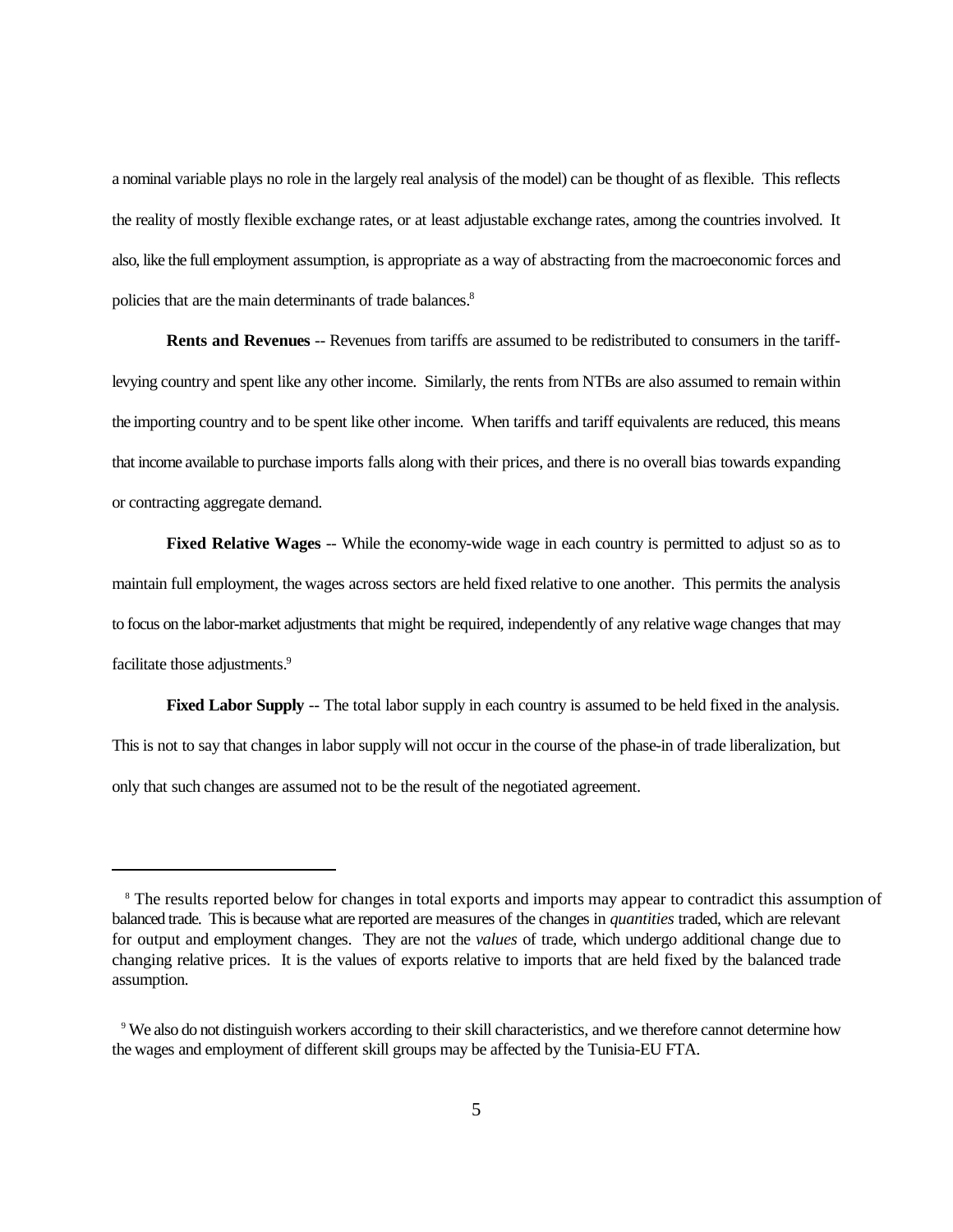**Role of Variety** -- The Dixit-Stiglitz aggregation function in its usual form uses a single parameter, the elasticity of substitution, to determine both the degree of substitution among varieties of a good and the extent to which an increased number of varieties adds to welfare of consumers and reduces costs of intermediate inputs. This effect on welfare and cost could be quite important in an analysis of trade liberalization, since reduced trade barriers provide greater access to varieties produced abroad and could increase welfare on that account alone.10

The policy inputs into the model, which we discuss more fully below, are the pre-Uruguay Round tariffs and tariff equivalents applied to the bilateral trade of the countries/regions being modeled explicitly with respect to each other. Because our model is static, we will assume that the reduction or removal of tariffs and NTB tariff equivalents takes place all at one time rather than being phased in over a period of several years as in fact will be the case. Therefore our analysis refers to the effects of the FTA that will occur in total, from before the reductions are initiated to the equilibrium that arises after all are completed. When the policy changes are introduced into the model, the method of solution yields percentage changes in sectoral employment and other variables of interest for each country/region. Multiplying the percentage changes by the actual (1990) levels given in the data base yields the absolute changes, positive or negative, that might result from the FTA.

We should further mention that we do not take account in our model of changes in the cross-border movement of workers that might occur as the result of changes in real wages, and we also do not make any allowance for dynamic efficiency changes and economic growth. We will, however, make allowance for changes in inward foreign direct investment into Tunisia. We are aware that the Agreement between Tunisia and the EU involves much more than negotiated reductions and/or removal of tariffs and NTBs. That is, besides trade and related policies, the Agreement deals with the movement of capital, support for sectors experiencing adjustment problems and for structural reform, and a variety

 $10$  In earlier work we have noticed that the effect of variety in lowering costs can introduce an instability into the model, because an increase in demand for an industry can lead to entry, additional variety, lower costs to users, and hence additional demand. To avoid this happening in our model we therefore depart slightly from the Dixit-Stiglitz formulation, using an additional parameter to control these variety effects. In the results reported here, the effect of variety on welfare has been set to one half of what would occur in the Dixit-Stiglitz model.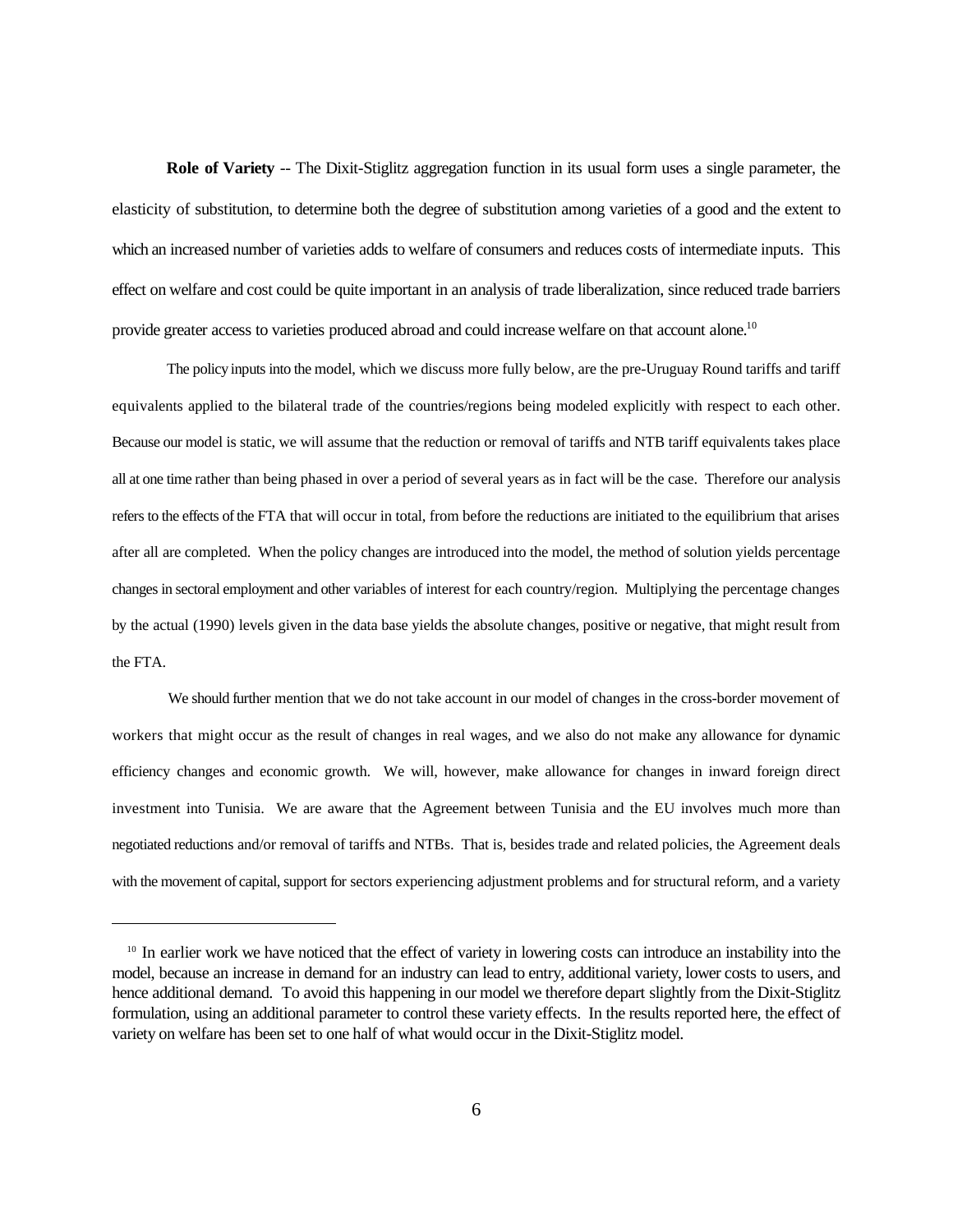of labor and social issues.<sup>11</sup> While these other facets of the Agreement may be important, it is difficult to quantify the roles they will play. Our treatment of only the effects of liberalizing trade in goods, taking FDI into consideration, means therefore that our calculations of the consequences of the Tunisia-EU Agreement will be incomplete.

### **Policy Input Data**

An indication of the basic data for Tunisia is provided in Tables 1 and 2. These data provide a sectoral breakdown, with 1990 as the reference year, of gross output, employment, capital stock, imports, exports, and bilateral tariffs.

The tariff data refer to the official tariff rates on Tunisian imports.<sup>12</sup> To obtain the sectoral tariff rates, we first aggregated the import data to the 6-digit Harmonized System (HS) classification and then matched the import and tariff data at this level. We then concorded the 6-digit HS import and tariff data to the 3-digit ISIC categories that we use in our CGE modeling framework. Tunisia's bilateral tariff rates against the seven regions included in the model were calculated using bilateral imports as weights.<sup>13</sup> Since we disaggregated the EU-12 into Greece/Portugal/Spain, France/Italy, and the Other EU-7, we list separate weighted average sectoral tariffs for these disaggregated EU

 $<sup>11</sup>$  For details on the Agreement, see IMF (1996, pp. 77-79) and Hoekman and Djankov (1995, esp. pp. 14-25).</sup>

 $12$  There is an issue here as to whether the official tariff rates are representative of the rates actually applied on imports. That is, there may be a difference between the official rates and the actual collection rates which will reflect the various tariff exemptions that may be applied to particular categories of imports. Since data on collection rates were not available, we use the official rates. While the official rates may thus overstate Tunisia's import protection policies, a case can be made for using them insofar as the tariff exemptions may vary from year to year as government policies and the composition of imports are subject to change. The official rates are also representative of the rates that are bound by Tunisia's membership in the GATT/WTO. Further details on Tunisia's official rates are given in GATT (1994, esp. pp. 61-72).

<sup>&</sup>lt;sup>13</sup> Also included in Table 2 are "guesstimates" of the global ad valorem equivalents of Tunisian services barriers which have been calculated in Hoekman (1995). Given the tentative nature of these guesstimates, they will not enter into our FTA scenarios to be reported below.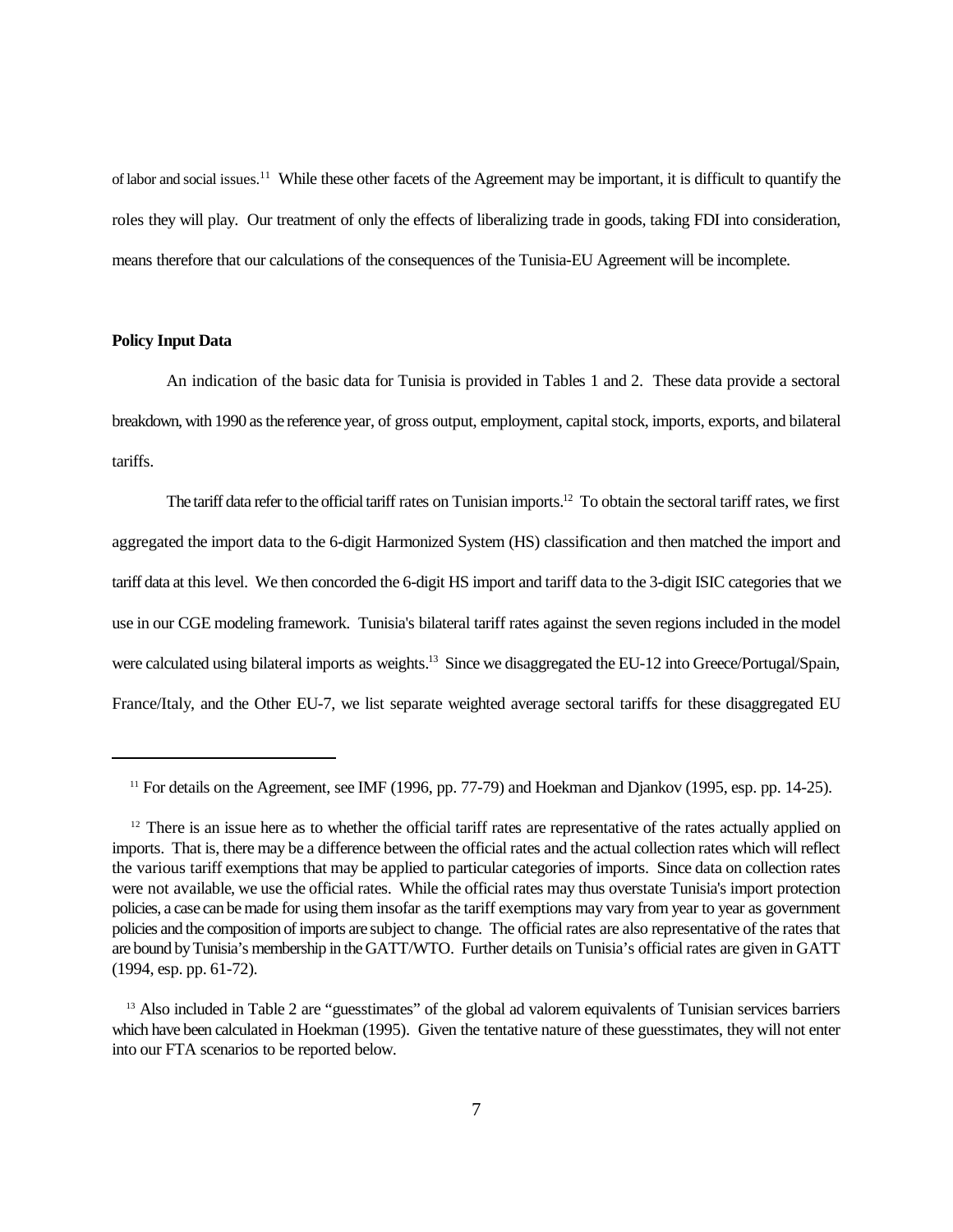groupings. The differences among them reflect the different import compositions used in constructing the weighted averages. It is evident that Tunisia's weighted average official tariff rates show considerable dispersion, with some instances of rates below 10% and others in excess of 40%.

Besides tariffs, data on NTBs were needed. According to Nsouli et al. (1993, p. 69), 85% of Tunisia's imports in 1992 were effectively unrestricted. The remaining 15% were apparently subject to import licensing and annual import authorization.<sup>14</sup> We assumed for our purposes that these restrictions applied only to imports of agricultural products. Estimates based on Stanton (1994) suggest that the ad valorem equivalents of these agricultural NTBs were 5.5% on imports from the EU and 12.3% from all other regions. We have added these NTB ad valorem equivalents to the tariff rates for Sector 1 reported in Table  $2^{15}$ , 16

<sup>&</sup>lt;sup>14</sup> For information on Tunisia's existing nontariff restrictions, see GATT (1994, pp. 58-89). Tunisia also maintains export processing zones. We have no data on these zones, however, and have not included them in our analysis. For a brief description of the zones, see GATT (1994, Vol. II, pp. 40-41).

<sup>&</sup>lt;sup>15</sup> In the absence of tariff equivalents, we typically model NTBs in terms of the percentage of trade subject to NTBs, using available or specially constructed NTB inventory data. These NTB measures are calculated by first making an inventory of existing NTBs classified by disaggregated import groupings, then determining the value of imports that are subject to any NTBs, and thereafter aggregating up to the sectors used in the model. Thus, a sector with a zero percent NTB trade coverage is taken to be completely exempt from NTBs, while, say, an NTB coverage of 25% is taken to mean that 25% of the imports in that sector are subject to one or more NTBs. The NTB coverage ratios are then used in the model to dampen the effects of tariff reductions undertaken when the NTBs are assumed to remain in place. It is important to emphasize that these measures of NTB trade coverage are *not* the same as the tariff equivalents of the NTBs. For further discussion, see Deardorff and Stern (1990, pp. 23-25). The most comprehensive available estimates of the NTB trade coverage by sectors for Tunisia are given in GATT (1994, esp. pp. 64, 66-68, and 167-172). These sectoral estimates are weighted apparently by total imports and cannot in themselves be used to calculate bilateral coverage ratios which we would ordinarily need for modeling purposes. In any case, as indicated below, we assume that the estimated tariff equivalents that we have already reflect the most significant existing NTBs, and that these NTBs will be eliminated in establishing the Tunisia-EU FTA. So long as this is the case, there is no need to use the NTB coverage ratios to dampen the effects of Tunisian tariff reductions.

<sup>&</sup>lt;sup>16</sup> Tunisia's domestic tax system includes a value-added tax and a consumption tax. We chose not to represent these taxes in our modeling framework on the assumption that they would remain unchanged in the context of the Tunisia-EU FTA. For a brief overview of Tunisia's tax system, see Nsouli et al. (1993, esp. pp. 5-9 and 70-72).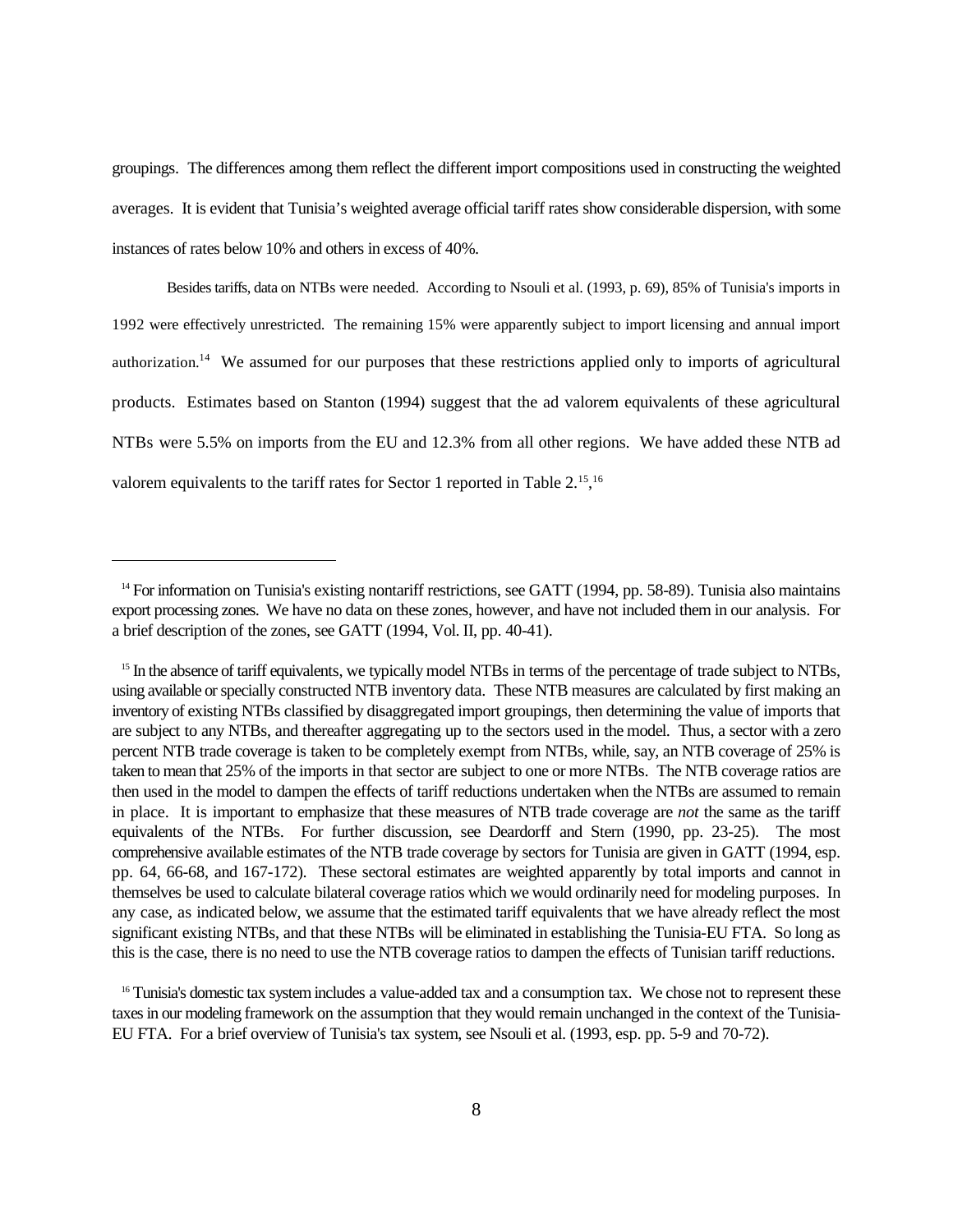The EU maintains some quantitative restrictions on imports from Tunisia. These apply to such agricultural products as olive oil, oranges, potatoes, wine, apricot pulp, and sardines. In the absence of measures of the tariff equivalents of these restrictions, we decided to use a figure of 8% for the EU barriers on Sector 1 agricultural imports from Tunisia, based on the estimate in Harrison, Rutherford, and Wooton (1989). The EU also maintains certain seasonal restrictions on agricultural imports from Tunisia, which we assume to be included in the 8% tariff equivalent. With respect to manufactured goods, the EU has annual quotas limiting imports of cotton cloth and trousers from Tunisia. Since our textile and clothing sectoral aggregates cover a large variety of products and we do not have any information on the tariff equivalents involved, we have assumed that the EU quota restrictions here are not binding.<sup>17</sup>

### **III. The Determinants of Foreign Direct Investment**

An important reason why many developing countries are anxious to enter into FTAs with advanced industrialized industries is the belief that the FTA will stimulate inward foreign direct investment (FDI). Tunisia is no exception. In order to shed some light on this question, we reviewed some selected studies in an effort to identify what appear to be the main factors influencing FDI inflows into developing countries especially. These studies included UNCTAD (1993), UNCTC (1992), Bajo-Rubio and Sosvilla-Rivero (1994), Lucas (1993), and Haddad and Harrison (1993). Our reading of this literature suggested that macroeconomic factors appear to play a dominant role in influencing aggregate FDI inflows. It was especially striking in the studies we examined that FDI has not been shown to be responsive to the main microeconomic factor that one might have expected to influence capital flows: the return to capital. This may be because returns to capital do not in fact influence FDI, but there are alternative explanations as

<sup>&</sup>lt;sup>17</sup> According to GATT (1994, pp. 89-96), the Tunisian Government has a variety of measures designed to restrain or promote exports in certain specified circumstances. Since information is not available that would permit assessment of the quantitative importance of these export-related measures and how they might be changed with implementation of the FTA, we have not taken them into account in our various modeling scenarios that will be noted below.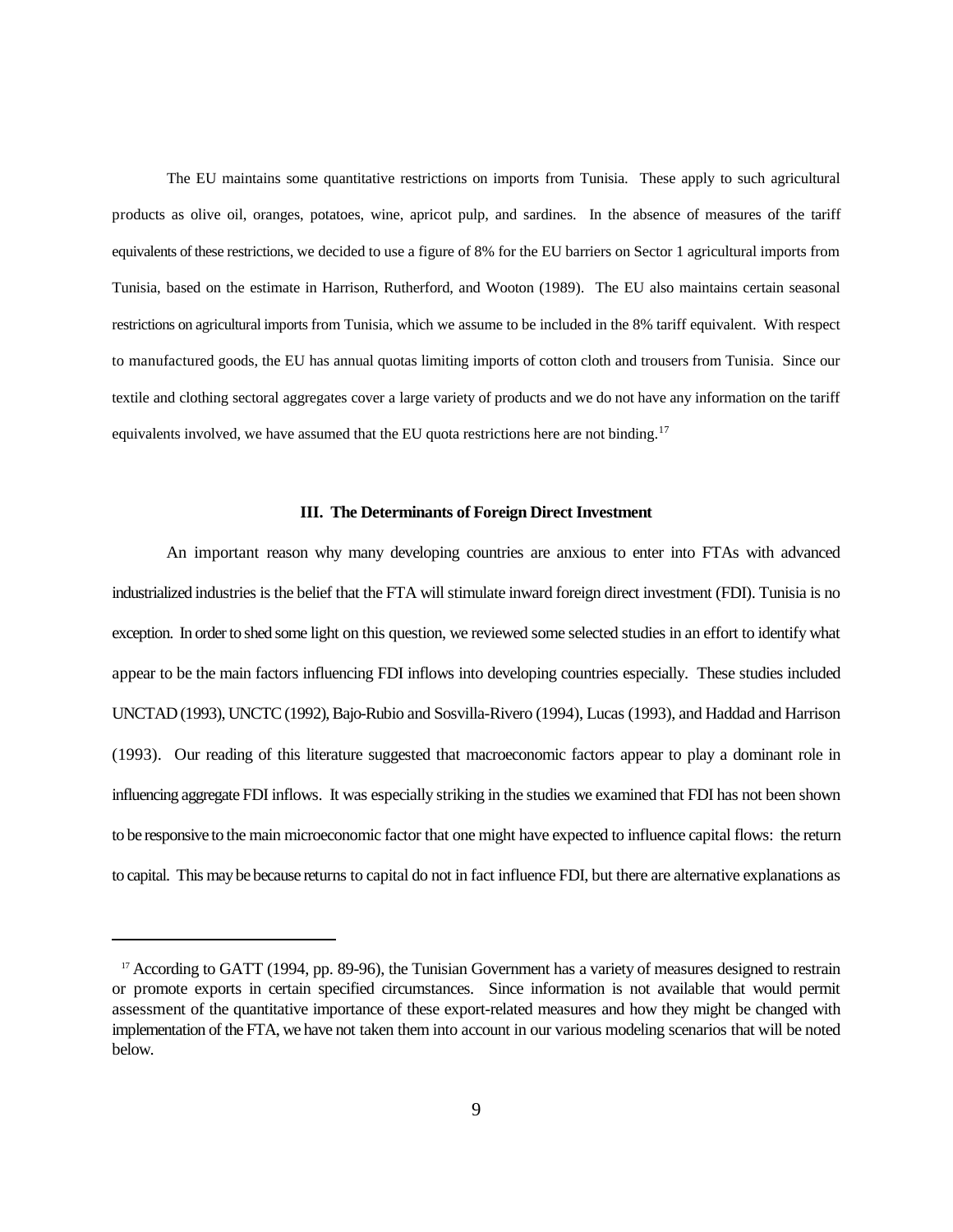well. For example, FDI may respond so elastically to small variations in returns that the observed variations become too small to be picked up econometrically. Or, FDI may respond to variations in returns to capital separately by sector, so that measures of total FDI and average returns to capital hide the relationship. Finally, there was some evidence in the studies noted, although it was not overwhelming, that openness and trade barriers also affect aggregate FDI inflows.

As a general matter, the literature further suggested that incentives designed to encourage FDI inflows do not appear to matter very much, although once it is decided to engage in FDI, the presence of incentives may affect the magnitude and geographic location of the FDI.<sup>18</sup> As indicated earlier, Tunisia introduced a number of investment incentives in 1994, hoping that this would result in an increase in inward FDI. While it is not possible to determine what effects these incentives will have, it may be interesting nevertheless to examine their potential impact within our CGE modeling framework, which we shall do below. But let us first consider some of the main features of Tunisia's Investment Code.

### **IV. Tunisia's 1994 Investment Code**<sup>19</sup>

A new Investment Code was introduced in January 1994. It is global in character and covers all sectors except domestic trade and investments in mining, energy, and finance. Foreign investors are permitted 100% ownership, with some exceptions in industries that are not wholly exporting, and in agriculture where long-term leasing is permitted. Offshore status can be granted to wholly exporting companies in the form of bonded factories or within a free trade zone. Common incentives are offered in all sectors, and there are additional incentives designed to promote exports, regional

<sup>&</sup>lt;sup>18</sup> Effects may appear to be greater when FDI incentives are linked directly to exports, as in maquiladora-type export processing zones. These have been used extensively by East European countries in their arrangements with the EU, but is not clear that Tunisia is moving very far in that direction. By the same token, there is reason to believe that such arrangements have little spillover to the domestic economy.

 $19$  Details on the 1994 Investment Code can be found in Ministry of International Cooperation and Foreign Investment (1994).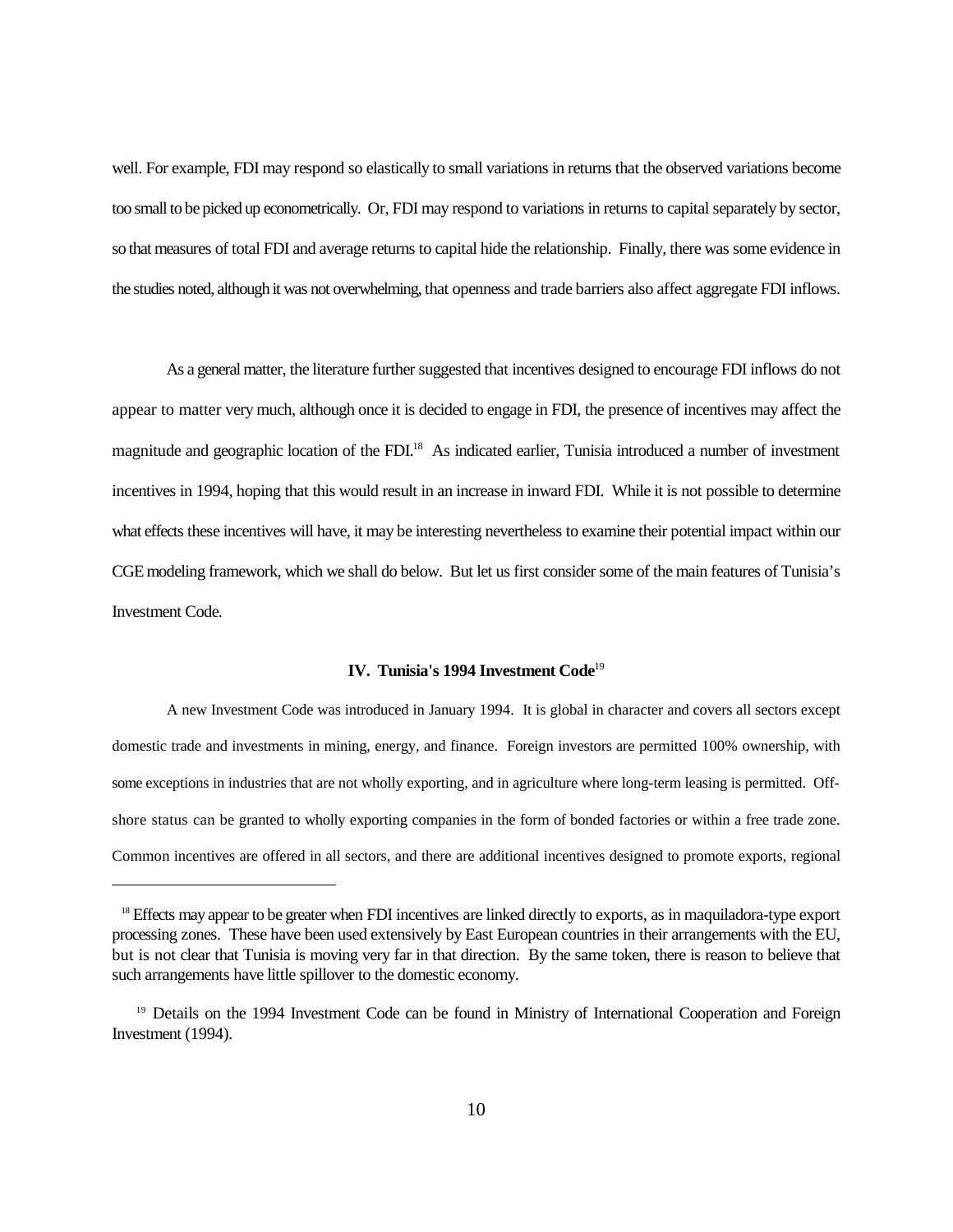development, agricultural development, environmental protection, technology transfer and promotion, and development support activities and services (e.g., education, etc.). The incentives can be either fiscal in the form of tax reductions or waivers, or financial in the form of grants or subsidies.

The tax incentives offered are: 35% for all activities covered by the Investment Code; 50% for activities related to environmental protection and investments in development support activities and services; and 100% for wholly exporting activities, companies located in regional development areas, and agricultural development projects. All activities covered by the Code are eligible for suspension of the Value Added Tax (VAT) and consumption tax on locally manufactured capital goods and for reduction of tariffs to 10% and suspension of the VAT and consumption tax on imported equipment when no similar equipment is made locally. There are a variety of specific incentives for the priorities mentioned earlier for environmental protection, etc.

Additional tax incentives are available besides those mentioned above. They involve taking accelerated depreciation on capital goods and income tax exemptions for revenues derived from export activities. Companies with offshore status have duty-free imports and can sell part of their production domestically subject to some restrictions. Partially exporting companies are allowed tax exemption and refunds of customs duties. There are special tax incentives for regional development projects, etc.

Besides the various incentives noted, foreign investors can employ foreign nationals up to 4% of their total employment, have certain personal tax advantages, are permitted free repatriation of profits, receive investment protection under treaty, are not subject to double taxation, are covered by foreign arbitration processes, are covered for noncommercial risks, and are given protection of industrial property rights.

This is evidently a broad and generous Code. The question then is how it will be implemented and whether it will lead to a significant increase in inward FDI. We have no way to determine how successful the Code may be in attracting FDI. But we can attempt to calculate, using our CGE model, how the common tax incentive of 35% might affect inward FDI and the consequences that this could have for the economy. We shall have more to say on this below.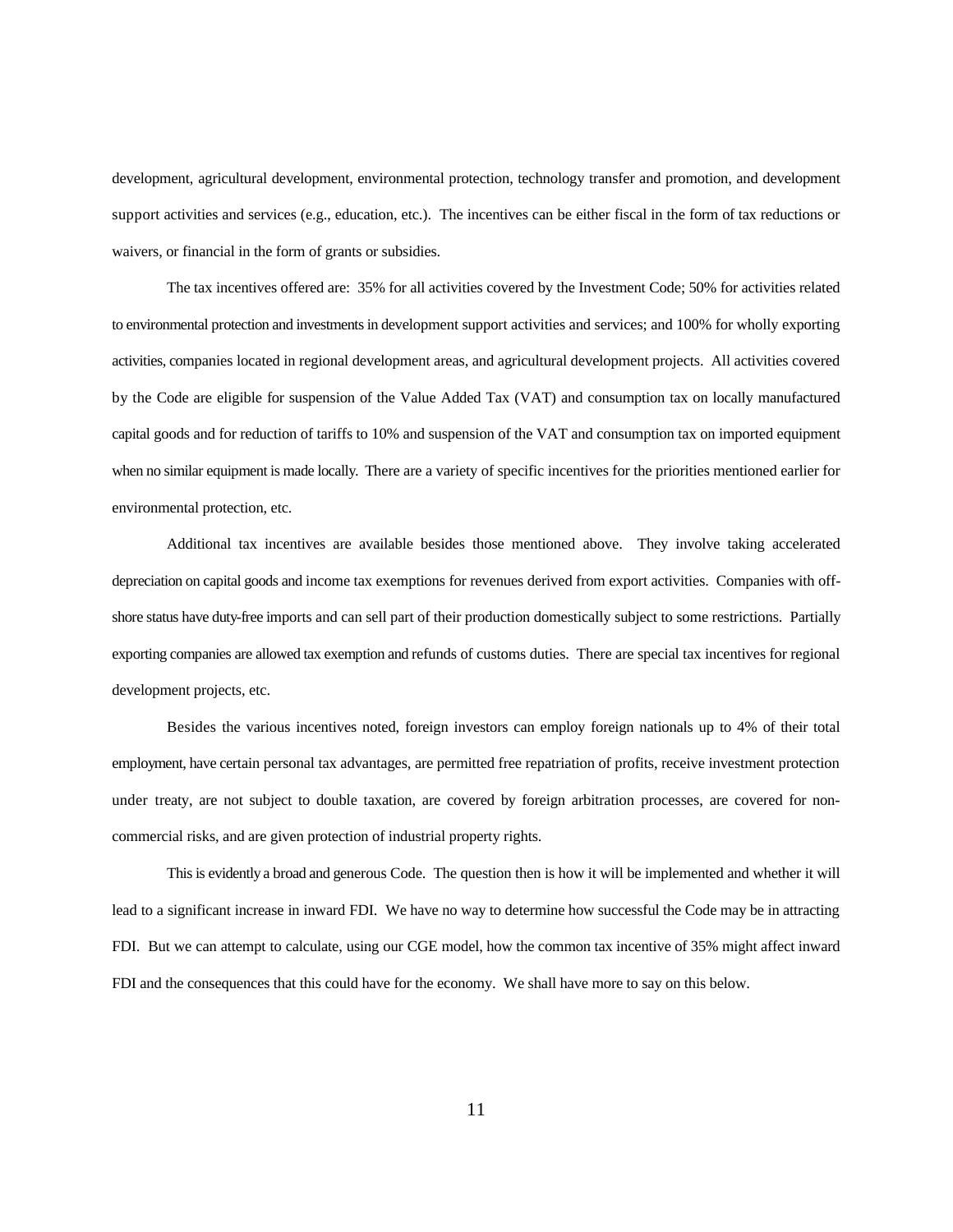Having set out the essential features of our CGE model and reviewed some considerations relating to the determinants of inward FDI and Tunisia's 1994 Investment Code, we turn now to a description of the model scenarios we have run and to our computational results.

### **V. Model Scenarios**

It is possible to use our CGE model to analyze a variety of features of the Tunisia-EU FTA. These features can be analyzed individually as well as in combination. As discussed above, we have data on pre-Uruguay Round nominal tariff rates in agriculture, manufactures, and mining, as well as estimated ad valorem tariff equivalents of the agricultural NTBs. One question that immediately arises is what to assume about the reduction or elimination of the NTBs that may be negotiated as part of a FTA. Given that the NTBs are confined to the agricultural sector in our framework, we modeled the elimination of both bilateral tariffs and NTBs in agriculture.

A further issue is what to assume about services liberalization. Since it remains to be seen whether the FTA will involve the liberalization of both goods and services and since we do not have altogether reliable estimates of bilateral services barriers, we confined our attention to goods liberalization.

One other issue we should mention concerns whether or not to assume that labor and capital are mobile between sectors. It is common in the international trade literature for some purposes to treat labor as perfectly mobile and capital as completely immobile, that is, sector specific. This may capture some of the short- and medium-run effects of trade liberalization as compared to the long run when all factors of production are mobile. In what follows, we will implement scenarios of both types since this will help especially in determining how inward FDI may respond to the FTA.

In light of the foregoing considerations, we constructed the following five model scenarios:

# **Scenario A. Free Trade with Sectorally Specific Capital: Trade Only**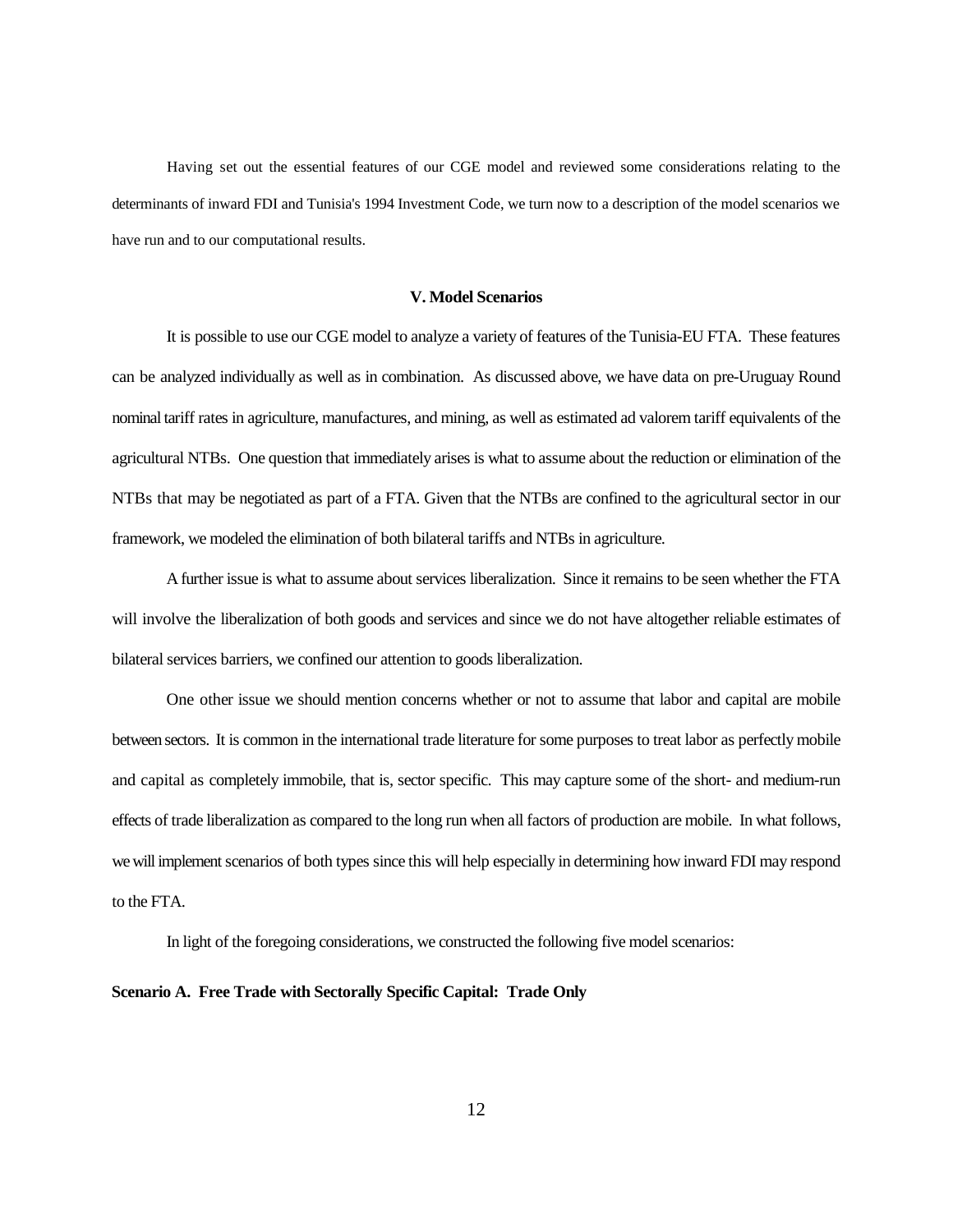A Free Trade Agreement (FTA), involving bilateral removal of tariffs and NTBs on goods only, between Tunisia and the 12-member EU, assuming perfect labor mobility and sector-specific capital.

### **Scenario B. Free Trade with Sectorally Mobile Capital: Trade Only**

Same as A but with sectorally mobile capital.

## **Scenario C. Free Trade with Sectorally Mobile Capital: Trade and FDI**

Same as B but including also a flow of capital into Tunisia equal to 10% of the Tunisian capital stock, taken proportionally from the capital stocks of the 12-member EU nations.

### **Scenario D. Free Trade with Sectorally Specific Capital: Trade and FDI**

Same as A but also with an increase in the sectoral capital stocks of each sector in Tunisia that recorded a positive change in the nominal return to capital, r, in scenario A. The elasticity of foreign direct investment with respect to this return to capital is assumed to be 5.0. Thus

$$
FDI(j) = \max \{ 5\Delta r(j)/r(j), 0 \}
$$

where FDI(j) is foreign direct investment into sector j as a fraction of sector j's (specific) capital stock.

# **Scenario E. Free Trade with Sectorally Specific Capital and Capital Tax: Trade and FDI**

Same as D, but incorporating the Tunisian Investment Code as follows:

$$
FDI(j) = max \{ 5\alpha(j)\Delta r(j)/r(j), 0 \}
$$

where  $\alpha(i)$  incorporates features of the Investment Code as follows:

i) To reflect excluded industries (page 1 of Code):

 $\alpha(j) = 0$ ,  $j = ISIC 2, 4, 6, 8$ 

since the Code excludes the domestic trade, mining, energy, and finance sectors.

ii) To reflect tax exemptions on page 3 of Code for all other sectors: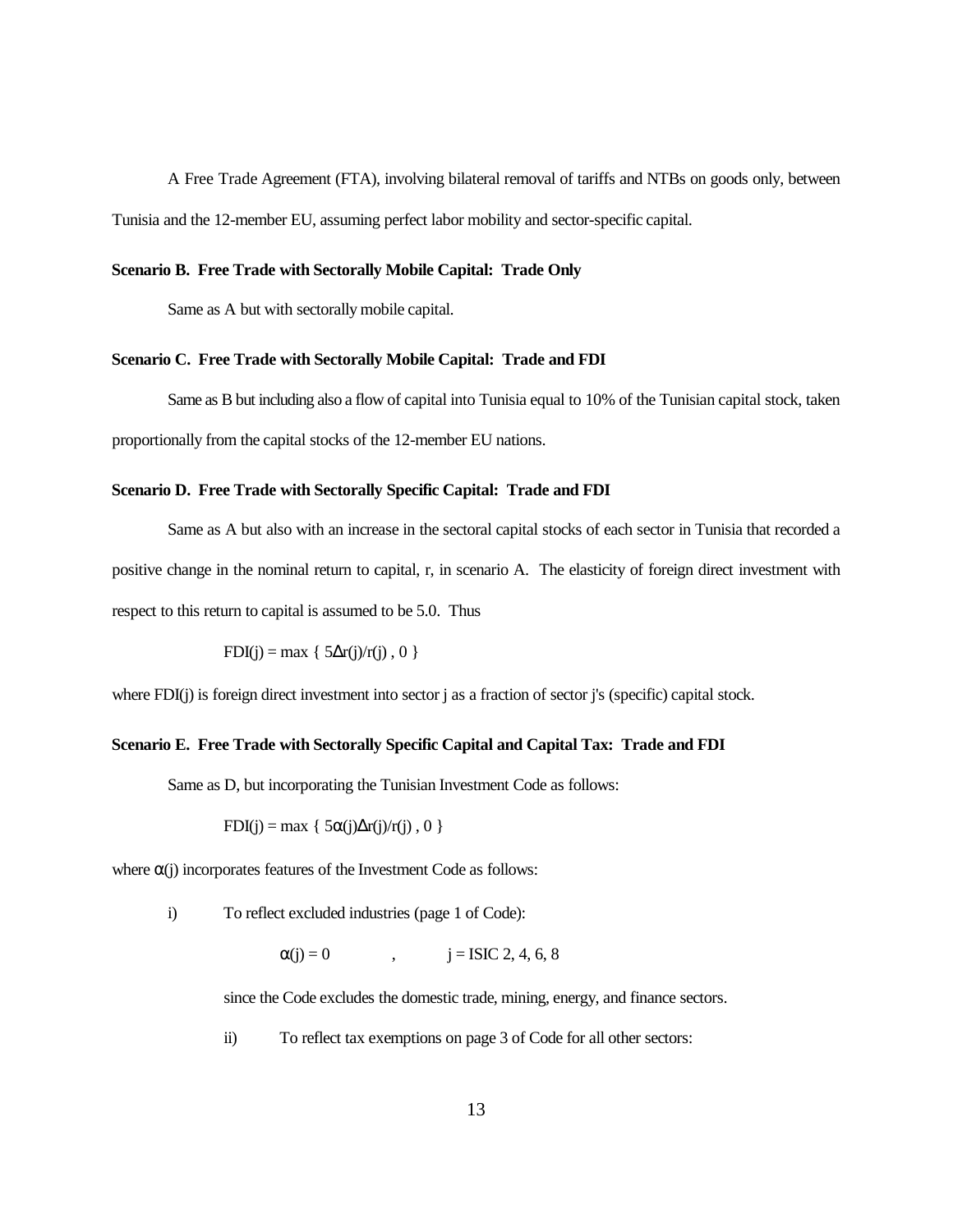$$
\alpha(j) = \gamma(j)(1 + \tau) + (1 - \gamma(j))(1 + .35\tau) ,
$$
  

$$
j \neq \text{ISIC } 2, 4, 6, 8
$$

where  $\gamma$ (j) is the export share of production and  $\tau$  is the tax rate for Tunisian capital income, which we have taken to be 35%.

The final scenario, Scenario E, is our attempt to incorporate features of the Tunisian Investment Code. To do this we augment the incentive to invest in each sector  $(\Delta r(j)/r(j))$  by a factor  $\alpha(j)$  representing the tax incentive. The latter appears in the last equation as the .35 multiplying the tax rate  $\tau$ . Coincidentally, this tax incentive of .35 happens to be equal to the value of the tax rate  $\tau$ , which is also 35%. The above formulation also includes adjustments to reflect the exclusion of certain industries from the Investment Code and the fact that wholly exporting firms get a tax break of 100%.

There is much more to the Investment Code than this, of course, but it appears to us that most other features of the Code either are likely to be quantitatively insignificant (e.g., provisions that apply only to capital goods manufactured locally), or are related to activities that we are unable to isolate in our model (e.g., environmental protection, regional development areas).

### **VI. Computational Results: Aggregate Effects**

An overview of results on trade, terms of trade, welfare, and factor payments for each of the foregoing scenarios is reported in Table 3. Of considerable interest in evaluating the scenarios is the impact on economic welfare, that is, the "equivalent variation" measure of the change in real gross domestic product (GDP).

### **Scenario A**

We begin with Scenario A, in which Tunisia becomes part of a free trade area (FTA) with the European Union. Since, as a consequence of the 1976 cooperation agreement between Tunisia and the European Communities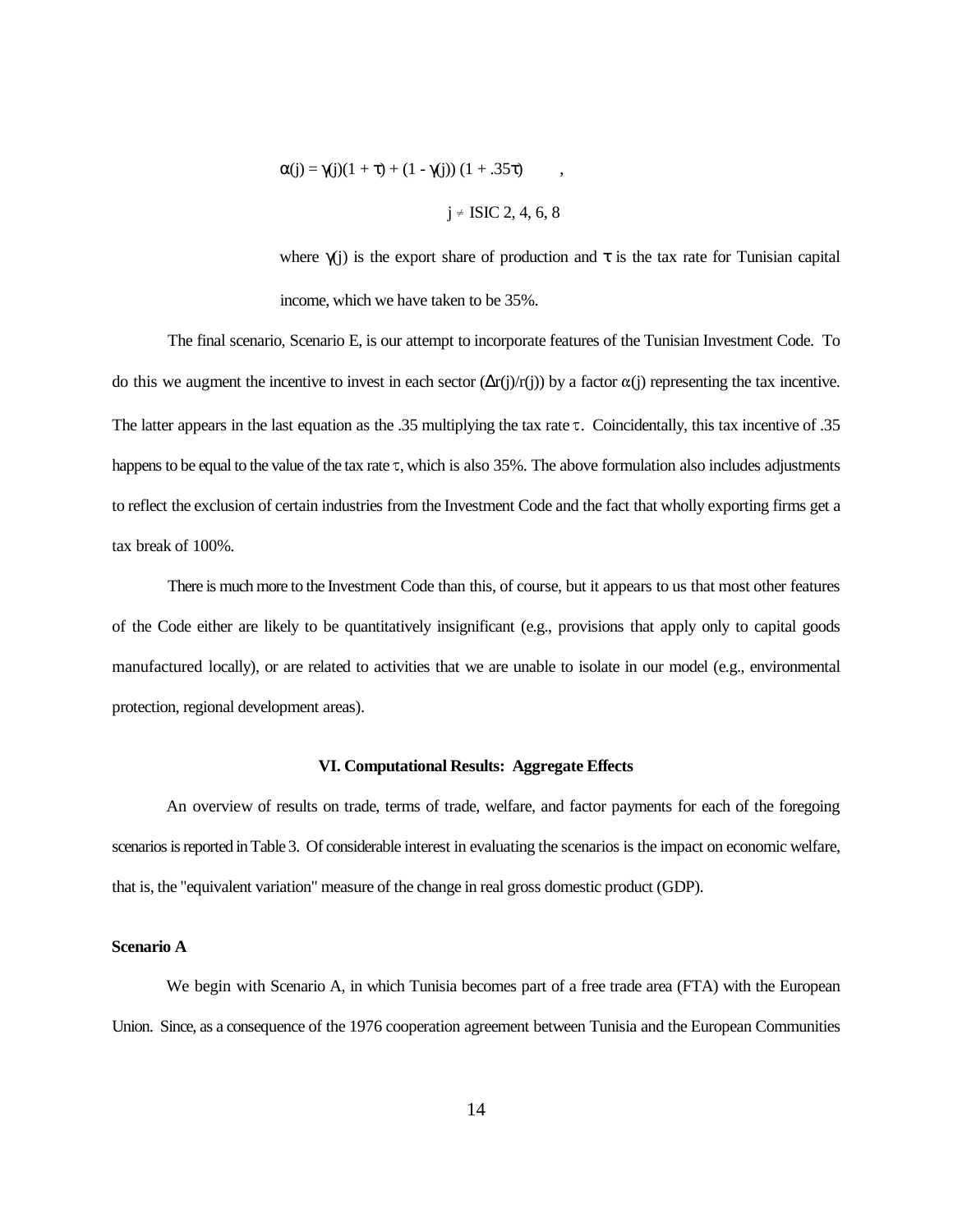(EC), EU trade restrictions against imports from Tunisia are already zero in all sectors except for agriculture and textiles/clothing, the Tunisian-EU FTA practically amounts to a unilateral removal of tariffs by Tunisia. However, because tariffs are eliminated only *vis-a-vis* the EU, these tariff reductions are discriminatory and need not necessarily lead to welfare improvement.

Indeed, in Scenario A, in which we assume that capital is unable to move among sectors, our results in Table 3 indicate that economic welfare in Tunisia declines by  $0.2\%$  of GDP due to this change.<sup>20</sup> This result is best understood in terms of the traditional concept of trade diversion. When Tunisia eliminates its relatively high tariffs against all EU-members but keeps its tariffs in place against other ("third") countries, a first effect is to cause substitution away from the imports from third countries. The reason is that imports from the EU now appear cheaper to buyers within Tunisia, who no longer have to pay the tariff. But these imports are not cheaper to the country as a whole, since, if they had been cheaper, they would have been purchased before when all imports faced the same tariffs. Therefore, the country as a whole loses from this substitution.

The way that this loss manifests itself within Tunisia is through the loss of tariff revenue. Initially, buyers were paying high prices for imports from the third countries, but a part of these high prices was staying within the country in the form of tariff revenues collected by the government. This tariff revenue was available to be used by the government and therefore contributed to economic welfare. In our model, government revenues are formally assumed to be redistributed to consumers in some non-distorting way, so that consumer incomes include both earned factor incomes plus this transfer from the government, both of which are spent on goods and services. When tariffs against the EU fall, consumers pay less for the imports that they now buy from the EU instead of from third countries, but they lose even more as the transfer of tariff revenue is reduced as well.

 $20$  This is in contrast to the positive welfare effect cited by Page and Underwood (1995) in a World Bank study of a Tunisian-EU FTA. That study reported an increase in welfare (equivalent variation) of 1.7% due to trade liberalization alone, rising to 4.7% when effects of trade efficiency were included.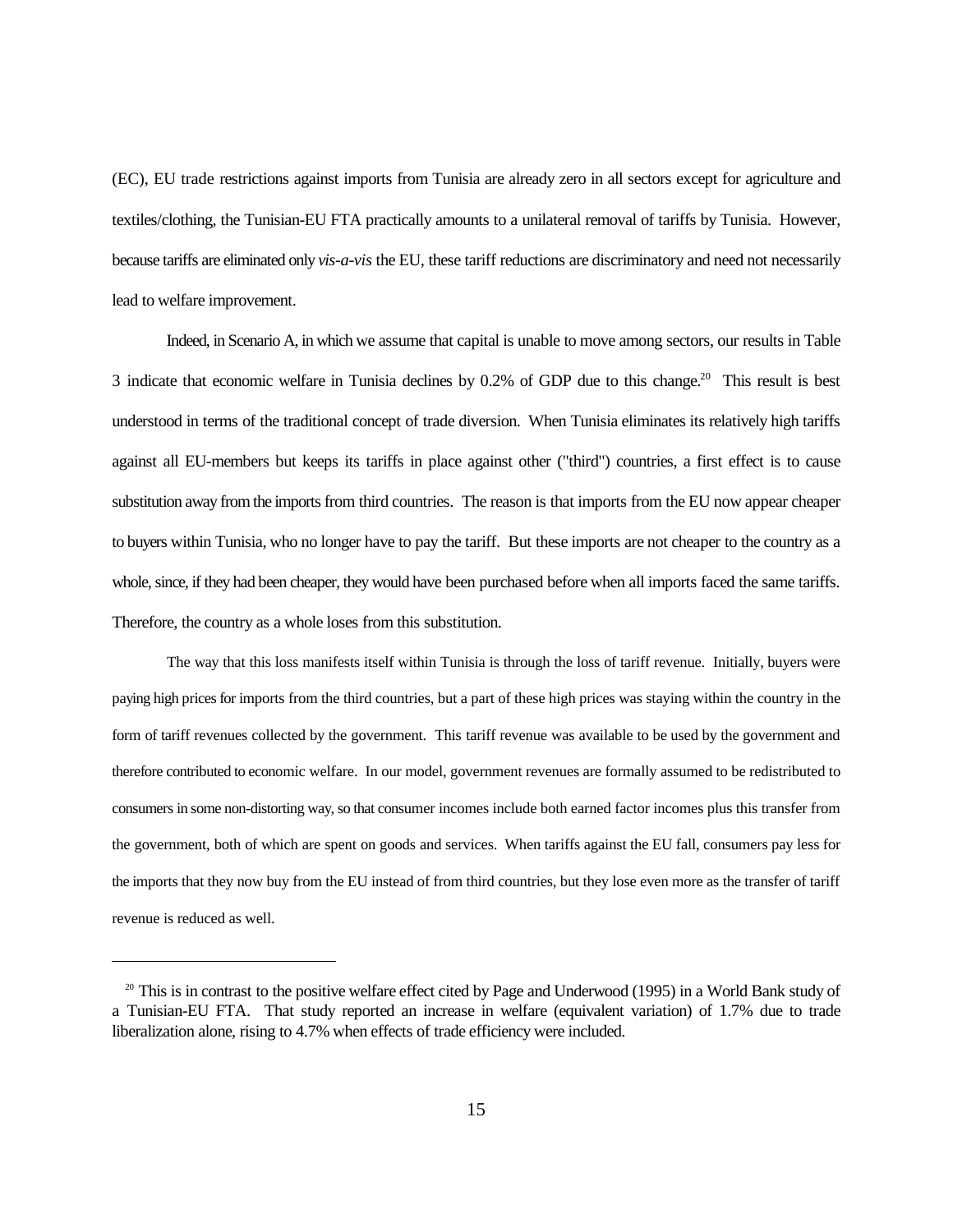Now trade diversion is only one of two effects of a discriminatory tariff reduction such as this. To the extent that trade is also created, welfare can rise. Trade creation occurs, in this case, when buyers substitute imports from the EU for purchases of domestically produced goods. Since these two sources both now face zero tariffs, imports from the EU must be cheaper than their domestic alternatives in order to be bought, and the country therefore gains from switching to the more efficient source. Formally, there is no loss of tariff revenue to offset the gain experienced by the purchasers.

A limited amount of trade creation can occur to the extent that imports overall are made cheaper by the tariff reduction relative to domestic goods. But a greater scope for trade creation exists if the country is also able to increase exports, for then the revenues from increased exports can be spent on imports. Tariff reductions abroad (here only in agriculture), and a more general reallocation of factors toward export sectors, can therefore contribute to trade creation and cause the overall welfare effect of an FTA to become positive. In Scenario A, however, the sector-specificity of capital limits this reallocation, and it is perhaps not surprising that overall welfare falls in this short-to-medium run setting.

It is also evident in Table 3 that Tunisia's terms of trade -- the relative price of its exports compared to its imports, or what it gets in return for its exports -- fall by even more than welfare in Scenario A, and that is the case in all of the subsequent scenarios as well. This is a normal effect of a discriminatory and largely unilateral tariff reduction, especially for a country with relatively high tariffs like Tunisia. Tunisia is of course quite a small country, and it is customary to argue that small countries are unable to influence their terms of trade.<sup>21</sup> But this is not the case for a discriminatory tariff reduction. To the extent that trade diversion occurs as discussed above, Tunisia substitutes toward higher cost imports, and this is a direct worsening of its terms of trade. In other words, while it is largely true that a small country cannot influence world prices, it can nonetheless influence its terms of trade by changing the composition of its import

 $2<sup>1</sup>$  This is not entirely the case in our model, however, even for a nondiscriminatory liberalization, because of product differentiation. In the agricultural sector, where we assume perfect competition, the Armington assumption of product differentiation by country of origin gives even small countries some leverage over their terms of trade. In other sectors, where product differentiation is at the level of the firm, that leverage is considerably reduced but it still exists to some extent. The effects on the terms of trade that appear in our scenarios, however, are better understood as a byproduct of trade diversion.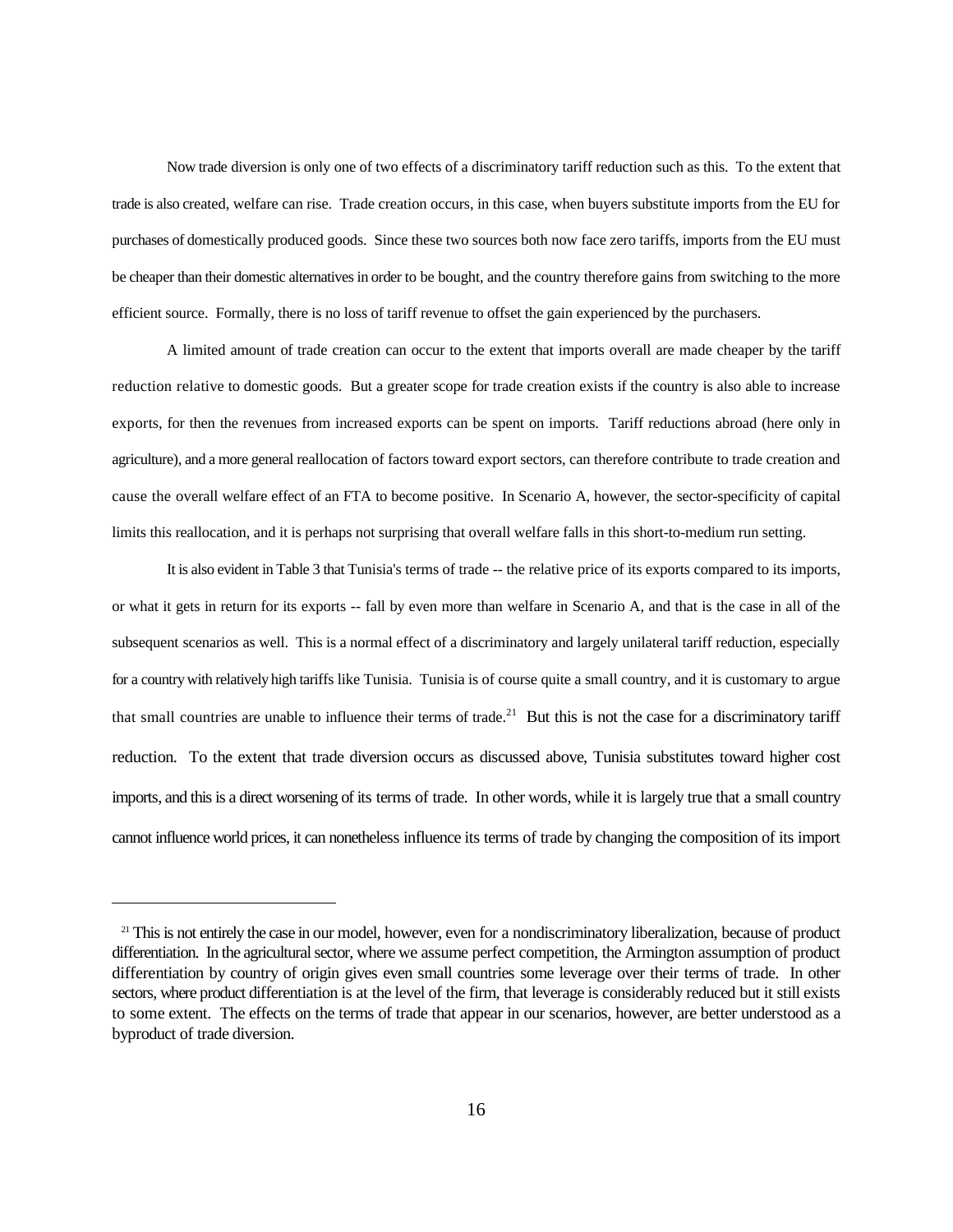bundle. Thus Tunisia's terms of trade worsen, not because the prices of its exports fall or of its imports rise, but because it switches to higher priced imports from the EU. That is, it gets less in return for its exports because it switches to more costly imports. In quantitative terms, the terms of trade worsen by considerably more than overall welfare, however, because the country also benefits from the efficiency improvements that arise from trade creation.

The results in Scenario A also indicate that the real wage and the real return to capital both rise, by 2.5% and 6.6% respectively. This may at first appear to be inconsistent with the overall decline in welfare. However, recalling our discussion above that economic welfare derives both from earned incomes and from redistributed tariff revenue, this should not be so surprising. Furthermore, these changes in real factor returns, defined as the amount of goods that the wage and rent will buy, also include the effects of price changes and therefore contrast with the changes in nominal (money) factor returns which in this case, though not reported in Table 3, are both negative. By substantially reducing tariffs, Tunisia lowers the nominal domestic prices of both imports and import-competing goods, and this feeds through the economy to reduce other goods prices and factor prices as well. However, the falling prices of imports and other goods also mean that these lower nominal factor prices can be used to buy an increased amount of goods, and real factor prices therefore can rise.

As already noted, the return to capital rises in Scenario A relative to the wage. Evidently, according to these results, the structure of tariffs in Tunisia has been such as to protect labor more than capital, and the liberalization therefore causes a relative shift in favor of capital. However, both factors lose in nominal terms, which means in terms of the numeraire of world prices that are here essentially unchanged, capital simply losing less than labor. The reason is that domestic prices of goods and factors have been kept artificially high by the tariffs relative to world prices, and the liberalization therefore reduces them across the board. This will be important below when we look at capital flows.

Since Tunisia is small compared to its major trading partners, especially the EU member countries, the effects of the FTA with the EU would not be expected to have a signficant impact on the EU countries. This is evident in Table 3 where it can be seen that EU total imports and exports rise by less than \$1 billion and that there are negligible changes in the terms of trade, welfare as a percent of GDP, and real returns to labor and capital. Nonetheless, in terms of absolute changes in economic welfare, the gain for the EU 12-member countries amounts to \$2.4 billion compared to the \$26.8 million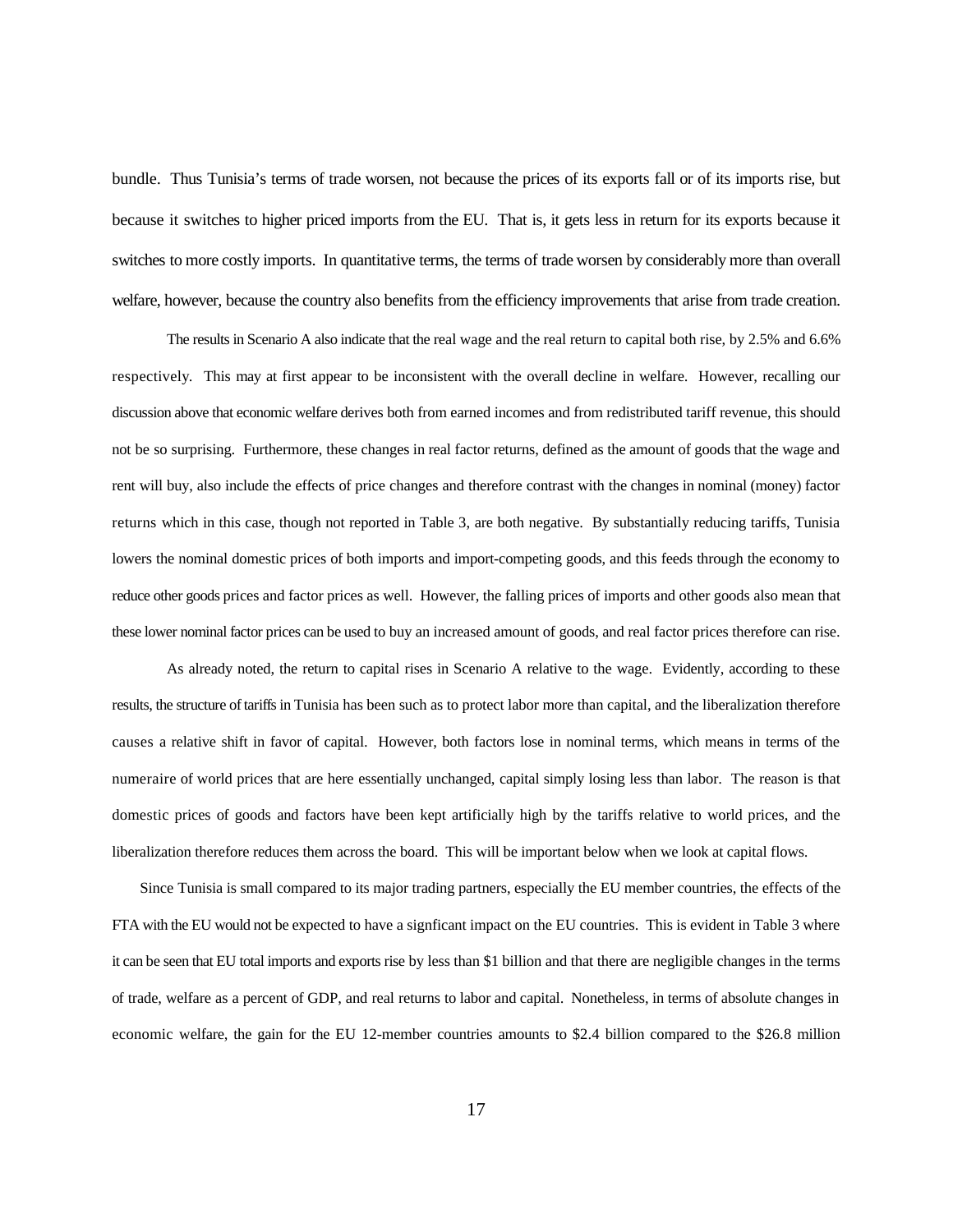reduction in Tunisian welfare. France/Italy combined gain \$1.5 billion. As noted, this asymmetry results from the fact that Tunisia is in effect cutting its tariffs unilaterally against the EU, given that Tunisia already has tariff-free access to the EU for most of its exports.

### **Scenario B**

Scenario B is distinguished from Scenario A insofar as capital is no longer assumed to be sector-specific but is permitted instead to move among sectors. We still, however, keep capital internationally immobile. Capital therefore exits from those sectors where its return has fallen the most and migrates to sectors where the relative return, inside Tunisia, has increased. The movement of capital permits labor also to move among sectors by larger amounts, as we will note below in our discussion of sectoral effects.

The main effect of capital mobility is to cause greater changes in sectoral output, and therefore trade. This can be seen by comparing the export and import columns of Scenarios A and B in Table 3. Also, because trade creation is enhanced, the overall welfare effect of the FTA in Scenario B is now positive. Finally, the reallocation of capital in favor of the less protected capital-intensive sectors causes the ratio of the return to capital relative to labor to increase and actually leads to a fall in the real wage. That is, as capital migrates from previously protected laborintensive sectors to capital-intensive sectors, labor is left with less capital to work with and its marginal product and real wage are reduced. This is apparently a reflection of the Stolper-Samuelson effect, even though in our model we have found on other occasions that the Stolper-Samuelson Theorem does not necessarily hold, due to the effects of scale and variety.<sup>22</sup>

The asymmetry of the effects of the FTA is further evident here. While Tunisian welfare rises in absolute terms by \$430.3 millon, the absolute increase in welfare for the 12-member EU together amounts to \$3.4 billion. These effects

 $22$  See Brown, Deardorff, and Stern (1993).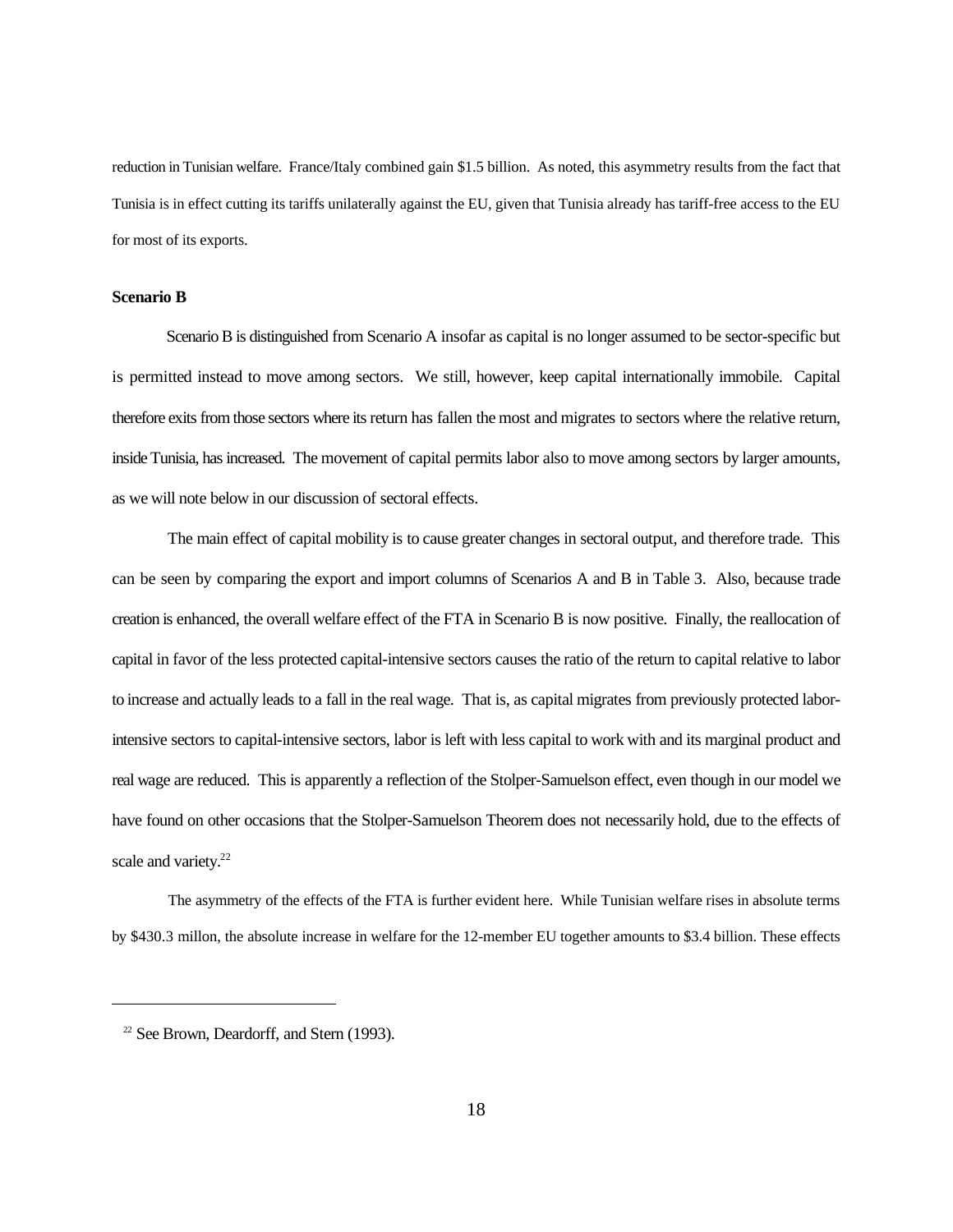are larger than in Scenario A because of the more complete adjustments represented with full mobility of both labor and capital.

### **Scenario C**

In Scenario C we introduce an arbitrary international capital movement into the model, equal to 10 percent of the Tunisian capital stock.<sup>23</sup> The assumption is that it flows into Tunisia from the EU countries, in proportion to their own capital stocks.

Our original intent was to select the capital flow as approximating that which would undo the effect of the FTA on the nominal return to capital in Tunisia. The rationale for choosing this was two-fold. First, it is the relative nominal return in Tunisia compared to the rest of the world that would motivate capital to move, and, second, we expected the FTA to raise the return to capital in Tunisia and to leave it essentially unchanged elsewhere. The latter expectation was borne out in the results of our model, as already noted in Scenarios A and B, but the former expectation was not. Instead the removal of tariffs in Tunisia *vis-a-vis* the EU caused a small reduction, not an increase, in the nominal return to capital in Tunisia in those scenarios. Thus, if we were to rely on market signals to determine capital flows, our model would suggest that capital would flow out of Tunisia, rather than in.

Of course the model does not include certain considerations that might be expected to overcome these market signals and to draw capital into Tunisia in spite of them. Most frequently mentioned is the hope that an FTA between a small developing country and a larger, more advanced country or group of countries will lock into place certain market reforms in the developing country that accompany or precede liberalization. This in turn may reduce the risk

<sup>&</sup>lt;sup>23</sup> This assumed capital inflow was \$2,144 million in 1990 value. If, say, this was spread over a period of 10 years, it would amount to \$214 million annually. This can be compared to the actual inflow of FDI in 1991, which according to GATT (1994, p. 52), was \$133 million. Some 90 percent of this actual inflow went into energy-related sectors.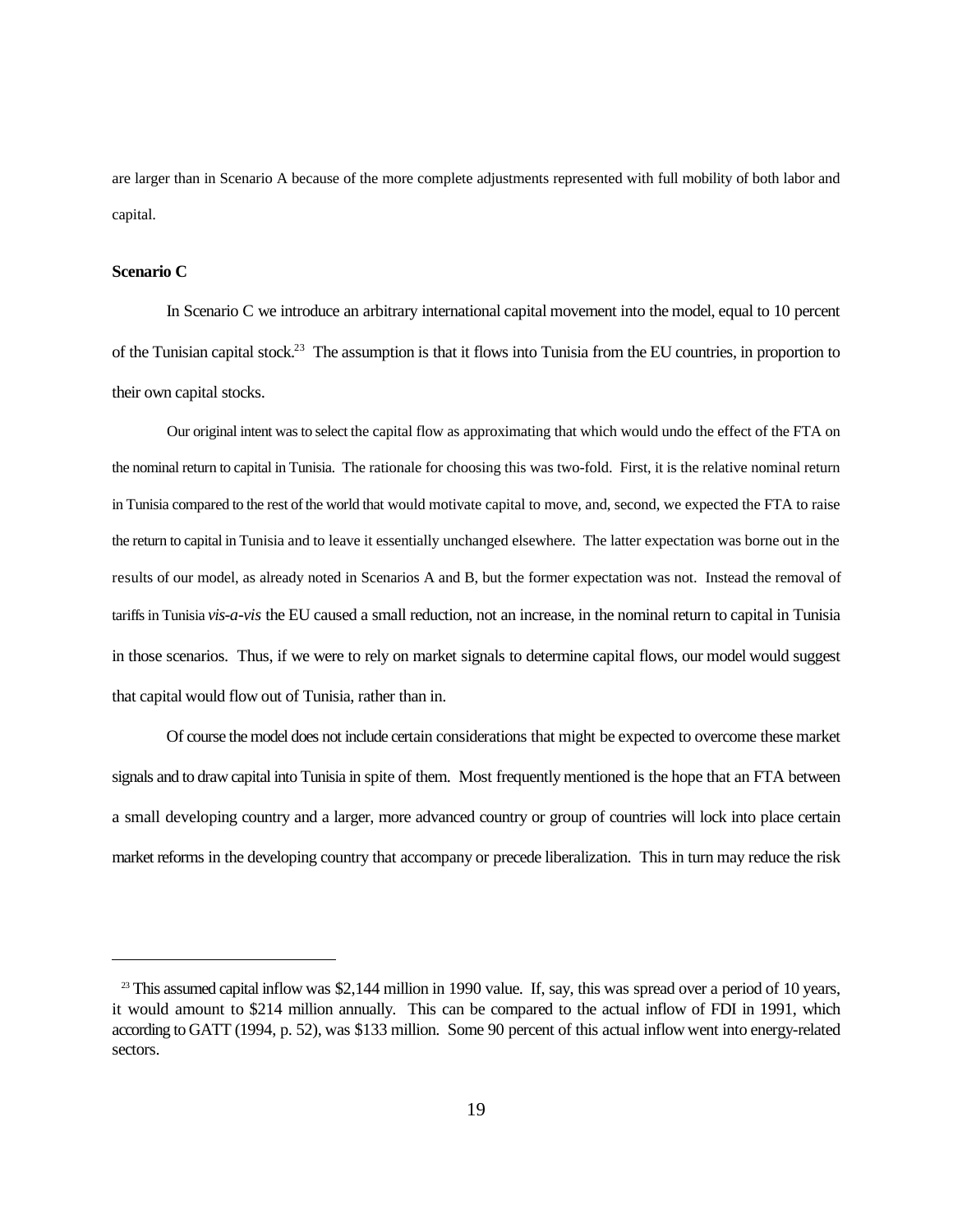that is associated with investment in the country and thus attract capital.<sup>24</sup> Our model does not include such effects, and therefore we thought it appropriate simply to impose an exogenous capital flow into Tunisia as a crude way of representing them. This is what is done in Scenario C. We have modeled the earnings on imported capital as being retained and reinvested in Tunisia, so that there is no effect on the balance of payments after the inflow itself is completed.

The results for Scenario C in Table 3 show a further worsening of the terms of trade, an increase in the expansion of exports and a decrease in the expansion of imports (needed to keep the trade balance unchanged when the prices of imports rise relative to exports), a rise (relative to Scenario B) in the wage-rental ratio, and a decline in overall welfare. All of these effects except the last are what one would expect from any capital inflow. The surprise may be the loss of welfare, which occurs because capital is flowing here in a direction opposite to market signals. That is, as noted above, the FTA drives the nominal return to capital in Tunisia down because it lowers prices in most sectors. Without evidence to the contrary, the model assumes that nominal returns on capital (adjusted for risk) were initially the same in Tunisia as elsewhere. Therefore the natural market response to the FTA would have been for capital to flow out of Tunisia to other countries where it would be more productive. By instead forcing capital to flow into Tunisia in Scenario C, we are moving capital to a location where its productivity has been reduced by the FTA, and it is now therefore below the return that is paid on it. The country is therefore paying more for this capital than it receives in increased output. This reduces welfare of the country as a whole.

Of course if the risk premium story above were valid, so that a lower nominal return could be paid to foreign capital, then this result for welfare would be altered. The reduction in the risk premium could be much greater than any reduction in the marginal product of capital due to the FTA, and in that case the same capital flow would be welfare

<sup>&</sup>lt;sup>24</sup> This argument was prominent in the discussions leading up to the NAFTA. Events starting in December 1994 unfortunately suggest that it may have been overly optimistic, at least for Mexico, and that perception may now stop it from working in other countries whether or not it would be justified.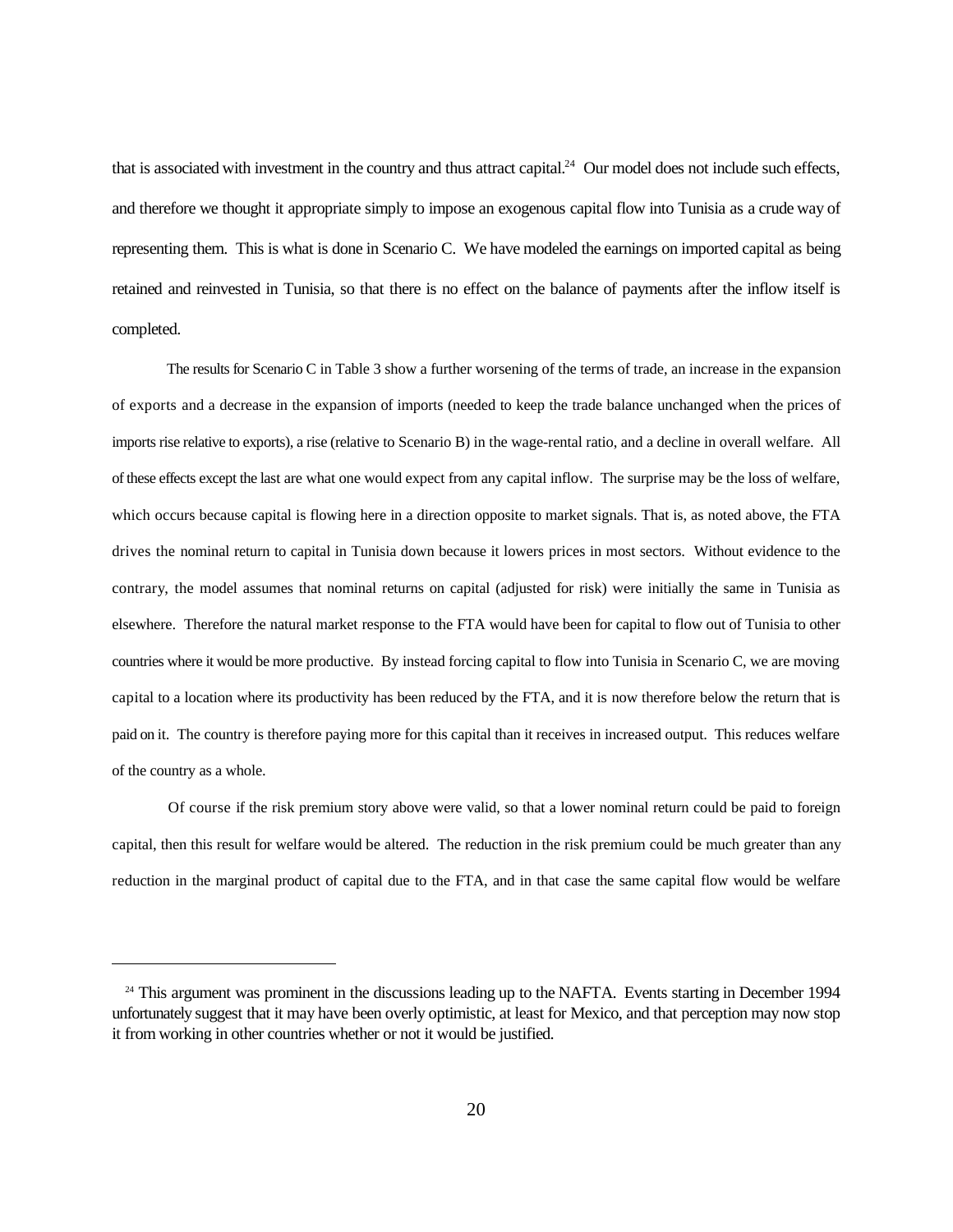increasing. But we have no way of knowing how the risk premium might change, and therefore we are unable to quantify this possibility.

We again see the asymmetry vis-a-vis the EU in this Scenario. Tunisia has a welfare decline of \$15.0 million, while the 12-member EU gains \$5.9 billion in welfare. Compared to Scenario B, the capital flow from the EU to Tunisia has increased welfare somewhat in the EU. This is because Tunisia is assumed to pay a market return on the capital even though its productivity within Tunisia is less than that. The real return to capital in all three EU groupings falls by 0.1 percent.

### **Scenario D**

We were reluctant to give up entirely on market-driven capital flows, however, and we therefore turned in Scenario D to an alternative formulation with sector-specific capital. With capital unable to move among sectors, perhaps because it has already been installed and is not easily converted to other uses, returns to capital rise in some sectors and fall in others. This was already mentioned in Scenario A. Our assumption in Scenario D is that capital flows into the sectors where the return has risen, but does not flow out of the sectors where returns have fallen.

Unfortunately we do not have any acceptable way to predict how much capital will respond to such signals. What we did therefore was simply to assume an arbitrary elasticity of capital with respect to its return, equal to 5.0. That is, an increase in the nominal return to capital in a sector is assumed to cause a capital flow into Tunisia that is five times as large relative to the Tunisian sectoral capital stock. We have no way to establish whether this elasticity of 5.0 is plausible, and we therefore offer these results primarily for illustrative purposes.

What is shown in Table 3 is that the sector-specific capital flows cause largely very similar results to those of Scenario C, although the effects in this case are quite a bit smaller because the capital flow itself is smaller. Responding only to the sectors where the return to capital has increased, even with an elasticity of five, causes a capital flow of only 1.9 percent of the Tunisian capital stock, compared to the 10 percent in Scenario C.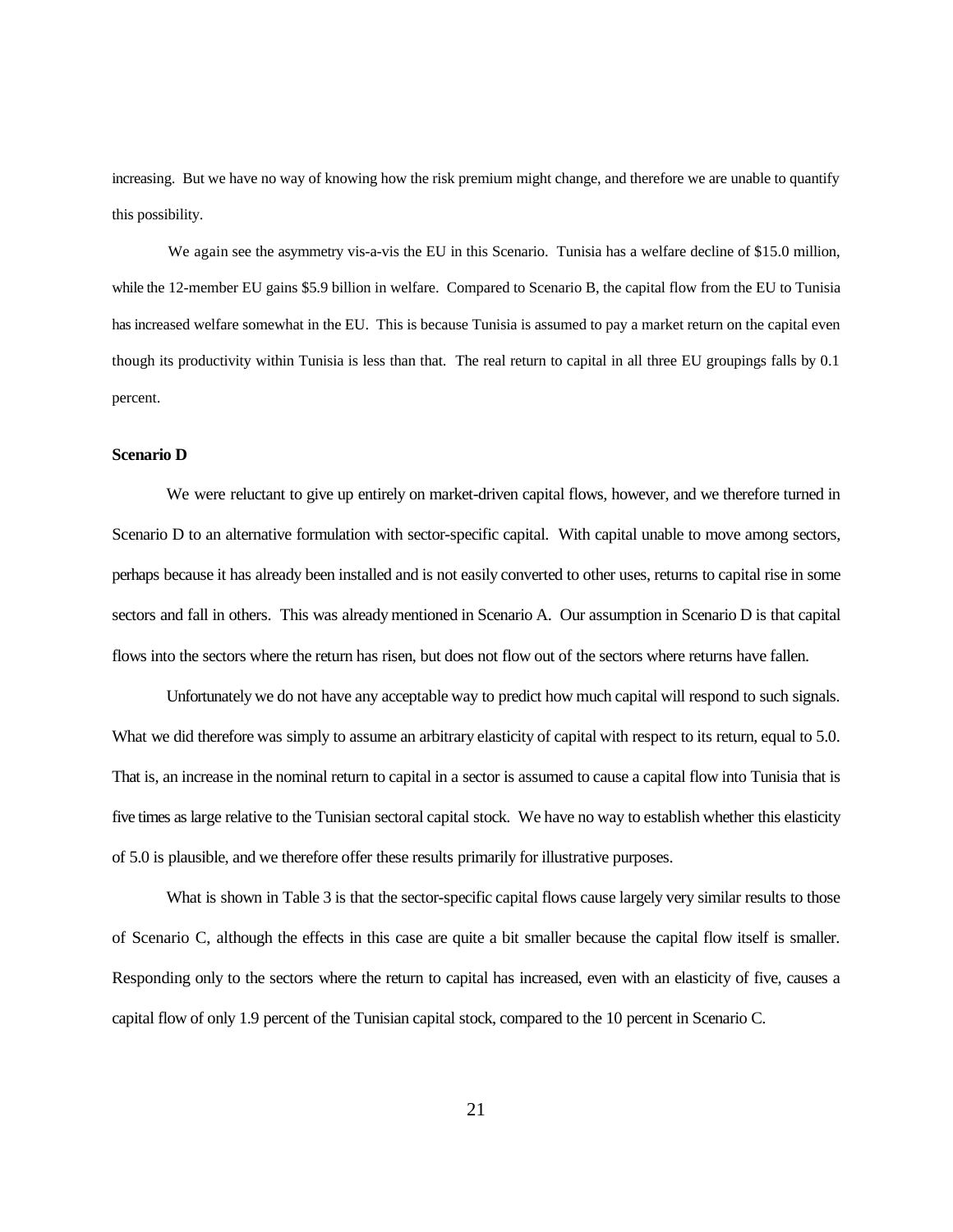The one effect that is noticeably different, however, is on economic welfare. Here the small decline in welfare that we saw in Scenario A without the capital flow is turned into an also small but positive change in welfare by the sector-specific flow. The reason is simply that capital, in contrast to Scenario C, is now flowing only into sectors where it does earn a high enough return to pay for itself, and it thus creates a surplus for the economy.

### **Scenario E**

Our final Scenario is intended to take account of the major features of the Tunisian Investment Code. The endogenous capital flows introduced in Scenario D are here expanded or contracted in response to various constraints and/or subsidies that are included in the Code. It is evident in Table 3 that the results differ hardly at all from those of Scenario D, although the fact that there is a slight increase in the welfare improvement from the FTA in the presence of the Code suggests that its features may have a small positive benefit. Apparently the Code is to some extent succeeding in directing capital to sectors where it can be most productive.

### **VII. Computational Results: Sectoral Effects**

Sectoral results for Scenarios A, B, and D are given for Tunisia in Tables 4-6. The sectoral results for Scenarios C and E are available from the authors on request. The percent changes in total exports and imports are shown in columns (2) and (3) of each table. The percent changes in imports are decomposed bilaterally in columns (4) through (10). The percent changes in sectoral output and number of firms are listed in columns (11) and (12). The change in output per firm, and thus the extent to which economies of scale have been realized, can be determined by subtracting column (12) from (11). Columns (13) and (14) record the percentage and absolute changes in employment of labor, and column (15) records changes in the return to capital or in the employment of capital, depending on the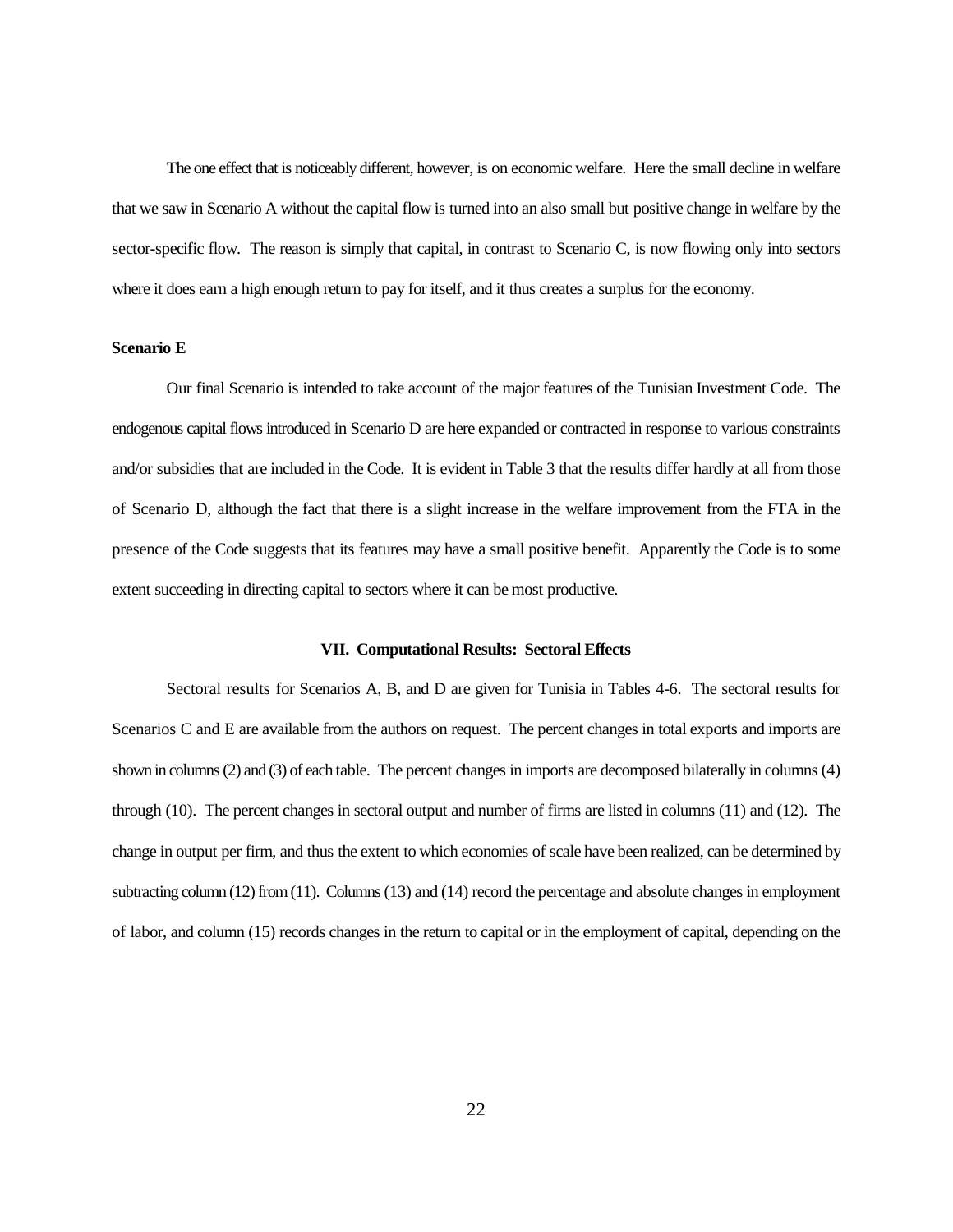individual scenario.<sup>25</sup> The sectoral results for the three EU regions and the other regions are in general very small and are therefore not reported here.

### **Scenario A**

This Scenario refers to the bilateral removal of tariffs and NTBs between Tunisia and the EU, with labor assumed to be perfectly mobile, and with capital sector-specific and thus immobile. The results might best be interpreted as referring to the short-to-medium run effects of the Tunisia-EU FTA. As noted in column (2) of Table 4, there are sizable percentage increases in total Tunisian exports across all sectors. According to column (3), imports increase in all the goods sectors except wood products and mining and quarrying, and there are reductions in imports in all of the services sectors. These increases in goods imports reflect the unilateral reduction in Tunisian tariffs, whereas Tunisian services imports decline because the barriers in these sectors are assumed to remain intact. Since Tunisian goods imports will increase with the tariff removal, Tunisian exports will also increase in order for trade to balance.

There are substantial percentage increases in Tunisia's bilateral imports from the three EU groupings in all of the goods sectors and reductions in the services sectors, all of which reflect the relative price changes noted due to the assumed removal of Tunisian tariffs on goods imports. There are sizable negative percentage changes in Tunisia's imports from all of the non-EU regions noted in columns (7)-(10), which are indicative of the trade diversion that we have already mentioned in discussing the aggregate results reported in Table 3.<sup>26</sup>

 $25$  In interpreting the results for the changes in employment of labor and for the allocation of capital, we should note that the model was solved under the assumption that total employment of both labor and capital is constant, as indicated in the bottom line of the pertinent tables. However, because our solution algorithm solves a log-linear approximation to the true model, when the changes in logs of variables (which do average to zero) are converted to true percentages, they do not quite average to zero. This in turn means that the absolute changes in employment that are calculated from these percentages also fail to add exactly to zero.

<sup>&</sup>lt;sup>26</sup> Because Tunisia does not change tariffs on service imports or on goods imports from non-EU countries, all of these trade flows are effected symmetrically from within Tunisia. At first glance it appears that each of these levels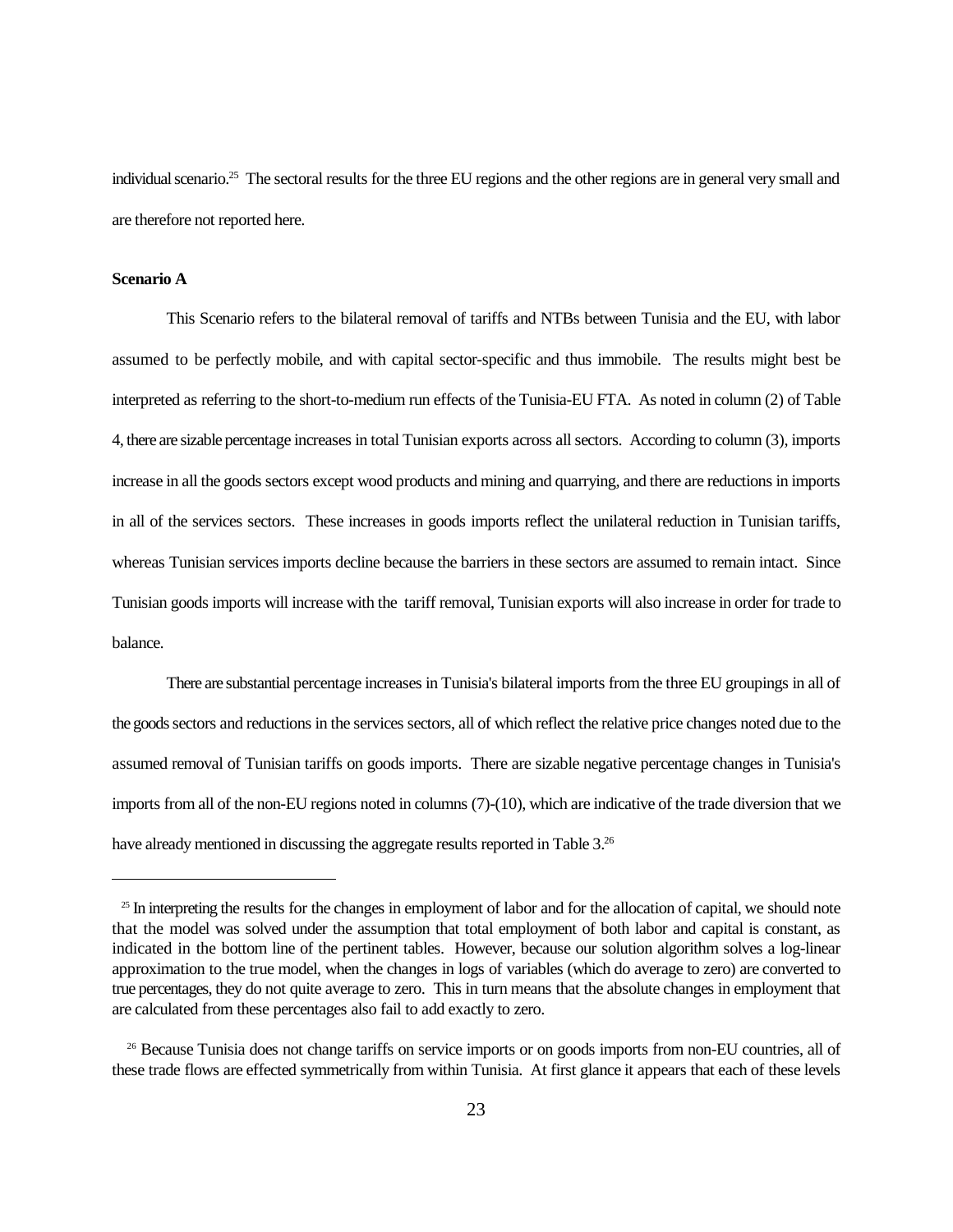As noted in column (11), there are increases in output in 14 of the 29 sectors, with the largest increases in leather products, footwear, wood products, miscellaneous manufactures, and mining and quarrying. The largest declines in output occur in rubber products, furniture and fixtures, paper products, and transport equipment. If we subtract the percent changes in number of firms in column (12) from the percent changes in output in column (11) to get changes in output per firm, there is evidence of positive scale effects in 20 sectors and negative scale effects in 8 sectors.

The changes in employment listed in columns (13) and (14) show expansion in 12 sectors and contraction in 17 sectors. The sectors with the largest absolute employment increases in number of workers are wholesale and retail trade and transportation services. The sectors with the largest absolute employment declines are agriculture, textiles, and community, social, and personal services.

Changes in the nominal return to capital are listed in column (15). There are positive changes in returns in 16 sectors, with the largest increases in mining and quarrying, wood products, miscellaneous manufactures, leather products and footwear, and clothing. The largest negative changes in returns to capital are in transportation equipment, rubber products, furniture and fixtures, and paper products.27

### **Scenario B**

In Scenario B, capital is now permitted to move among sectors rather than being sector-specific, that is, immobile among sectors as in Scenario A. The results of Scenario B might then be interpreted as the longer-run effects of the Tunisia-EU FTA when both labor and capital can move among sectors. Looking first at the percent changes in total exports in column (2) of Table 5 in comparison to Scenario A in Table 4, there are evidently now relatively larger

of imports falls by the same percentage across trading partners. This is not quite the case, however, as a closer inspection of the results will reveal. Changes within the separate EU and other countries are very small here, but they sometimes lead to slight differences in these effects.

 $27$  As already mentioned, the sectoral effects on the EU regions are negligible in this scenario and those that follow. The effects on sectoral imports, output, employment, and the return to capital are mostly zeros, with the exception of some positive/negative effects of 0.1 or 0.2 for a few sectors. It was decided accordingly not to report these EU sectoral tables since they contain very little extra information beyond what is shown in the sectoral results for Tunisia.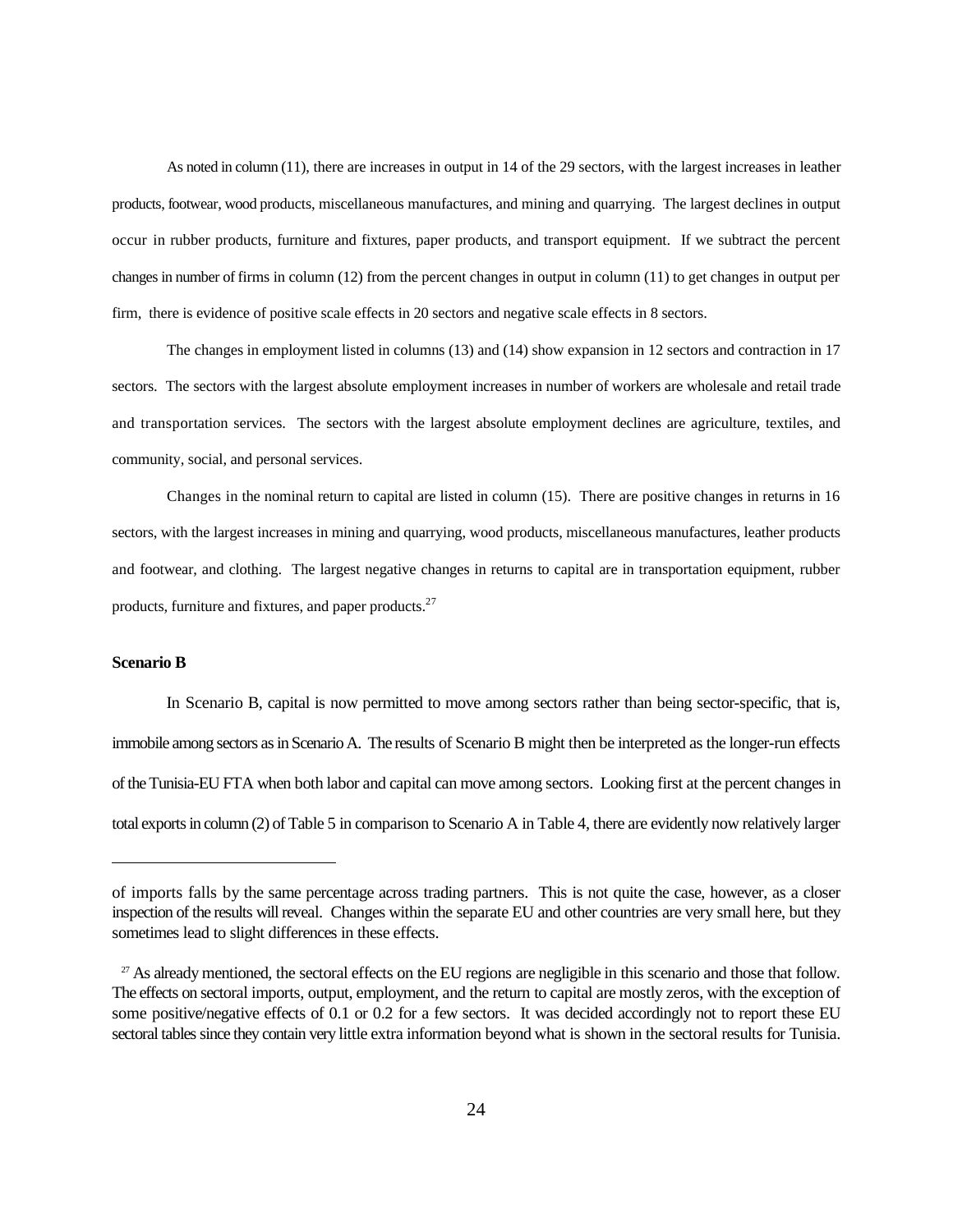increases especially in exports of clothing and mining and quarrying, which are two of Tunisia's most important export industries. There are four sectors that now show reductions in exports: textiles; leather products; paper products; and rubber products. As for total sectoral imports in column (3), the percentage increases are larger as compared to Scenario A since it is now possible for both capital and labor to be reallocated among sectors. Services sector imports also fall by sizable percentages in Scenario B. Bilateral imports from the three regions of the EU increase more in Scenario B than in Scenario A as indicated in columns (4)-(6). As for the regions outside the Tunisia-EU FTA, noted in columns (7)-(10), there appears to be somewhat less trade diversion when full mobility of capital and labor is permitted.

Allowing for full mobility of capital and labor has more pronounced effects on changes in sectoral output as compared to Scenario A. The sizable positive and negative changes in sectoral outputs suggest accordingly that there would be considerable intersectoral reallocation of capital and labor in response to the Tunisia-EU FTA, given Tunisia's relatively high manufacturing sector tariffs. This is evident from the results reported in columns (13)-(15).

Comparing columns (11) and (12), there are indications of positive scale economies in 23 sectors and negative scale economies in 5 sectors.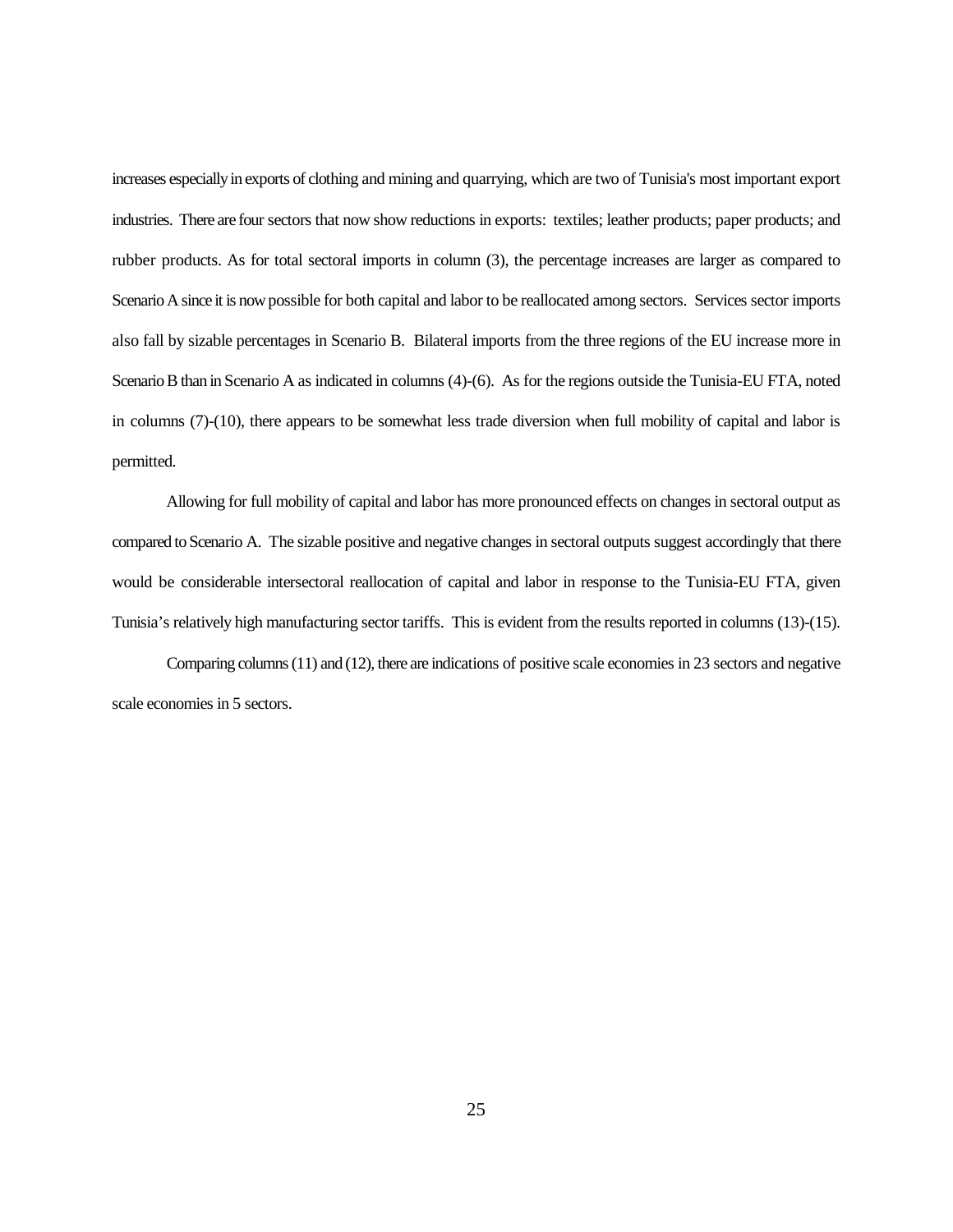### **Scenario C**

The results of this scenario, which are not reported here, suggest that the assumed infusion of FDI from the EU results in larger percentage expansions of exports and smaller percentage reductions as compared to Scenario B. Total imports show smaller percentage increases as compared to Scenario B, since there is a worsening in the terms of trade that limits the imports that can be financed with an unchanged balance of trade.<sup>28</sup>

The percentage changes in Tunisia's bilateral imports vis-a-vis the three EU regions are now also smaller as compared to Scenario B, which also reflects the change in terms of trade, and there is now more evidence of trade diversion with respect to the regions outside the EU. The percent changes in sectoral output tend to be larger with the assumed inflow of FDI, but this is not altogether uniform. The reallocation of labor and capital in this scenario is also substantial as was the case in Scenario B, even with the potential for proportional expansion in the sectoral capital stocks associated with an increased inflow of FDI.

<sup>&</sup>lt;sup>28</sup> Recall that earnings on FDI are not repatriated, and therefore the trade balance remains unchanged.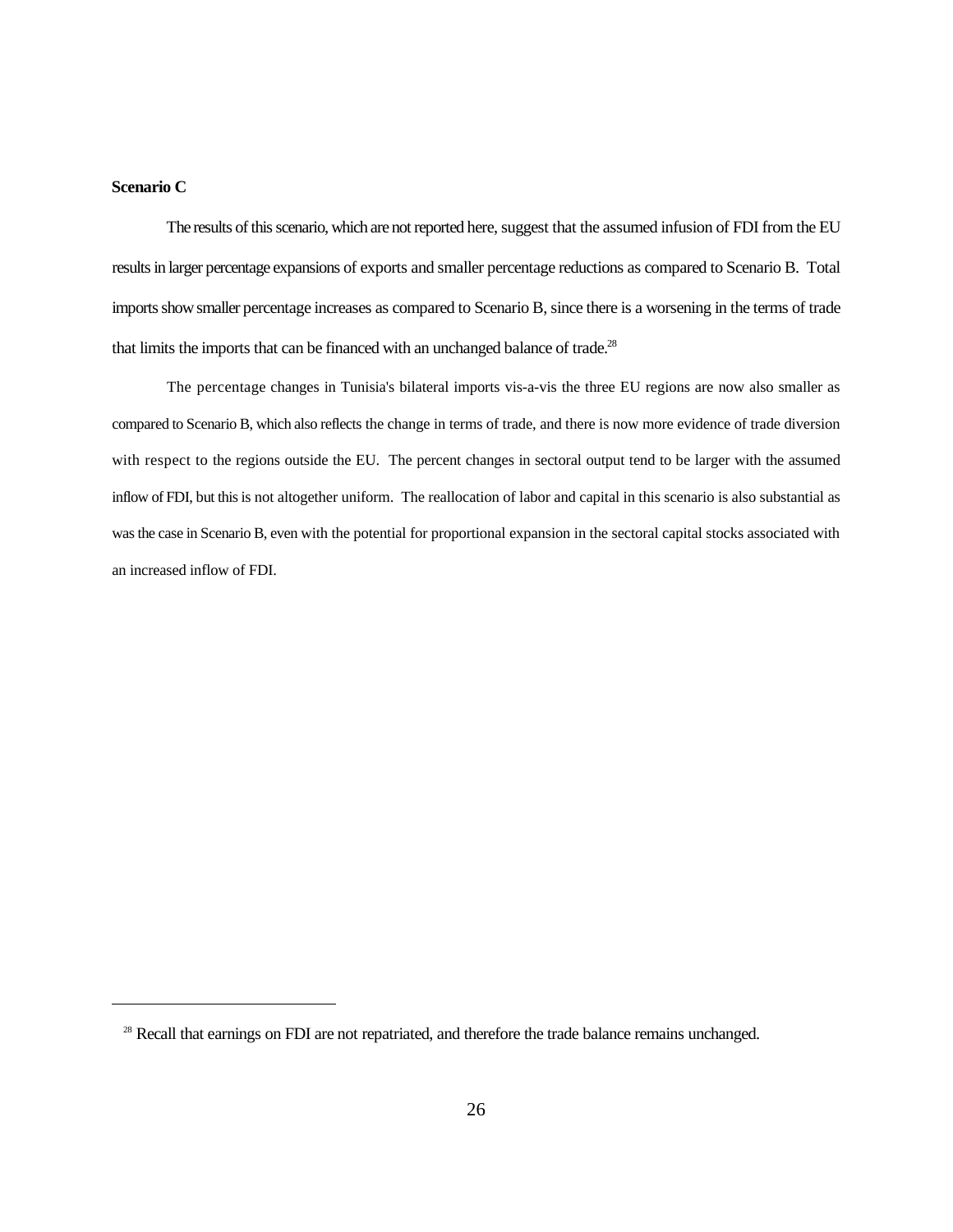### **Scenario D**

This Scenario also considers an inflow of FDI but within the context of the sector-specific capital framework. That is, in Scenario A, we calculated the changes in the nominal returns to capital as the result of the removal of trade barriers in the Tunisia-EU FTA. Having identified sectors in which there was an increase in the nominal return to capital (see the final column of Table 4), we then assumed that there would be an increase of FDI in these sectors only.<sup>29</sup> For this purpose, we assumed an elasticity of 5.0 for FDI inflows with respect to the return to capital.

If we compare the percentage changes in total sectoral exports and imports in columns (2) and (3) of Table 6 with those in Table 4, the results are not greatly different especially because the calculated FDI inflows turn out to be not substantial. That is, these FDI inflows constitute 1.9% of Tunisia's base-level total capital stock. Of course, some of the individual sectors are affected differentially because the FDI inflows are directed only at the sectors that show increases in the nominal return to capital. It is also difficult to see many important changes in the bilateral import results between Scenarios A and D.

While the investment inflows that occur in this scenario have only relatively small effects on the various magnitudes calculated by the model, it is of some interest to note which sectors of the Tunisian economy attract these inflows. This can be read from column 15 of Table 6, where increases in returns to capital correspond to sectors into which FDI is flowing. This includes more than half of the sectors, with the largest increases in returns to capital (and therefore the largest FDI inflows under our assumptions) in manufacturing sectors occurring in leather products, clothing, petroleum products, nonferrous metals, miscellaneous manufactures, and footwear. There are also increases in returns to capital and hence capital inflows into all of the services sectors, including especially wholesale trade, transportation, and financial services, some of which includes components of tourism.

 $29$  Actually, the capital flows are based upon endogenous changes in returns to capital, which do not always increase in the same sectors as Scenario A. See Table 7.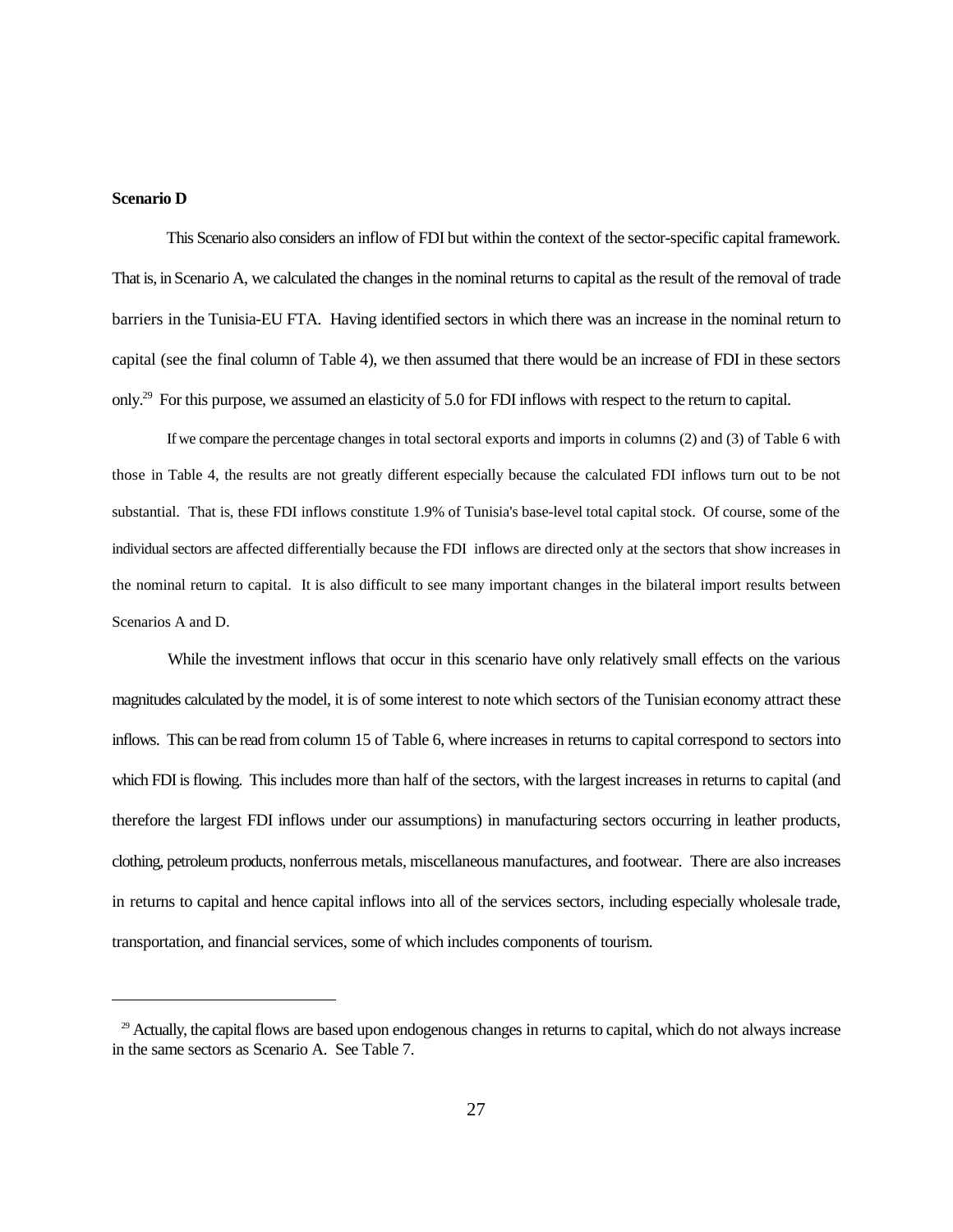### **Scenario E**

This scenario is the same as Scenario D, but it incorporates some features of Tunisia's 1994 Investment Code. The results, which are not reported here, indicate that the inflow of FDI in this case is only slightly larger than in Scenario D, amounting to an increase of 2.1% in the base level of Tunisia's total capital stock. The detailed sectoral results are very close to the Scenario D results in Table 6.

### **Policies for Adjustment**

The foregoing disaggregated results all indicate the need for substantial intersectoral adjustment by the Tunisian economy in response to implementation of the Tunisia-EU FTA. The question then arises what policies, if any, should be used to facilitate that adjustment. Since this is inherently a dynamic issue, our model does not say anything about it directly. However, the world has considerable experience in adjusting to the dislocations that are occasioned by trade liberalization, and that experience warns of the pitfalls of programs to facilitate adjustment, even if it does not tell us clearly how to avoid those pitfalls.

The greatest danger is that policies that are intended to reduce the burden of adjustment for industries whose output and employment must contract will instead permit them to avoid that adjustment entirely or delay it so that in fact the burden on the economy will be extended unnecessarily over time.<sup>30</sup> To avoid this, it is important that adjustment assistance policies be designed primarily to help workers accomplish the relocation and retraining that may be necessary to shift to expanding industries rather than merely to compensate them for the losses they incur in the contracting industries. Similar conditions apply to any assistance provided to owners of capital, although here the

<sup>&</sup>lt;sup>30</sup> According to Hoekman and Djankov (1995, p. 16), the tariff reductions for the least competitive Tunisian industries will be backloaded towards the end of the 12-year phase-in period. Since the effective protection for these industries will be increased due to cheaper imports as tariffs on inputs are reduced in the early phase-in period, they point out that this could lead to inefficient investment and resistance to market opening down the road.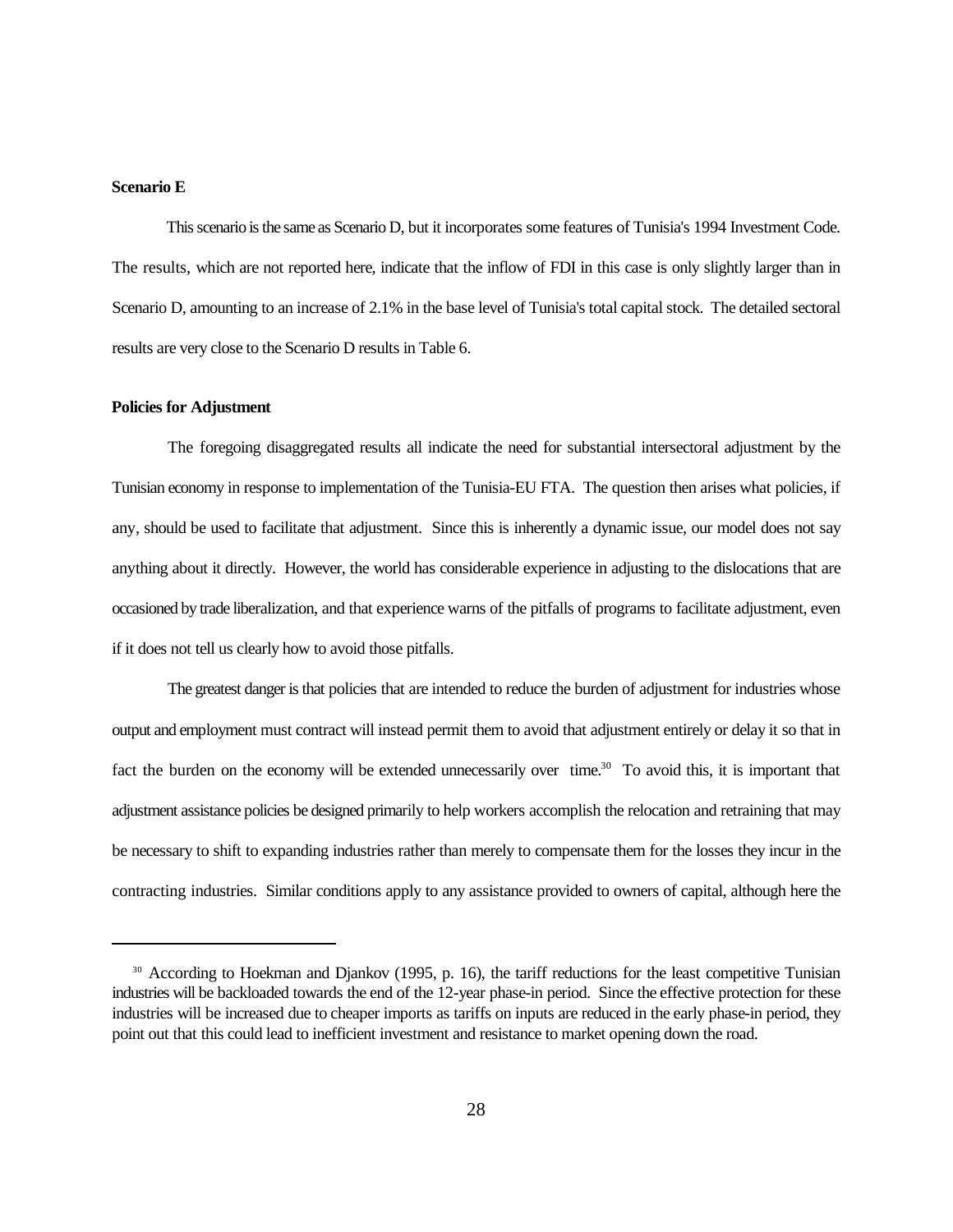assistance might take the form of accelerated depreciation allowances and credits for investment in expanding sectors.<sup>31</sup>

### **VIII. Conclusions and Implications for Policy**

The objective of our paper has been to investigate the potential economic effects on the Tunisian economy of the FTA between Tunisia and the EU as the result of bilateral removal of existing trade barriers coupled with possible changes in FDI inflows into Tunisia. For this purpose, we have carried out a number of trade and FDI scenarios using a specially constructed version of the Michigan Brown-Deardorff-Stern CGE Trade Model. Because the model is static, it has been assumed that all the changes in trade barriers and FDI occur at a single point in time rather than over a period of time as will be the case in actuality. Our computational results are therefore to be interpreted in a context of comparative static analysis, that is, moving from a pre-FTA starting point to a post-FTA equilibrium.

Our chief findings are as follows.

1. The static welfare benefits for Tunisia of the FTA with the EU involving the bilateral removal of existing trade barriers between Tunisia and the EU range from slightly negative to somewhat positive, depending on what is assumed about intersectoral capital mobility in Tunisia. Identifying capital mobility with the time horizon of the analysis, we expect the FTA to reduce Tunisia's aggregate welfare somewhat in the short run but raise welfare in the longer run.

2. Depending on the length of time allowed for phasing in of the FTA, Tunisia could experience significant adjustment problems in connection with the intersectoral movements of labor and capital that the FTA would induce.

 $31$  According to the IMF (1996, p. 79), the Agreement provides for an industrial restructuring program that will cost an estimated \$2.4 billion over five years and will be financed jointly by the Tunisian Government and contributions from the EU and the World Bank. It is interesting, though probably fortuitous, that the \$2.4 billion corresponds to the estimated total welfare gain for the EU reported for our Scenario A in Table 3.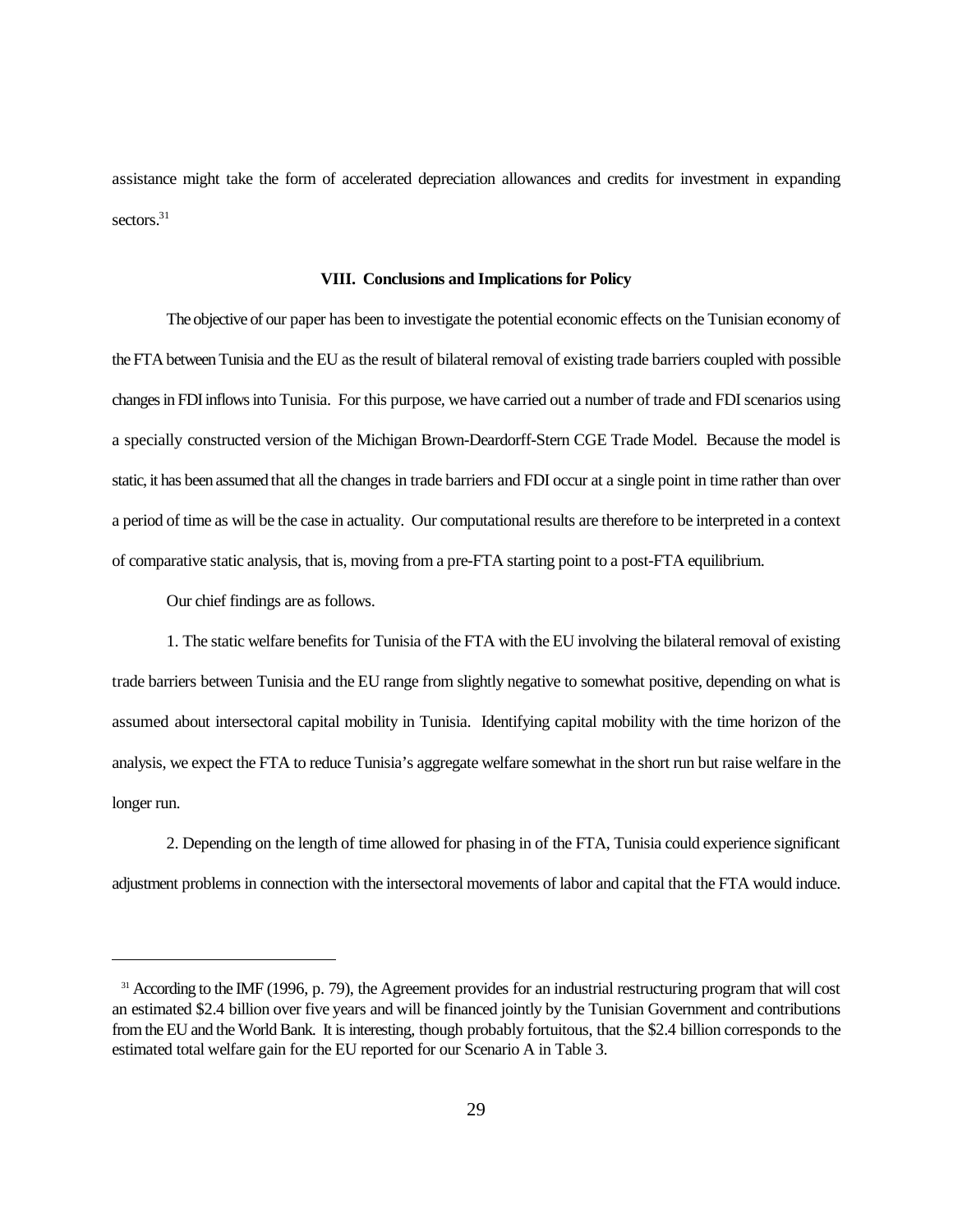3. Our FDI-related scenarios are intended to be primarily illustrative since there is no straightforward way to integrate FDI inflows into our CGE trade modeling framework. In any event, our results suggest that even an approximate doubling of the recent annual level of the FDI inflow into Tunisia in conjunction with the FTA would be unlikely to make a significant difference for Tunisian welfare. This applies as well when we make allowance for FDI inflows in response to changes in sectoral rates of return and to features of Tunisia's 1994 Investment Code.

4. A question of concern is whether the success of the FTA between Tunisia and the EU depends on whether there is a substantial flow of FDI into Tunisia. Our results say that such FDI is not necessary for the FTA to become beneficial to Tunisia once enough time for adjustment has elapsed. Also, unless an FDI inflow is considerably larger than the flows that have been observed to date, and unless it is also systematically targeted primarily to sectors where it can yield a higher return than its cost, we would not expect the presence of FDI to make a noticeable difference to the economic success of the FTA. On the other hand, given the difficulty of observing the types of gain that the FTA is likely to yield, it may well be that a large visible flow of FDI is necessary for the FTA to be *viewed* as a success.

As noted earlier, we should reiterate that our CGE model does not make any allowance for dynamic efficiency changes and economic growth. Recent research suggests that static gains from trade, such as we have calculated here, may well be augmented by their effects over time on economic growth, so that the static changes, to the extent that they are positive, are really only lower bounds on what the economic benefits to an economy may turn out to be. On the other hand, the very few estimates of such effects that are available only suggest that the static gains will be increased by a small integer multiple, and this would not materially affect the conclusions we have reached here based on the estimates of the static model.32

There are other theoretical models that explore the possibility that trade liberalization may have a permanent positive effect on a country's rate of growth, by stimulating technological progress or by taking advantage of various

 $32$  See Baldwin (1992).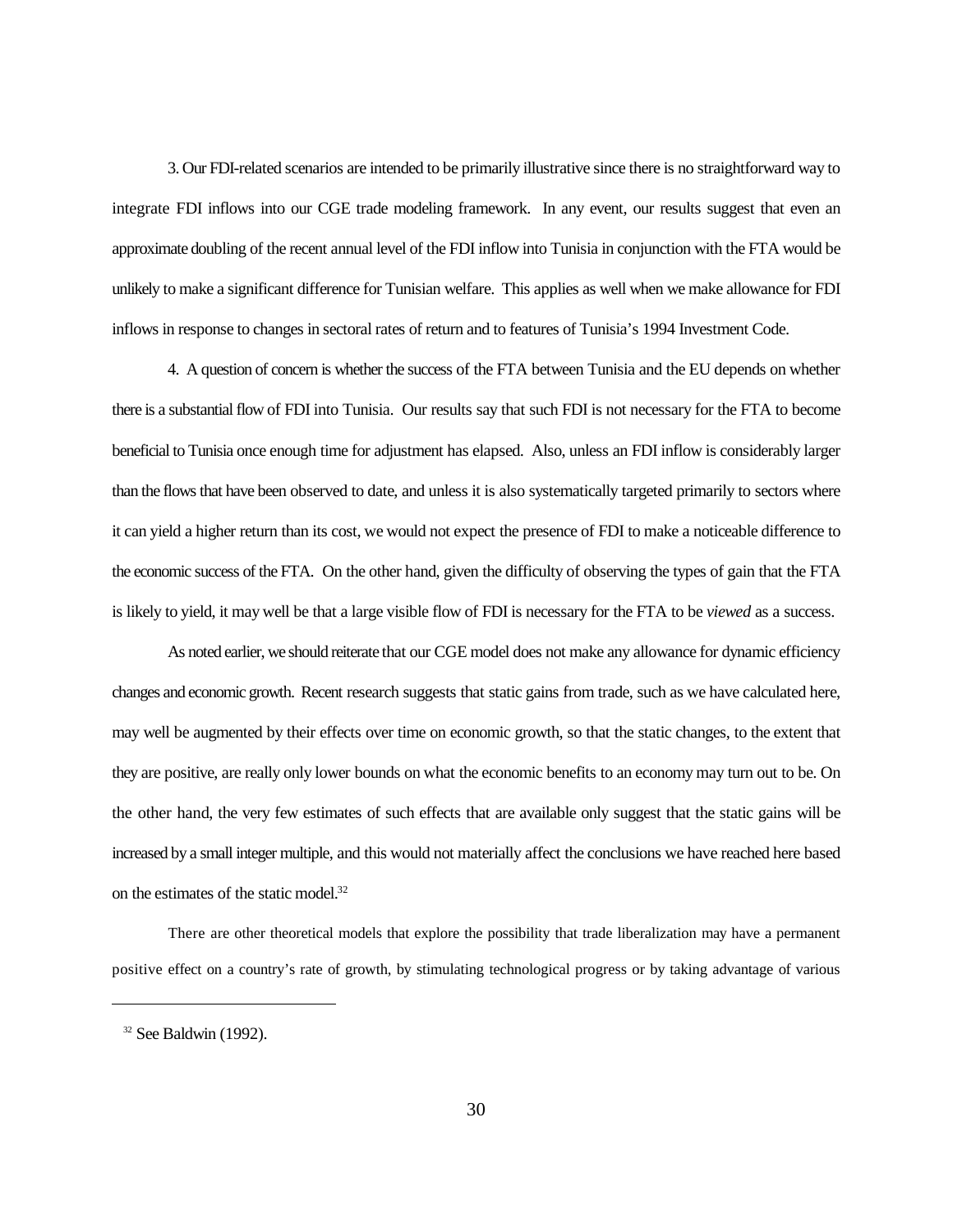"dynamic scale economies."<sup>33</sup> There is some empirical evidence for such an effect, but it is unclear whether the effects of trade on growth rates that have been found empirically are transitory or permanent.<sup>34</sup> We therefore would hesitate to claim that the welfare effects found here will be significantly augmented by such considerations.

As noted above, we have also omitted from our analysis the possible reductions in trading costs with all countries that may be achieved through harmonization and other sources of increased trading efficiency discussed by Page and Underwood (1995) among others. This does not deny the potential importance of these other sources of benefit, but it remains to be seen whether and how effectively Tunisian policies and the Tunisian economic structure can be adapted to the realities and opportunities of the FTA.

Acting in the other direction, there may be some concern that the gains from the FTA with the EU could be reversed later by the EU backing out of the agreement. We see no reason to expect that to happen, based upon the history of the EU's other preferential trading arrangements. But we should also point out that Tunisia has benefited since the mid-1970's from preferentially low tariffs on most exports to the EU. The benefits to Tunisia from these preferences — which are not included in our analysis here since they are already present independently of the FTA — will be eroded if the EU continues to lower trade barriers multilaterally as a result of the Uruguay Round and future negotiations under the auspices of the World Trade Organization.

We have also left out a host of other considerations that have figured importantly in the negotiation of the Tunisia-EU FTA. Perhaps most importantly, we have not addressed any of the political considerations that may have served as major driving forces in the formation of the Tunisia-EU FTA. These forces include issues of democratization, as well as trying to diminish the potential influence of radical Islamic fundamentalism, as is evident in Algeria and Egypt.

<sup>&</sup>lt;sup>33</sup> See Grossman and Helpman (1991).

 $34$  Levine and Renelt (1992), in a critical analysis of the empirical literature relating growth rates across countries to various determinants, find that the only robust conclusions are that growth responds to investment and that investment in turn responds to trade.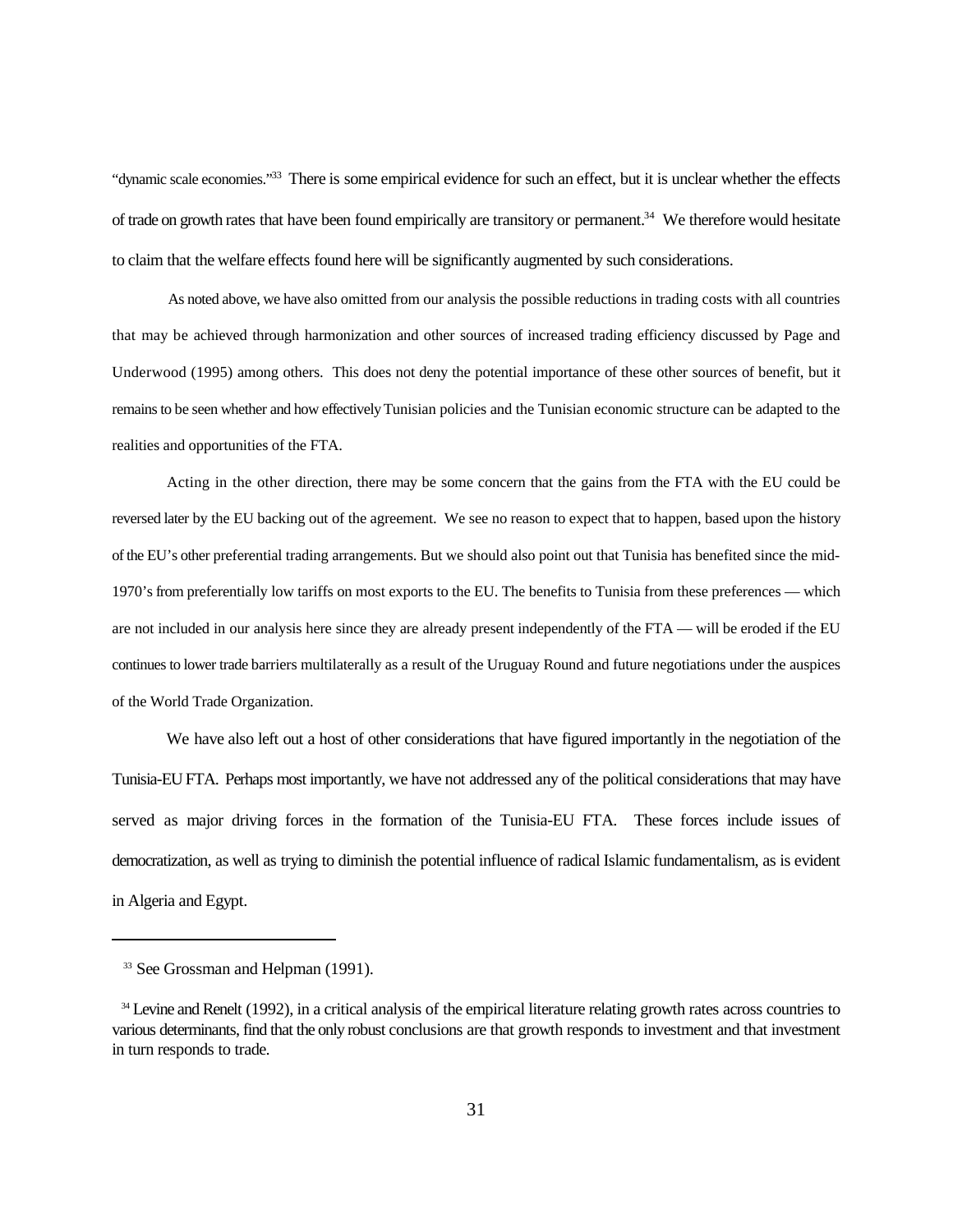Overall, what the foregoing conclusions suggest to us is that Tunisia may not have a great deal to gain in economic terms from entering into the FTA with the EU. The reason is that the FTA amounts essentially to Tunisia eliminating its bilateral tariffs vis-a-vis the EU, since Tunisia already has had duty free access to the EU except for some agricultural products and certain types of clothing exports. The trade diverting effects of such a disciminatory tariff reduction are likely to be harmful, especially in the short run. Further, the FTA does not in itself appear likely to generate an inflow of capital into Tunisia that would materially increase Tunisian welfare. The question thus arises as to whether Tunisia might pursue liberalization of its trade restrictions on a multilateral basis as well as preferentially with respect to the EU. This would avoid the trade diversion that our CGE model suggests might otherwise occur. Reducing its trade barriers multilaterally and reinforcing these actions with a liberalization of its foreign investment policies and maintenance of macroeconomic and political stability might in the end be the best path for Tunisia to  $follow.<sup>35</sup>$ 

<sup>&</sup>lt;sup>35</sup> A similar conclusion is reached by Hoekman and Djankov (1995, p. 31).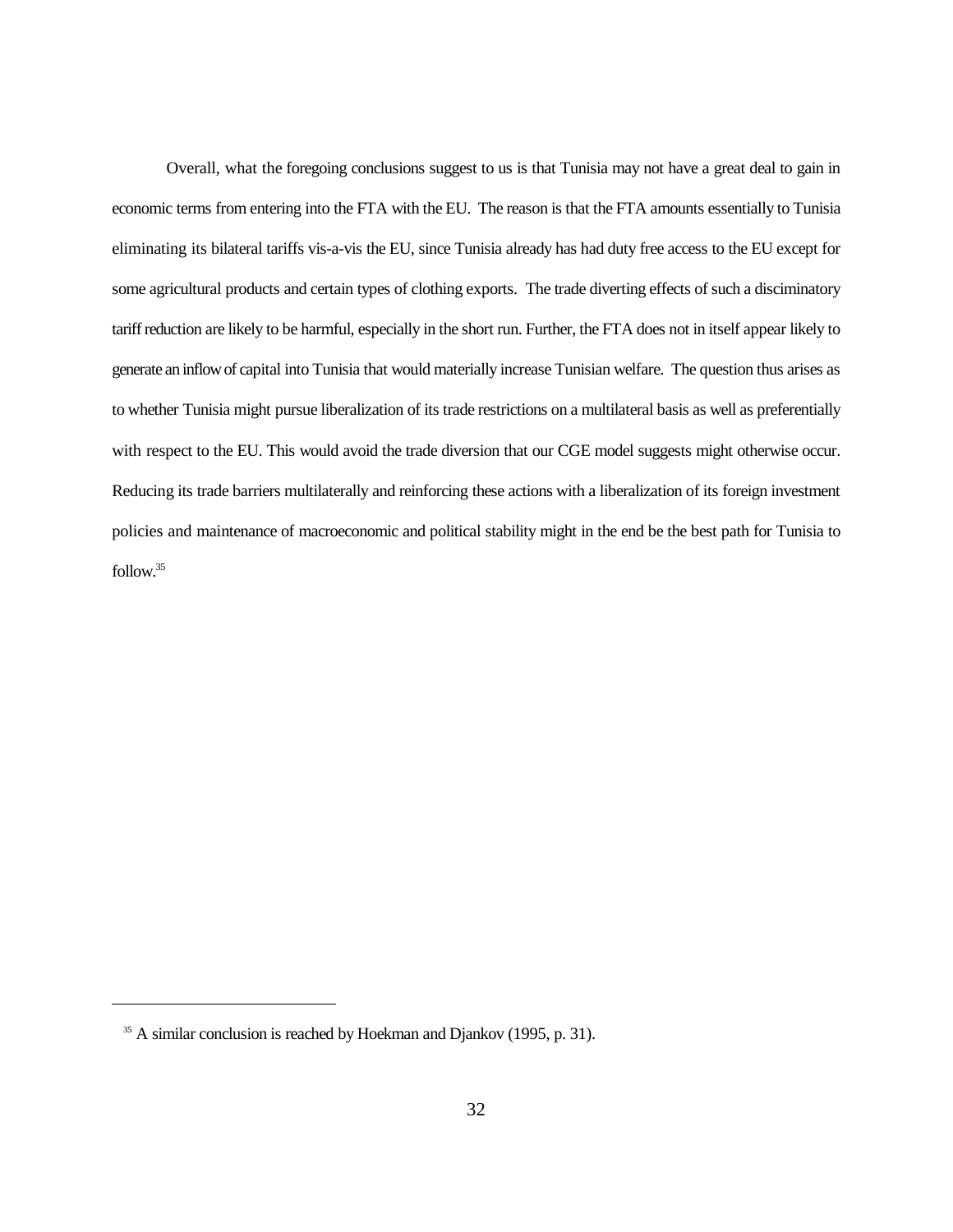### **References**

- Bajo-Rubio, Oscar and Simón Sosvilla-Rivero. 1994. "An Econometric Analysis of Foreign Direct Investment in Spain," *Southern Economic Journal* 61:104-120.
- Baldwin, Richard E. 1992. "Measurable Dynamic Gains from Trade," *Journal of Political Economy* 100:162-174.
- Brown, Drusilla K. and Robert M. Stern. 1989. "Computable General Equilibrium Estimates of the Gains from U.S.-Canadian Trade Liberalization," in David Greenaway, Thomas Hyclak, and Robert J. Thornton (eds.), *Economic Aspects of Regional Trading Arrangements*. London: Harvester Wheatsheaf.
- Brown, Drusilla K., Alan V. Deardorff, and Robert M. Stern. 1992a. "A North American Free Trade Agreement: Analytical Issues and a Computational Assessment," *The World Economy* 15:15-29.
- Brown, Drusilla K., Alan V. Deardorff, and Robert M. Stern. 1992b. "North American Economic Integration," *Economic Journal* 102:1507-18.
- Brown, Drusilla K., Alan V. Deardorff, and Robert M. Stern. 1993. "Protection and Real Wages: Old and New Trade Theories and Their Empirical Counterparts," Research Forum on International Economics, University of Michigan, Discussion Paper No. 331 (May).
- Brown, Drusilla K., Alan V. Deardorff, and Robert M. Stern. 1996a. "Computational Analysis of the Economic Effects of an East Asian Preferential Trading Bloc," *Journal of the Japanese and International Economies*, forthcoming.
- Brown, Drusilla K., Alan V. Deardorff, and Robert M. Stern. 1996b. "Expanding NAFTA: Economic Effects of Accession of Chile and Other Major South American Nations," *North American Journal of Economics and Finance*, forthcoming.
- Brown, Drusilla K., Alan V. Deardorff, Simeon Djankov, and Robert M. Stern. 1996. "An Economic Assessment of the Integration of Czechoslovakia, Hungary, and Poland into the European Union," in Stanley Black (ed.), *Europe's Economy Looks East*. New York: Cambridge University Press, forthcoming.
- Deardorff, Alan V. and Robert M. Stern. 1990. *Computational Analysis of Global Trading Arrangements*. Ann Arbor: University of Michigan Press.
- Dixit, Avinash K. and Joseph E. Stiglitz. 1977. "Monopolistic Competition and Optimum Product Diversity," *American Economic Review* 67:297-308.
- General Agreement on Tariffs and Trade (GATT). 1994. *Trade Policy Review: Tunisia 1994*, Vols. I and II. Geneva: GATT (September).
- Grossman, Gene M. and Elhanan Helpman. 1991. *Innovation and Growth in the Global Economy*. Cambridge, MA: MIT Press.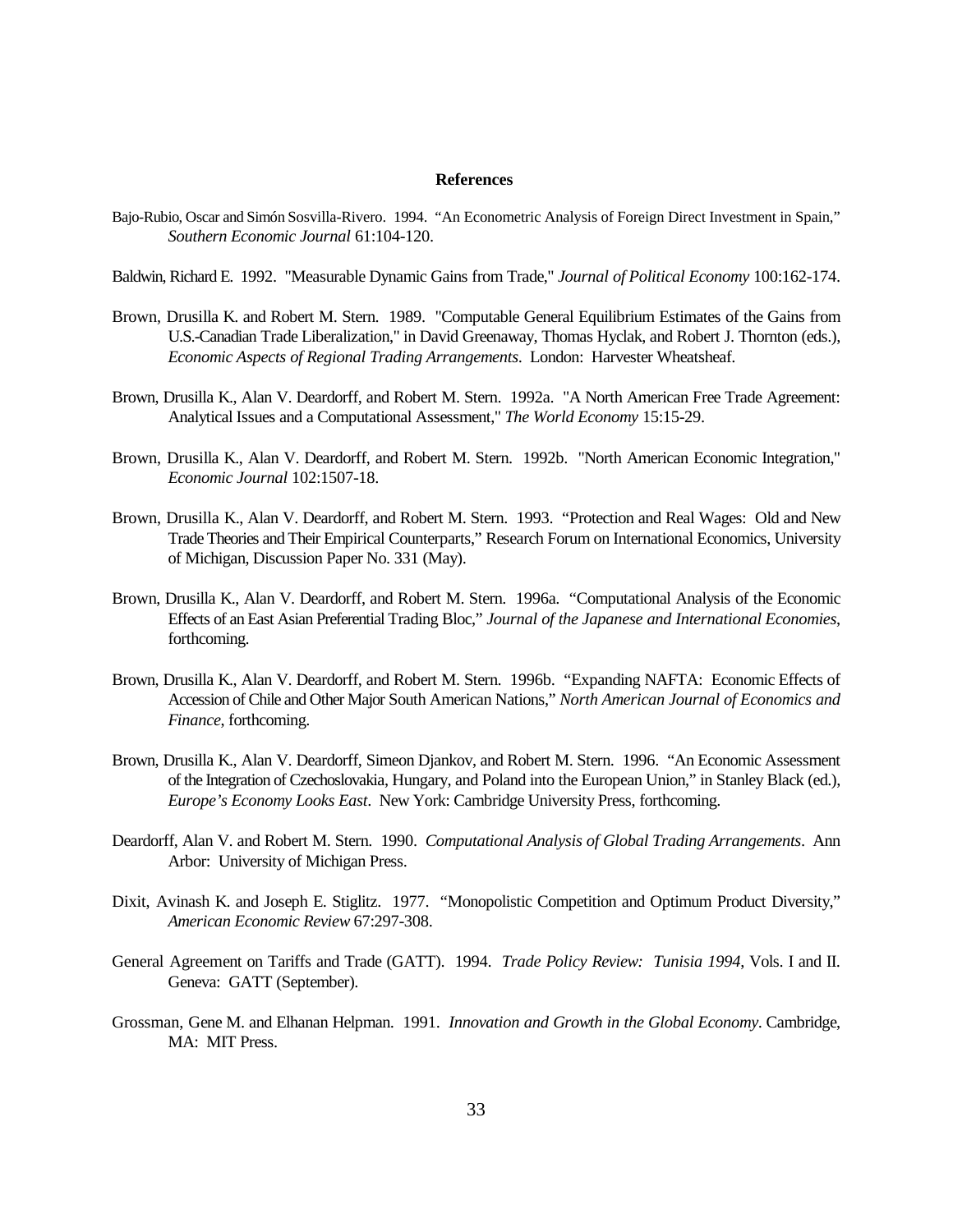- Haddah, Mona and Ann Harrison, 1993. "Are There Positive Spillovers from Direct Foreign Investment? Evidence from Panel Data for Morocco," *Journal of Development Economics* 42:51-74.
- Harrison, Glenn W., Thomas F. Rutherford, and Ian Wooton. 1989. "The Economic Impact of the European Community," *American Economic Review* 79:288-294.
- Helpman, Elhanan and Paul R. Krugman. 1985. *Market Structure and Foreign Trade: Increasing Returns, Imperfect Competition, and the International Economy*. Cambridge, MA: MIT Press.
- Hoekman, Bernard. 1995. "Tentative First Steps: An Assessment of the Uruguay Round Agreement on Services," forthcoming in Will Martin and L. Alan Winters (eds.), *The Uruguay Round and the Developing Countries*, The World Bank.
- Hoekman, Bernard, and Simeon Djankov. 1995. "Catching Up With Eastern Europe? The European Union's Mediterranean Free Trade Initiative," Centre for Economic Policy Research, Discussion Paper No. 1300 (November).
- Institut National de la Statistique (INS), Republique Tunisienne, Ministere du Plan et du Developpement Regional. 1990. *Statistiques du Commerce Exterieur*. Tunis: INS.
- International Monetary Fund (IMF). 1996. *IMF Survey*, March 4. Washington, DC: IMF.
- Levine, Ross and David Renelt. 1992. "A Sensitivity Analysis of Cross-Country Growth Regressions," *American Economic Review* 82:942-963.
- Lucas, Robert E.B. 1993. "On the Determinants of Direct Foreign Investment: Evidence from East and Southeast Asia." *World Development* 21:391-406.
- Ministry of International Cooperation and Foreign Investment, Tunisian Government. 1994. *Incentives for Investment in Tunisia*. Tunis: MCIIE.
- Nsouli, Saleh, Sena Eken, Paul Duran, Gerwin Bell, and Zühtü Yücelik. 1993. *The Path to Convertibility and Growth: The Tunisian Experience*, Occasional Paper 109, International Monetary Fund. Washington, D.C.: IMF.
- Page, John and John Underwood. 1995. "Growth, the Maghreb and the European Union: Assessing the Impact of the Free Trade Agreements on Tunisia and Morocco," presented at the International Economic Association, Eleventh World Congress, December 18-22, 1995, Tunis, Tunisia.
- Stanton, Julie. 1994. "Estimates of Tariff Equivalents of Tunisia's Non-Tariff Barriers," unpublished manuscript, International Economics Division, World Bank.
- United Nations Centre on Transnational Corporations (UNCTC). 1992. *The Determinants of Foreign Direct Investment: A Survey of the Evidence*. New York: United Nations.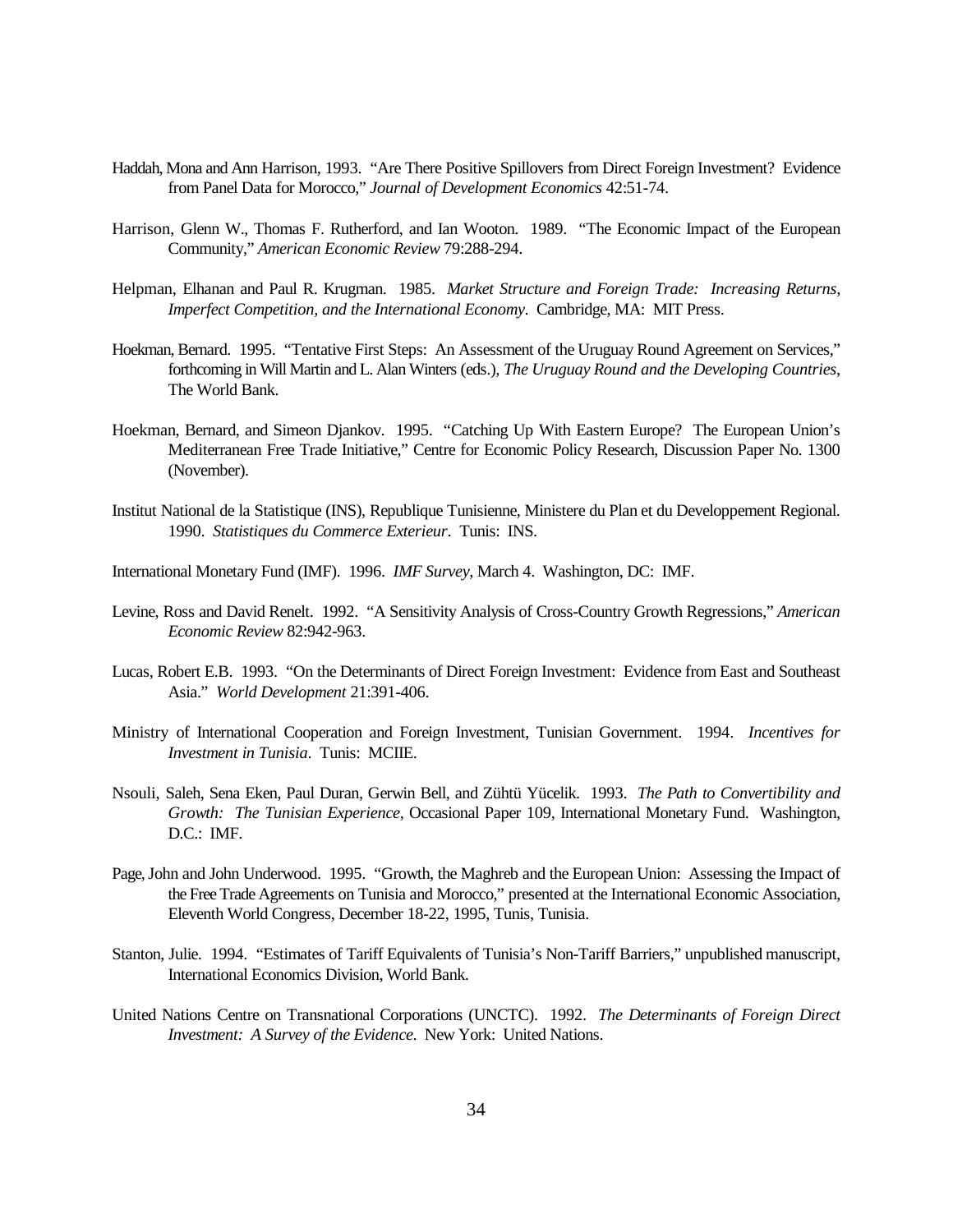United Nations Conference on Trade and Development, Programme on Transnational Corporations. 1993. *Explaining and Forecasting Regional Flows of Foreign Direct Invesmtent*. New York: United Nations.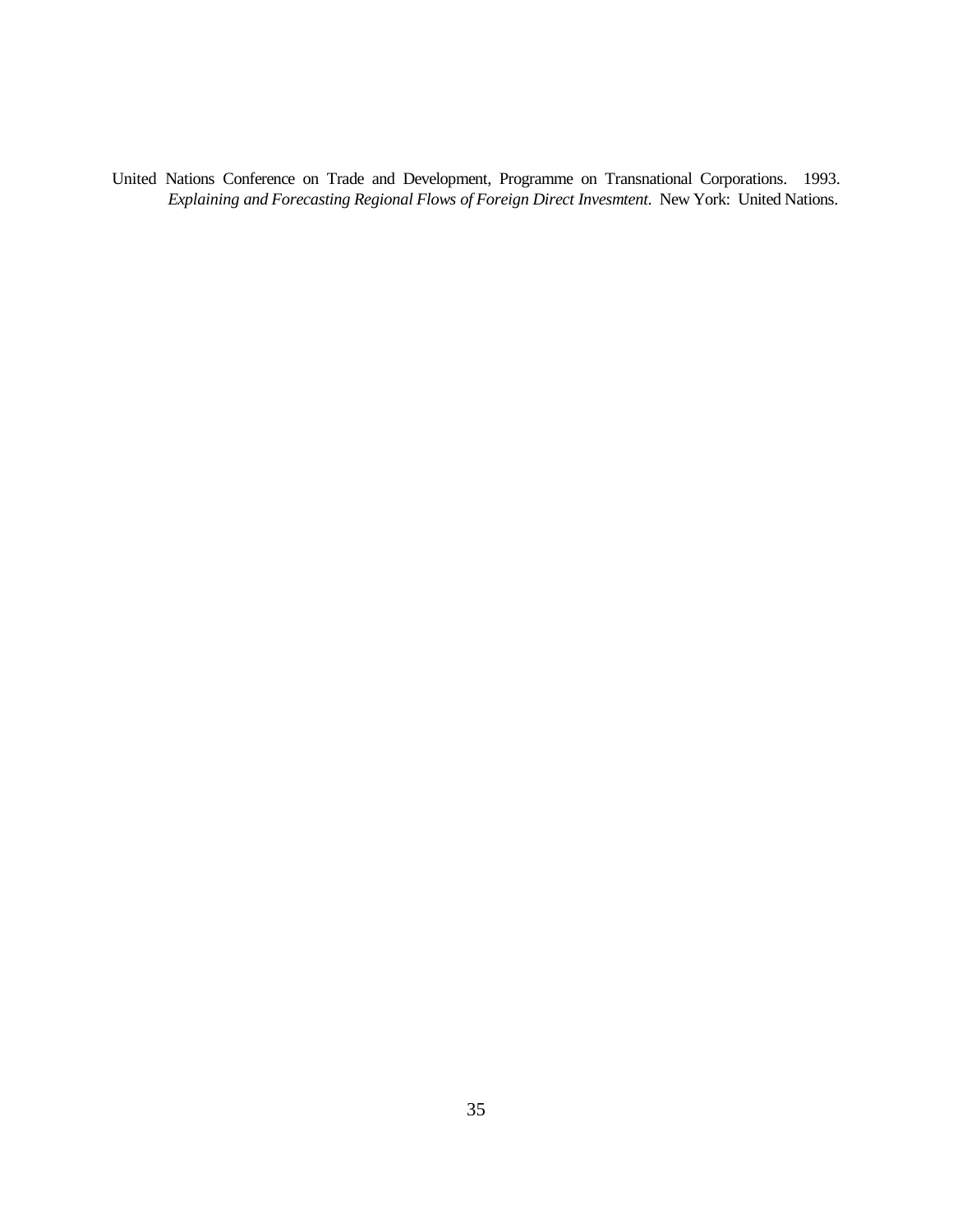| <b>Table 1</b>            |  |
|---------------------------|--|
| Tunisia: Basic Data, 1990 |  |

|                                                              |                  | (1)           | (2)              | $(3)$             | (4)            | $\overline{(5)}$ |
|--------------------------------------------------------------|------------------|---------------|------------------|-------------------|----------------|------------------|
|                                                              |                  | <b>Output</b> | Labor            | <b>Capital</b>    | <b>Imports</b> | <b>Exports</b>   |
| <b>Sector</b>                                                | <b>ISIC</b>      | (Mill. \$)    | (000)            | (Mill. \$)        | $(Mill.$ \$)   | (Mill. \$)       |
| <b>Agriculture, Forestry, &amp; Fisheries</b>                | (1)              | 2,668.6       | 542.4            | 3,343.5           | 317.9          | 176.9            |
|                                                              |                  |               |                  |                   |                |                  |
| <b>Manufactures</b>                                          |                  |               |                  |                   |                |                  |
| Food, Beverages, & Tobacco                                   | (310)            | 2,487.6       | 35.3             | 579.4             | 286.2          | 234.3            |
| <b>Textiles</b>                                              | (321)            | 525.6         | 76.9             | 734.4             | 818.0          | 121.0            |
| <b>Wearing Apparel</b>                                       | (322)            | 1,501.0       | 19.4             | 50.5              | 200.1          | 1,138.7          |
| <b>Leather Products</b>                                      | (323)            | 88.2          | $\overline{2.6}$ | 22.2              | 55.7           | 30.4             |
| <b>Footwear</b>                                              | (324)            | 139.1         | 12.1             | 50.5              | 12.0           | 48.3             |
| <b>Wood Products</b>                                         | (331)            | 141.9         | 6.6              | 13.5              | 104.0          | $\overline{5.1}$ |
| <b>Furniture &amp; Fixtures</b>                              | (332)            | 33.6          | $\overline{1.7}$ | $\overline{12.7}$ | 28.0           | 9.3              |
| <b>Paper &amp; Paper Products</b>                            | (341)            | 176.6         | 4.6              | 177.2             | 101.1          | 23.7             |
| <b>Printing &amp; Publishing</b>                             | (342)            | 82.9          | $\overline{5.0}$ | 29.5              | 24.5           | 2.2              |
| <b>Chemicals</b>                                             | (35A)            | 696.6         | 25.2             | 469.6             | 40.8           | 15.0             |
| <b>Petroleum &amp; Related Products</b>                      | (35B)            | 1,431.3       | $\overline{1.7}$ | 1,743.6           | 468.7          | 503.6            |
| <b>Rubber Products</b>                                       | (355)            | 163.1         | $\overline{5.0}$ | 23.5              | 298.3          | 65.6             |
| <b>Nonmetallic Mineral Products</b>                          | (36A)            | 110.7         | 7.0              | 268.2             | 26.4           | $\overline{5.8}$ |
| <b>Glass &amp; Glass Products</b>                            | (362)            | 735.7         | 33.1             | 698.8             | 25.6           | 95.6             |
| <b>Iron &amp; Steel</b>                                      | (371)            | 136.2         | 3.4              | 48.6              | 236.3          | 35.3             |
| <b>Nonferrous Metals</b>                                     | (372)            | 23.5          | 0.5              | 11.1              | 69.1           | 16.8             |
| <b>Metal Products</b>                                        | (381)            | 232.3         | 6.6              | 49.4              | 108.3          | 43.8             |
| <b>Nonelectric Machinery</b>                                 | (382)            | 459.0         | 19.3             | 152.7             | 751.2          | 30.7             |
| <b>Electric Machinery</b>                                    | (383)            | 1,024.6       | 38.5             | 496.2             | 402.2          | 194.8            |
| <b>Transportation Equipment</b>                              | (384)            | 196.8         | 5.8              | 111.9             | 442.4          | 43.7             |
| <b>Miscellaneous Manufactures</b>                            | (38A)            | 148.2         | $\overline{5.3}$ | 39.4              | 273.7          | 90.0             |
|                                                              |                  |               |                  |                   |                |                  |
| <b>Mining &amp; Quarrying</b>                                | (2)              | 682.7         | 1.6              | 69.1              | 251.6          | 529.9            |
|                                                              |                  |               |                  |                   |                |                  |
| <b>Services</b>                                              |                  |               |                  |                   |                |                  |
| Electricity, Gas, & Water                                    | (4)              | 549.1         | 12.5             | 1,349.9           | 133.1          | 6.9              |
| <b>Construction</b>                                          | $\overline{(5)}$ | 1,573.0       | 63.6             | 317.9             | 4.1            | 12.4             |
| <b>Wholesale &amp; Retail Trade</b>                          | (6)              | 1,057.5       | 267.6            | 3,918.7           | 140.3          | 803.3            |
| $\overline{\mathbf{z}}$<br><b>Storage</b><br>Transportation, | (7)              | 1,275.9       | 52.3             | 3,470.8           | 432.5          | 536.2            |
| <b>Communications</b>                                        |                  |               |                  |                   |                |                  |
| Finance, Insurance, & Real Estate                            | (8)              | 568.4         | 16.3             | 326.2             | 63.9           | 134.9            |
| <b>Community, Social, &amp; Personal Services</b>            | (9)              | 5,247.1       | 721.0            | 2,863.8           | 70.8           | 106.4            |
|                                                              |                  |               |                  |                   |                |                  |
| <b>Total</b>                                                 |                  | 24,166.8      | 1,992.9          | 21,442.8          | 6,186.8        | 5,060.6          |

Notes: Column (1) refers to gross output; Columns (1) and (2) are partly estimated for some sectors; Column (3) is based on cumulative annual sectoral investment, measured in constant prices, less depreciation; Columns (4) and (5) have been concorded from the Harmonized System to the ISIC sectoral categories.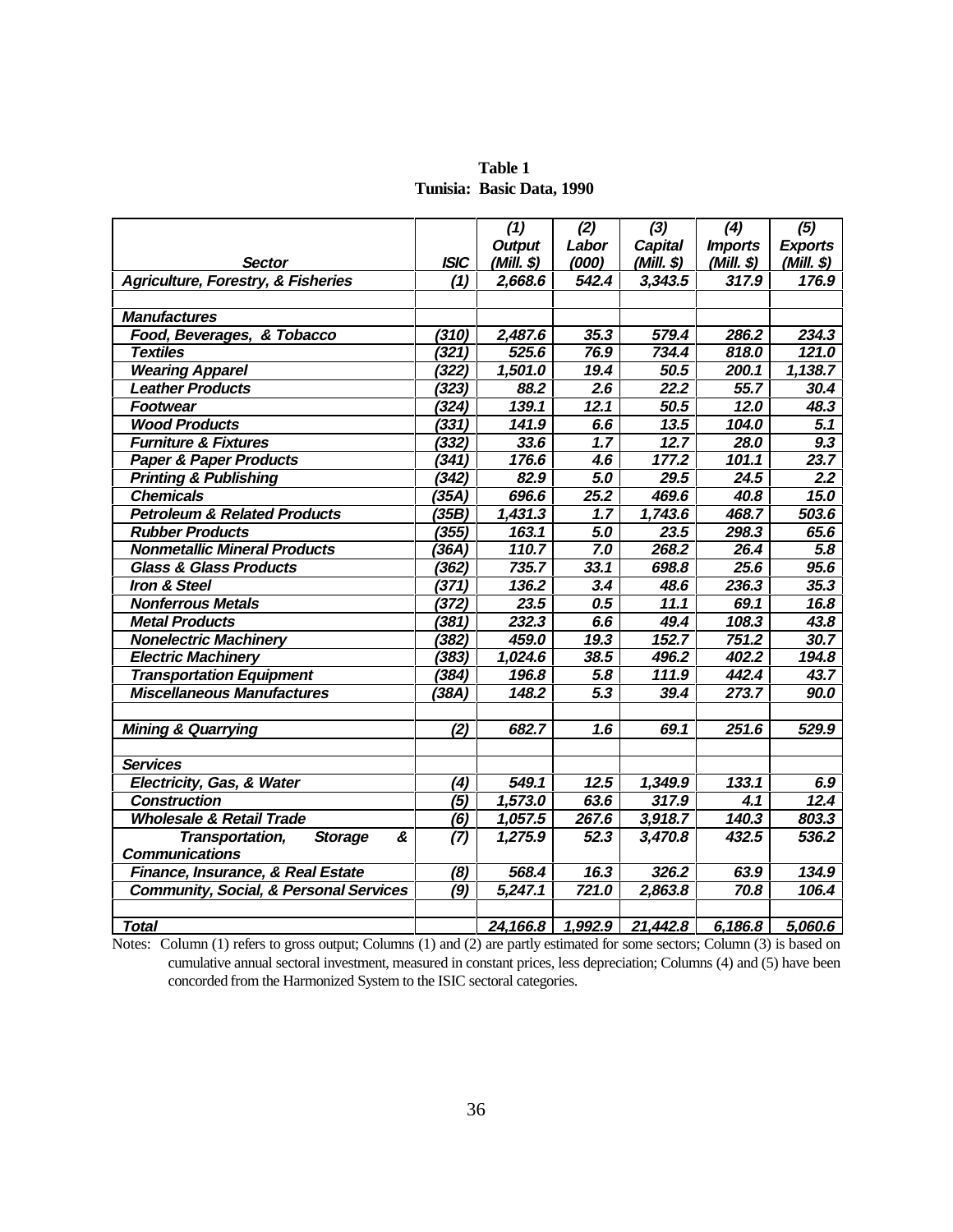**Table 2 Tunisia: Tariff Rates and Services-Sector Tariff Equivalents, Pre-Uruguay Round (Percentage)**

|                                           |             | (1)               | (2)               | (3)               | (4)               | (5)            | (6)                      | (7)               | (8)                         |
|-------------------------------------------|-------------|-------------------|-------------------|-------------------|-------------------|----------------|--------------------------|-------------------|-----------------------------|
|                                           |             | Greece            |                   |                   |                   |                |                          |                   |                             |
|                                           |             | Portugal          | France            | Other             | Other             |                | Asia                     | South             | Rest                        |
| Sector                                    | <b>ISIC</b> | Spain             | Italy             | $EU-7$            | Eur.              | <b>NAFTA</b>   | Pac.                     | Amer.             | of                          |
|                                           |             |                   |                   |                   |                   |                |                          |                   | World                       |
| Agriculture, Forestry, & Fisheries        | (1)         | 21.9              | 19.7              | 22.1              | 28.1              | 20.2           | 13.8                     | 19.9              | 18.0                        |
|                                           |             |                   |                   |                   |                   |                |                          |                   |                             |
| Manufactures                              |             |                   |                   |                   |                   |                |                          |                   |                             |
| Food, Bevages, & Tobacco                  | (310)       | 17.2              | 28.6              | 27.6              | 32.0              | 20.8           | 29.9                     | 20.4              | 20.2                        |
| <b>Textiles</b>                           | (321)       | 38.2              | 37.3              | 37.9              | 31.1              | 32.2           | 30.2                     | 29.5              | 34.2                        |
| <b>Wearing Apparel</b>                    | (322)       | 40.0              | 40.7              | 40.4              | 38.4              | 40.9           | 41.1                     | 43.0              | 38.8                        |
| <b>Leather Products</b>                   | (323)       | 27.7              | 31.1              | 29.1              | 34.5              | 38.3           | 25.0                     | 34.7              | 27.5                        |
| <b>Footwear</b>                           | (324)       | 39.0              | 39.6              | 42.4              | 42.7              | 43.0           | 42.1                     | 0.0               | 41.9                        |
| <b>Wood Products</b>                      | (331)       | 27.9              | 23.4              | 30.4              | $\overline{22.1}$ | 21.8           | 38.9                     | 22.0              | $\overline{21.5}$           |
| <b>Furniture &amp; Fixtures</b>           | (332)       | 41.1              | 38.7              | 37.9              | 28.8              | 42.6           | 38.4                     | 10.0              | 40.5                        |
| <b>Paper &amp; Paper Products</b>         | (341)       | 40.5              | 36.2              | 36.3              | 26.5              | 32.7           | 40.3                     | 26.2              | 20.8                        |
| Printing & Publ.                          | (342)       | 19.7              | 25.0              | 26.6              | 26.8              | 12.1           | 40.7                     | 0.0               | 25.5                        |
| <b>Chemicals</b>                          | (35A)       | 17.4              | 18.9              | 19.9              | 18.5              | 19.4           | 20.4                     | 16.2              | 17.8                        |
| <b>Petrololeum &amp; Related Products</b> | (35B)       | 10.3              | 10.3              | $\overline{20.3}$ | 28.5              | 18.0           | $\overline{31.0}$        | 0.0               | 10.2                        |
| <b>Rubber Products</b>                    | (355)       | 33.3              | 30.9              | 33.4              | 33.8              | 36.4           | 32.2                     | 28.7              | $\overline{24.9}$           |
| <b>Nonmetallic Mineral Products</b>       | (36A)       | 34.9              | 33.3              | 35.9              | 37.5              | 31.2           | $\overline{24.6}$        | 42.0              | 39.0                        |
| <b>Glass &amp; Glass Products</b>         | (362)       | 23.3              | 15.1              | 25.3              | 20.9              | 5.9            | 22.4                     | 20.0              | 27.4                        |
| <b>Iron &amp; Steel</b>                   | (371)       | 25.1              | 21.0              | 19.8              | $\overline{24.0}$ | 12.0           | 15.2                     | 26.2              | 25.7                        |
| <b>Nonferrous Metals</b>                  | (372)       | 18.7              | $20.\overline{7}$ | 20.7              | 25.2              | 20.3           | 31.9                     | 20.0              | 22.2                        |
| <b>Metal Products</b>                     | (381)       | 32.9              | 32.4              | 32.5              | 32.6              | 28.5           | 31.8                     | 36.3              | $\overline{31.7}$           |
| <b>Nonelectric Machinery</b>              | (382)       | 16.8              | 18.0              | 15.8              | 15.5              | 18.1           | 13.1                     | 13.4              | 16.9                        |
| <b>Electric Machinery</b>                 | (383)       | $\overline{26.7}$ | 28.6              | 22.7              | 36.8              | 18.8           | 19.4                     | 27.8              | 27.3                        |
| <b>Transportation Equipment</b>           | (384)       | 24.1              | 25.9              | 24.8              | 34.3              | 22.3           | $\overline{27.0}$        | 27.7              | 32.9                        |
| <b>Miscellaneous Manufactures</b>         | (38A)       | 26.3              | 27.9              | $\overline{27.5}$ | 23.1              | 19.7           | $\overline{20.4}$        | $\overline{22.8}$ | 31.7                        |
|                                           |             |                   |                   |                   |                   |                |                          |                   |                             |
| Mining & Quarrying                        | (2)         | 16.2              | 20.1              | 38.9              | 20.1              | 17.2           | 17.0                     | 20.0              | 10.2                        |
|                                           |             |                   |                   |                   |                   |                |                          |                   |                             |
| <b>Services</b>                           |             |                   |                   |                   |                   |                |                          |                   |                             |
| Electricity, Gas, & Water                 | (4)         | $\overline{a}$    | $-$               | $\overline{a}$    | $\overline{a}$    | $\overline{a}$ | $\overline{\phantom{a}}$ | --                | $\mathcal{L}_{\mathcal{F}}$ |
| <b>Construction</b>                       | (5)         | 40.0              | 40.0              | 40.0              | 40.0              | 40.0           | 40.0                     | 40.0              | 40.0                        |
| <b>Wholesale &amp; Retail Trade</b>       | (6)         | 34.4              | 34.4              | 34.4              | 34.4              | 34.4           | 34.4                     | 34.4              | 34.4                        |
| Transportation, Storage, & Commun.        | (7)         | 193.9             | 193.9             | 193.9             | 193.9             | 193.9          | 193.9                    | 193.9             | 193.9                       |
| Finance, Insurance, & Real Estate         | (8)         | 47.6              | 47.6              | 47.6              | 47.6              | 47.6           | 47.6                     | 47.6              | 47.6                        |
| Community, Social, & Personal Services    | (9)         | 43.5              | 43.5              | 43.5              | 43.5              | 43.5           | 43.5                     | 43.5              | 43.5                        |

Note: The tariff rates on Sectors (1), (2), and (310)-(38A) are based on official Tunisian data and do not reflect exemptions and other duty-free allowances. They are weighted by bilateral imports. The ad valorem tariff equivalents in the services sectors (5-9) are "guesstimates" based on Hoekman (1995) and are not bilaterally weighted.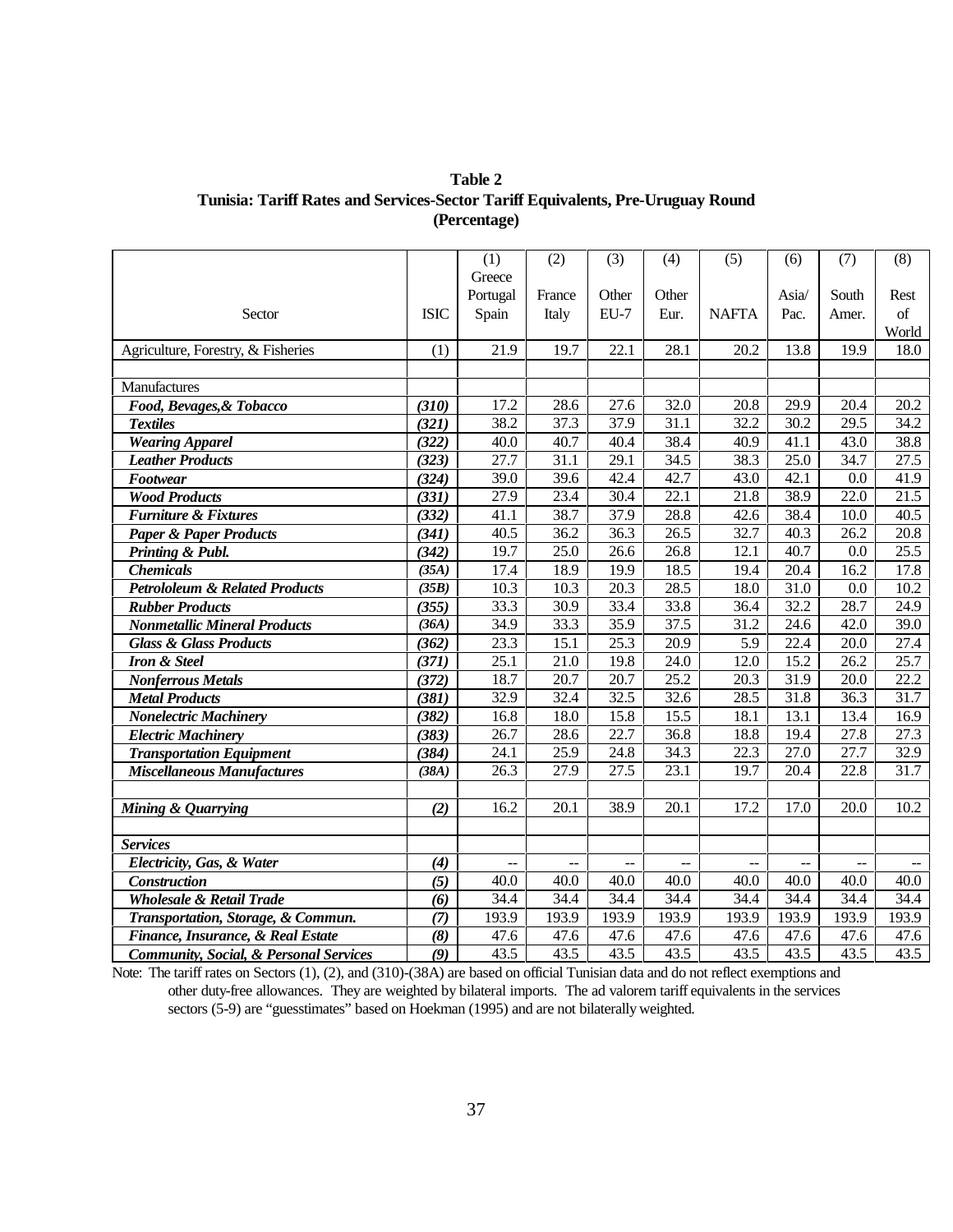| TABLE 3 | SUMMARY RESULTS OF TUNISIA-EU FREE TRADE: | CHANGES IN COUNTRY IMPORTS, EXPORTS, TERMS OF TRADE, WELFARE | AND RETURN TO LABOR AND CAPITAL |
|---------|-------------------------------------------|--------------------------------------------------------------|---------------------------------|
|---------|-------------------------------------------|--------------------------------------------------------------|---------------------------------|

|                                                          |                    |                                                                                                                                                                                                                                                                                                                           | Terms of Trade       |                           | Equivalent Variation                                                                                         | Percent Change        |                           |
|----------------------------------------------------------|--------------------|---------------------------------------------------------------------------------------------------------------------------------------------------------------------------------------------------------------------------------------------------------------------------------------------------------------------------|----------------------|---------------------------|--------------------------------------------------------------------------------------------------------------|-----------------------|---------------------------|
| Country                                                  | Imports*           | *ځ<br>⊑<br>Expo                                                                                                                                                                                                                                                                                                           | Percent Change       | Percent of                |                                                                                                              | Real<br>Wage          | Capital<br>Real Return to |
|                                                          |                    |                                                                                                                                                                                                                                                                                                                           |                      | <b>GDP</b>                | Millions \$                                                                                                  |                       |                           |
|                                                          | $\widehat{\omega}$ | ଡ଼                                                                                                                                                                                                                                                                                                                        | E)                   | į٥                        | $\circledcirc$                                                                                               |                       | @                         |
| A. Free Trade with Sector Specific Capital: Trade Only   |                    |                                                                                                                                                                                                                                                                                                                           |                      |                           |                                                                                                              |                       |                           |
| Tunisia                                                  | 483.2              |                                                                                                                                                                                                                                                                                                                           |                      |                           |                                                                                                              |                       |                           |
| Mediteranean EU                                          | 46.7               |                                                                                                                                                                                                                                                                                                                           |                      |                           |                                                                                                              |                       |                           |
| France-Italy                                             | 589.6              |                                                                                                                                                                                                                                                                                                                           | 00000000<br>00000000 |                           |                                                                                                              | naaaaaaa<br>Naddoodo  | cooooooo<br>coooooo       |
| Other EU                                                 | 351.9              |                                                                                                                                                                                                                                                                                                                           |                      |                           |                                                                                                              |                       |                           |
| Other Europe                                             | $-31.4$            |                                                                                                                                                                                                                                                                                                                           |                      |                           |                                                                                                              |                       |                           |
| NAFTA                                                    | $-28.2$            |                                                                                                                                                                                                                                                                                                                           |                      |                           |                                                                                                              |                       |                           |
| Asia-Pacific                                             | 47.8               |                                                                                                                                                                                                                                                                                                                           |                      |                           |                                                                                                              |                       |                           |
| South America                                            | $\overline{0}$     |                                                                                                                                                                                                                                                                                                                           |                      |                           |                                                                                                              |                       |                           |
| B. Free Trade with Sectorally Mobile Capital: Trade Only |                    |                                                                                                                                                                                                                                                                                                                           |                      |                           |                                                                                                              |                       |                           |
| Tunisia                                                  | 911.6              |                                                                                                                                                                                                                                                                                                                           |                      |                           |                                                                                                              |                       |                           |
| Mediteranean EU                                          | 52.8               | 1158.6<br>58.7.8<br>623.9<br>17<br>17.17                                                                                                                                                                                                                                                                                  | 40000000<br>00000000 | ~<br>~<br>~ ~ ~ ~ ~ ~ ~ ~ |                                                                                                              |                       | 87700000<br>89900000      |
| France-Italy                                             | 829.1              |                                                                                                                                                                                                                                                                                                                           |                      |                           |                                                                                                              |                       |                           |
| Other EU                                                 | 481.3              |                                                                                                                                                                                                                                                                                                                           |                      |                           |                                                                                                              |                       |                           |
| Other Europe                                             | $-8.5$<br>-15.5    |                                                                                                                                                                                                                                                                                                                           |                      |                           |                                                                                                              |                       |                           |
| <b>NAFTA</b>                                             |                    |                                                                                                                                                                                                                                                                                                                           |                      |                           |                                                                                                              |                       |                           |
| Asia-Pacific                                             | 71.4               |                                                                                                                                                                                                                                                                                                                           |                      |                           |                                                                                                              |                       |                           |
| South America                                            | $\overline{52}$    |                                                                                                                                                                                                                                                                                                                           |                      |                           |                                                                                                              |                       |                           |
| C. Free Trade with Sectorally Mobile Capital: Trade & FD |                    |                                                                                                                                                                                                                                                                                                                           |                      |                           |                                                                                                              |                       |                           |
| Tunisia                                                  | 533.3              |                                                                                                                                                                                                                                                                                                                           |                      |                           |                                                                                                              |                       |                           |
| Mediteranean EU                                          | 82.8               |                                                                                                                                                                                                                                                                                                                           |                      |                           |                                                                                                              |                       |                           |
| France-Italy                                             | 1,037.0            |                                                                                                                                                                                                                                                                                                                           |                      |                           |                                                                                                              |                       |                           |
| Other EU                                                 | 657.9              |                                                                                                                                                                                                                                                                                                                           |                      |                           |                                                                                                              |                       |                           |
| Other Europe                                             | $-17.2$            |                                                                                                                                                                                                                                                                                                                           |                      |                           |                                                                                                              |                       |                           |
| NAFTA                                                    | $-34.5$            |                                                                                                                                                                                                                                                                                                                           |                      |                           |                                                                                                              |                       |                           |
| Asia-Pacific                                             | 68.3               | $\begin{bmatrix} 6 & 4 & 8 & 9 & 0 & 0 & 8 & 9 \\ 7 & 9 & 3 & 3 & 5 & 8 & 9 \\ 1 & 9 & 3 & 7 & 5 & 8 & 9 \\ 1 & 1 & 1 & 1 & 1 & 1 \\ 1 & 1 & 1 & 1 & 1 & 1 \\ 1 & 1 & 1 & 1 & 1 & 1 \\ 1 & 1 & 1 & 1 & 1 & 1 \\ 1 & 1 & 1 & 1 & 1 & 1 \\ 1 & 1 & 1 & 1 & 1 & 1 \\ 1 & 1 & 1 & 1 & 1 & 1 \\ 1 & 1 & 1 & 1 & 1 & 1 \\ 1 & $ | 00500000<br>00500000 | TONTOOOO<br>QOOOOOO       | $-15.0$<br>$284.3$<br>$2872.4$<br>$3972.4$<br>$43.5$<br>$662.4$<br>$-15.8$<br>$-236.5$<br>$-15.8$<br>$-23.5$ | 400000000<br>60000000 | 77778888<br>7999888       |
| South America                                            | 4.5                |                                                                                                                                                                                                                                                                                                                           |                      |                           |                                                                                                              |                       |                           |
|                                                          |                    |                                                                                                                                                                                                                                                                                                                           |                      |                           |                                                                                                              |                       |                           |

\*Exports and imports in millions of U.S. dollars, valued in U.S. dollar base period prices. \*Exports and imports in millions of U.S. dollars, valued in U.S. dollar base period prices.

38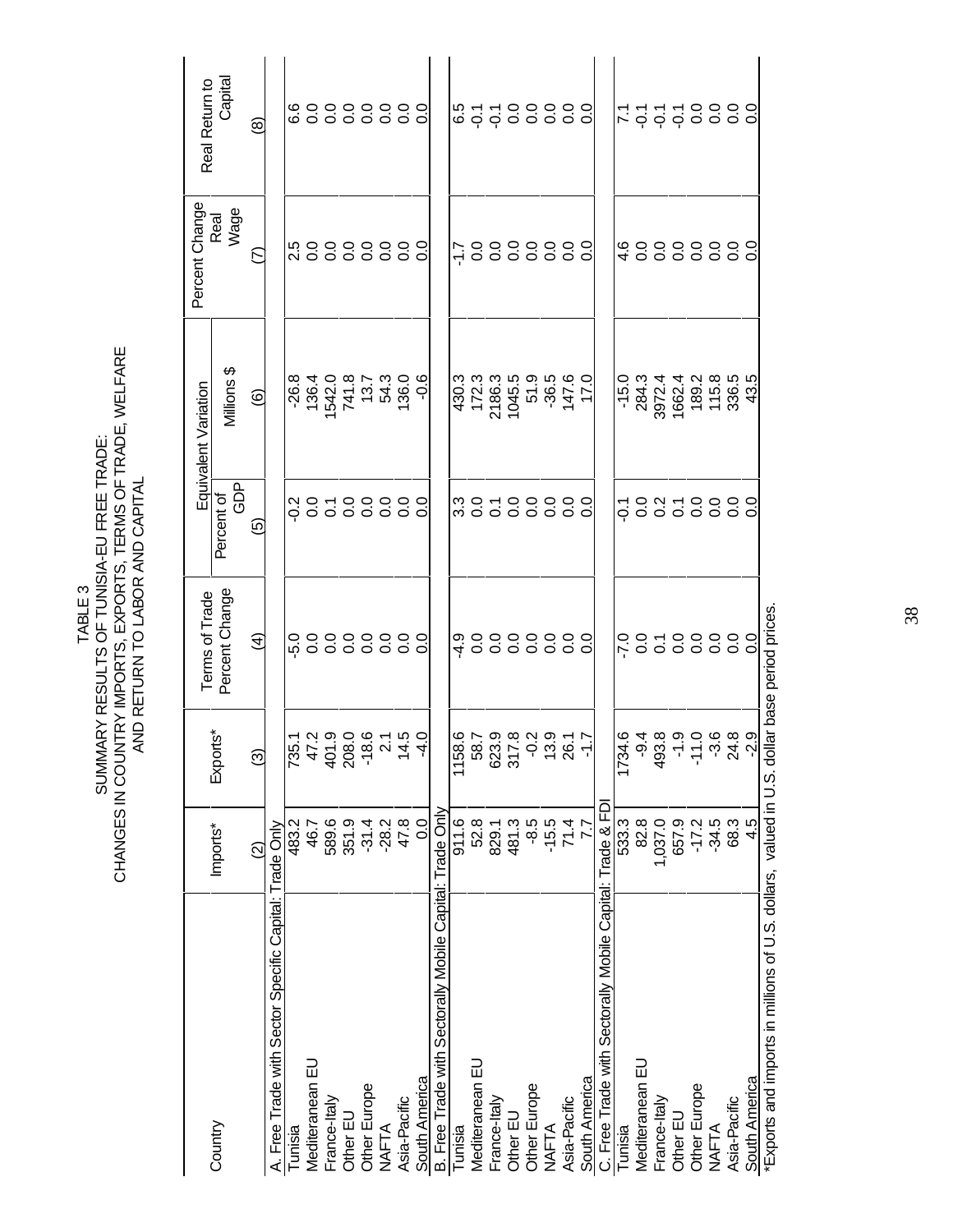CHANGES IN COUNTRY IMPORTS, EXPORTS, TERMS OF TRADE, WELFARE<br>AND RETURN TO LABOR AND CAPITAL CHANGES IN COUNTRY IMPORTS, EXPORTS, TERMS OF TRADE, WELFARE SUMMARY RESULTS OF TUNISIA-EU FREE TRADE: SUMMARY RESULTS OF TUNISIA-EU FREE TRADE: AND RETURN TO LABOR AND CAPITAL TABLE 3, CONTINUED TABLE 3, CONTINUED

|                                                                   |                          |          | Terms of Trade   |                   | Equivalent Variation | Percent Change                            | Real Return to                                                                    |
|-------------------------------------------------------------------|--------------------------|----------|------------------|-------------------|----------------------|-------------------------------------------|-----------------------------------------------------------------------------------|
| Country                                                           | Imports*                 | Exports* | Percent Change   | GDP<br>Percent of | Millions \$          | Real<br>Wage                              | Capital                                                                           |
|                                                                   | $\widehat{\mathfrak{Q}}$ | ල        | $\widehat{A}$    | 6                 | $\widehat{\circ}$    | E                                         | @                                                                                 |
| D. Free Trade with Sector Specific Capital: Trade & FDI           |                          |          |                  |                   |                      |                                           |                                                                                   |
| Tunisia                                                           | 501.5                    | 917.7    | <u>ين</u>        | 0.0               | 122.4                | 3.5                                       | 6.6                                                                               |
| Mediteranean EU                                                   | 54.4                     | 41.0     | 0.0              | 0.0               | 123.8                | 0.0                                       |                                                                                   |
| France-Italy                                                      | 659.9                    | 424.5    | 0.0              | $\overline{C}$    | 1597.8               | $\overline{0}$ .                          | 8<br>8<br>8<br>8<br>8<br>8<br>8<br>8<br>8<br>8<br>8<br>8<br>8<br>8<br>8<br>1<br>8 |
| Other EU                                                          | 394.9                    | 136.0    | $rac{0}{0}$      | $\frac{0}{0}$     | 642.6                | $\begin{array}{c} 0.0 \\ 0.0 \end{array}$ |                                                                                   |
| Other Europe                                                      | $-34.2$                  | $-23.7$  |                  |                   | 21.4                 |                                           |                                                                                   |
| <b>NAFTA</b>                                                      | $-34.5$                  | $-1.9$   | $\overline{0}$ . | 0.0               | 55.6                 | $\overline{0}$ .                          | S.                                                                                |
| Asia-Pacific                                                      | 45.2                     | 11.0     | 0.0              | 0.0               | 144.3                | 0.0                                       | C.O                                                                               |
| South America                                                     | $\frac{1}{1}$            | $-3.8$   | $\overline{0}$ . | $\overline{0}$ .  | $\frac{1}{4}$        | $\overline{0}$ .                          | $\overline{0}$                                                                    |
| E. Free Trade with Sector Specific Capital and Capital Tax: Trade |                          | 8 FDI    |                  |                   |                      |                                           |                                                                                   |
| Tunisia                                                           | 498.0                    | 931.4    | <u>ين</u>        | $\frac{0}{1}$     | 130.8                | 3.6                                       | 6.6                                                                               |
| Mediteranean EU                                                   | 55.1                     | 39.4     | 0.0              | $\overline{0}$ .  | 124.1                | 0.0                                       | 0.0                                                                               |
| France-Italy                                                      | 664.8                    | 423.5    | 0.0              | $\overline{C}$    | 1600.9               | $\overline{0}$ .                          |                                                                                   |
| Other EU                                                          | 398.0                    | 130.9    | 0.0              | 0.0               | 646.6                | $rac{0}{0}$                               | $\begin{array}{c} 0 & 0 & 0 \\ 0 & 0 & 0 \end{array}$                             |
| Other Europe                                                      | $-34.7$                  | $-24.3$  | 0.0              |                   | 22.5                 |                                           |                                                                                   |
| NAFTA                                                             | $-34.7$                  | $-2.3$   | 0.0              | 0.0               | 60.1                 | $\overline{0.0}$                          | S.                                                                                |
| Asia-Pacific                                                      | 44.3                     | 10.5     | 0.0              | C.O               | 143.9                | $\overline{0}$ .                          | 0.0                                                                               |
| South America                                                     | 0.9                      | $-3.8$   | S                | So                | 4.5                  | So                                        | S                                                                                 |

examinations<br>
\*Exports and imports in millions of U.S. dollars, valued in U.S. dollar base period prices. \*Exports and imports in millions of U.S. dollars, valued in U.S. dollar base period prices.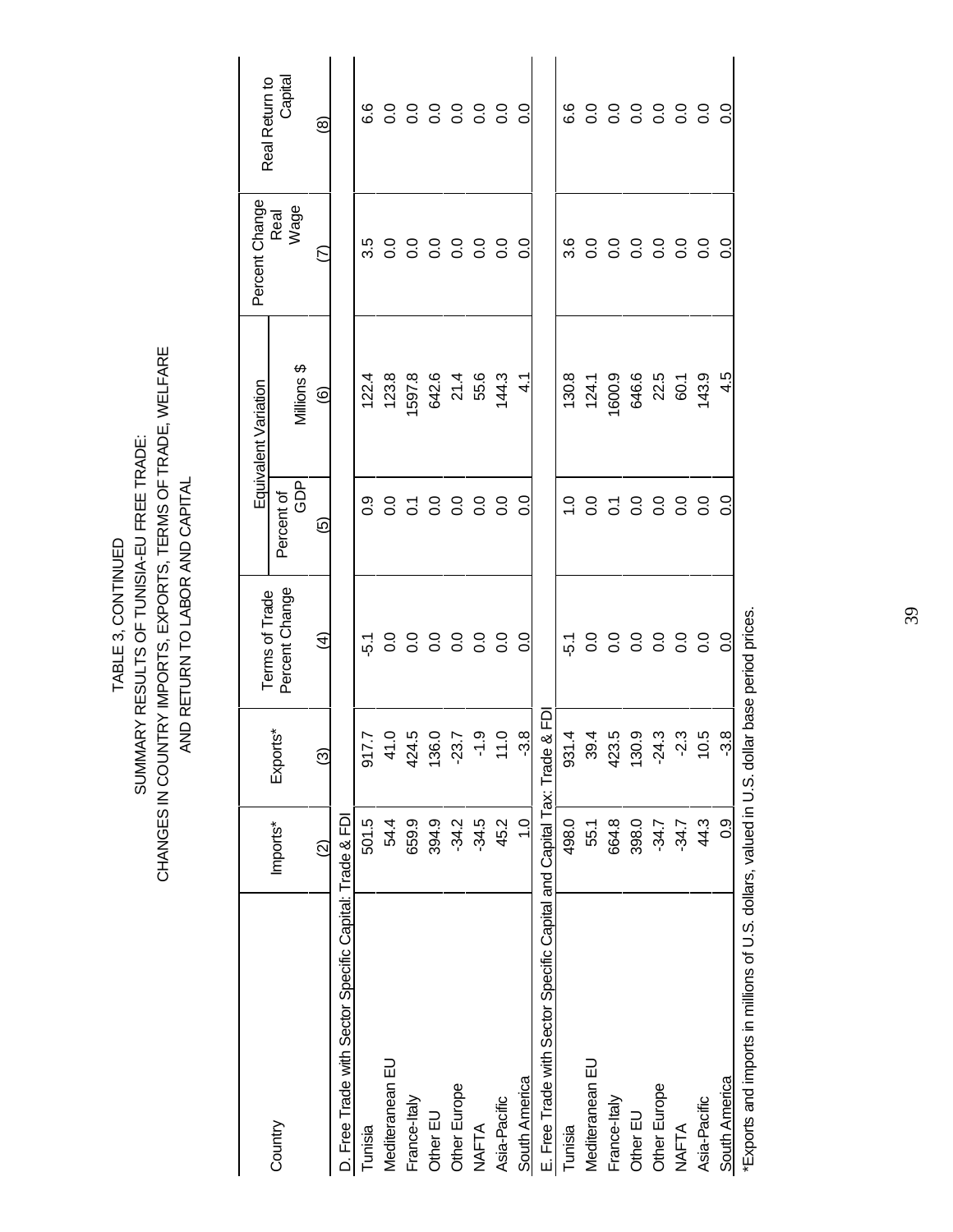TABLE 4

# SCENARIO A: TRADE ONLY WITH SECTORALLY SPECIFIC CAPITAL<br>SECTORAL EFFECTS ON TUNISIA OF TUNISIA-EU FREE TRADE SCENARIO A: TRADE ONLY WITH SECTORALLY SPECIFIC CAPITAL

SECTORAL EFFECTS ON TUNISIA OF TUNISIA-EU FREE TRADE (Percent Change unless Otherwise Noted) (Percent Change unless Otherwise Noted)

| Sector                     | Exports            | Imports       |                |         |                | <b>Bilateral Imports</b> |                               |                    |                    | Output                                                                                                                                                                                                                                                                                                                                                       | No. Firms                                                                  | Employment                      |                               | Return to                                                                                                                                                                                                                                                                                                                                                                                                                                                                                                                                             |
|----------------------------|--------------------|---------------|----------------|---------|----------------|--------------------------|-------------------------------|--------------------|--------------------|--------------------------------------------------------------------------------------------------------------------------------------------------------------------------------------------------------------------------------------------------------------------------------------------------------------------------------------------------------------|----------------------------------------------------------------------------|---------------------------------|-------------------------------|-------------------------------------------------------------------------------------------------------------------------------------------------------------------------------------------------------------------------------------------------------------------------------------------------------------------------------------------------------------------------------------------------------------------------------------------------------------------------------------------------------------------------------------------------------|
|                            |                    |               | <b>NED</b>     | FR-IT   | 핑              | <b>OEUR</b>              | <b>ALLY</b>                   | APAC               | ସ<br>ଜଧ            |                                                                                                                                                                                                                                                                                                                                                              |                                                                            | Percent                         | 1000                          | Capital                                                                                                                                                                                                                                                                                                                                                                                                                                                                                                                                               |
|                            | $\widehat{\omega}$ | 3             | $\overline{4}$ | 6       | (6)            | g                        | $\circledR$                   | 9                  | $\frac{1}{2}$      | $\overline{11}$                                                                                                                                                                                                                                                                                                                                              | (12)                                                                       | (13)                            | (14)                          | (15)                                                                                                                                                                                                                                                                                                                                                                                                                                                                                                                                                  |
| 1 Agriculture              | 43.5               | 5.4           | 51.9           | 45.7    | 52.4           | $-20.3$                  | $-20.3$                       | $-20.3$            | 20.3               |                                                                                                                                                                                                                                                                                                                                                              |                                                                            |                                 | $\frac{8}{1}$                 |                                                                                                                                                                                                                                                                                                                                                                                                                                                                                                                                                       |
| 310 Food                   | 18.2               | 17.4          | 22.0           | 53.0    | 50.1           | $-21.5$                  | $-21.5$                       | $-21.5$            | $-21.5$            | 0.4                                                                                                                                                                                                                                                                                                                                                          |                                                                            |                                 | $\frac{0}{7}$                 |                                                                                                                                                                                                                                                                                                                                                                                                                                                                                                                                                       |
| 321 Textiles               | 53.7               | 20.2          | 26.9           | 25.2    | 26.6           | 44.6                     | 44.6                          | $-44.6$            | 44.6               | 6.3                                                                                                                                                                                                                                                                                                                                                          | 0 1 4<br>0 1 5 9                                                           |                                 | 4.2                           | 7 0 0 0 7<br>1 0 0 0 7<br>1 0 0 7                                                                                                                                                                                                                                                                                                                                                                                                                                                                                                                     |
| 322 Clothing               | 14.8               | 66.5          | 66.0           | 67.9    | 67.1           | $-29.6$                  | $-29.5$                       | $-29.5$            | $-29.5$            | 57                                                                                                                                                                                                                                                                                                                                                           |                                                                            |                                 | $\frac{3}{2}$                 |                                                                                                                                                                                                                                                                                                                                                                                                                                                                                                                                                       |
| 323 Leather Products       | 58.3               | 23.7          | 21.0           | 28.5    | 24.0           | $-36.9$                  | $-36.9$                       | $-36.9$            | $-36.9$            | 18.2                                                                                                                                                                                                                                                                                                                                                         |                                                                            | 6. 9.<br>6. 9.                  | 0.2                           | 9.7<br>9.7                                                                                                                                                                                                                                                                                                                                                                                                                                                                                                                                            |
| 324 Footwear               | 45.2               | 54.6          | 56.8           | 58.2    | 65.2           | $-32.4$                  | $-32.4$                       | $-32.4$<br>$-15.5$ | $-32.4$<br>$15.5$  |                                                                                                                                                                                                                                                                                                                                                              |                                                                            | $\frac{1}{1}$                   | $\ddot{ }$                    |                                                                                                                                                                                                                                                                                                                                                                                                                                                                                                                                                       |
| 331 Wood Products          | 13.8               | 59            | 62.5           | 49.2    | 70.0           | $-15.5$                  |                               |                    |                    |                                                                                                                                                                                                                                                                                                                                                              |                                                                            | $\tilde{z}$                     |                               |                                                                                                                                                                                                                                                                                                                                                                                                                                                                                                                                                       |
| Furniture, Fixtures<br>332 | 4.9                | 34.8          | 65.5           | 59.6    | 57.5           | $-30.9$                  | $-15.4$<br>$-30.9$<br>$-27.7$ |                    | 212<br>935<br>937  | $\begin{array}{cccccccccc} \mbox{55} & \mbox{56} & \mbox{57} & \mbox{58} & \mbox{59} & \mbox{57} \\ \mbox{57} & \mbox{58} & \mbox{57} & \mbox{57} & \mbox{58} & \mbox{57} & \mbox{58} \\ \mbox{58} & \mbox{57} & \mbox{57} & \mbox{57} & \mbox{58} & \mbox{57} & \mbox{58} & \mbox{58} & \mbox{58} \\ \mbox{58} & \mbox{57} & \mbox{58} & \mbox{57} & \mbox$ |                                                                            | $-12.8$<br>$-16.0$              | 5<br>0.2                      | $\frac{1}{4}$ $\frac{1}{8}$ $\frac{1}{1}$                                                                                                                                                                                                                                                                                                                                                                                                                                                                                                             |
| 341 Paper Products         | 17.6               | 19.9          | 61.4           | 51.0    | 51.1           | $-32.0$                  |                               |                    |                    |                                                                                                                                                                                                                                                                                                                                                              |                                                                            |                                 | -p.7                          |                                                                                                                                                                                                                                                                                                                                                                                                                                                                                                                                                       |
| 342 Printing, Publishing   | 14.4               | 13.3          | 18.5           | 31.5    | 35.7           | $-27.7$                  |                               |                    |                    |                                                                                                                                                                                                                                                                                                                                                              | ခို                                                                        |                                 | ဒို                           |                                                                                                                                                                                                                                                                                                                                                                                                                                                                                                                                                       |
| 35A Chemicals              | 8.0                | 18.2          | 27.3           | 31.4    | 34.3           | $-18.3$                  | $-18.3$                       | $-18.3$            | $-18.3$<br>$-16.7$ |                                                                                                                                                                                                                                                                                                                                                              | $\frac{8}{1}$                                                              | ن ه<br>ه په د                   | $-1.2$                        |                                                                                                                                                                                                                                                                                                                                                                                                                                                                                                                                                       |
| 35B Petroleum Products     | 8.8                | 8.4           | 10.4           | 10.2    | 38.4           | $-16.6$                  | $-16.6$                       | $-16.6$            |                    |                                                                                                                                                                                                                                                                                                                                                              | $-0.6$                                                                     |                                 |                               |                                                                                                                                                                                                                                                                                                                                                                                                                                                                                                                                                       |
| 355 Rubber Products        | 7.6                | 30.1          | 42.2           | 36.3    | 42.2           | $-32.9$                  |                               |                    |                    |                                                                                                                                                                                                                                                                                                                                                              | $-13.5$                                                                    |                                 | 9990                          | $\begin{array}{cccccccccc} A & \stackrel{\perp}{\sim} & A & \stackrel{\sim}{\sim} & \stackrel{\sim}{\sim} & \stackrel{\sim}{\sim} & \stackrel{\sim}{\sim} & \stackrel{\sim}{\sim} & \stackrel{\sim}{\sim} & \stackrel{\sim}{\sim} & \stackrel{\sim}{\sim} & \stackrel{\sim}{\sim} & \stackrel{\sim}{\sim} & \stackrel{\sim}{\sim} & \stackrel{\sim}{\sim} & \stackrel{\sim}{\sim} & \stackrel{\sim}{\sim} & \stackrel{\sim}{\sim} & \stackrel{\sim}{\sim} & \stackrel{\sim}{\sim} & \stackrel{\sim}{\sim} & \stackrel{\sim}{\sim} & \stackrel{\sim}{$ |
| 36A Nonmetal Min. Prod     | $\frac{1}{2}$      | 56.4          | 76.9           | 72.0    | 79.6           | $-18.6$                  |                               |                    |                    |                                                                                                                                                                                                                                                                                                                                                              |                                                                            |                                 |                               |                                                                                                                                                                                                                                                                                                                                                                                                                                                                                                                                                       |
| 362 Glass Products         | 6.0                | 22.2          | 42.6           | 20.0    | 48.4           |                          |                               |                    |                    |                                                                                                                                                                                                                                                                                                                                                              |                                                                            |                                 | $-0.6$                        |                                                                                                                                                                                                                                                                                                                                                                                                                                                                                                                                                       |
| 371 Iron, Steel            | 6.9                | 5.8           | 33.8           | 23.2    |                | $-26.8$                  |                               |                    |                    |                                                                                                                                                                                                                                                                                                                                                              |                                                                            |                                 | $-0.3$                        |                                                                                                                                                                                                                                                                                                                                                                                                                                                                                                                                                       |
| 372 Nonferrous Metals      | 13.9               | 4.0           | 10.5           | 15.3    | 20.1<br>15.2   | $-31.0$                  |                               |                    |                    |                                                                                                                                                                                                                                                                                                                                                              |                                                                            |                                 |                               |                                                                                                                                                                                                                                                                                                                                                                                                                                                                                                                                                       |
| 381 Metal Products         | 15.7               | 29.7          | 44.7           | 43.6    | 43.9           |                          |                               |                    |                    |                                                                                                                                                                                                                                                                                                                                                              | <b>b</b> a m a c c c b u a<br>c a m a c c c b u a<br>c a m a c c c c c c c |                                 | 999999                        |                                                                                                                                                                                                                                                                                                                                                                                                                                                                                                                                                       |
| 382 Nonelec. Machinery     | 14.6               | 5.5           | 12.8           | 15.8    | $10.3$<br>19.7 |                          |                               |                    |                    |                                                                                                                                                                                                                                                                                                                                                              |                                                                            |                                 |                               |                                                                                                                                                                                                                                                                                                                                                                                                                                                                                                                                                       |
| 383 Electrical Machinery   | 38.4               | 19.4          | 29.3           | 33.9    |                |                          |                               |                    |                    |                                                                                                                                                                                                                                                                                                                                                              |                                                                            |                                 |                               |                                                                                                                                                                                                                                                                                                                                                                                                                                                                                                                                                       |
| 384 Transport Equipment    | 18.0               | 12.8          | 15.7           | 19.7    | 17.2           |                          |                               |                    |                    |                                                                                                                                                                                                                                                                                                                                                              |                                                                            |                                 |                               |                                                                                                                                                                                                                                                                                                                                                                                                                                                                                                                                                       |
| 38A Misc. Mfrs.            | 33.5               | 11.9          | 18.4           | 22.1    | 21.0           |                          |                               |                    | $-36.5$            | 13.5                                                                                                                                                                                                                                                                                                                                                         | $\frac{5}{2}$                                                              | 11.6                            |                               |                                                                                                                                                                                                                                                                                                                                                                                                                                                                                                                                                       |
| 2 Mining, Quarrying        | 21.0               | $\frac{1}{2}$ | 21.4           | 32.2    | 85.0           | $-20.1$                  | $-20.0$                       | $-20.1$            | $-20.0$            | 13.5                                                                                                                                                                                                                                                                                                                                                         | 12.7                                                                       | 20 <sub>c</sub>                 |                               |                                                                                                                                                                                                                                                                                                                                                                                                                                                                                                                                                       |
| 4 Utilities                | 22.1               | $-16.6$       | $-16.8$        | $-16.8$ | 16.8           | $-16.7$                  |                               |                    |                    | $\frac{8}{1}$                                                                                                                                                                                                                                                                                                                                                | 0.3<br>0.2.8                                                               | $\frac{5}{2}$                   | 8<br>8 8 9 9 9 9<br>8 9 9 9 9 |                                                                                                                                                                                                                                                                                                                                                                                                                                                                                                                                                       |
| 5 Construction             | 22.9               | $-22.7$       | $-22.7$        | $-22.7$ | 22.7           | $-22.7$                  | $-22.7$                       | $-22.7$            | $-22.7$            | 9.5                                                                                                                                                                                                                                                                                                                                                          |                                                                            |                                 |                               |                                                                                                                                                                                                                                                                                                                                                                                                                                                                                                                                                       |
| 6 Wholesale Trade          | 3.6                | $-7.5$        | $-7.5$         | $-7.6$  | -7.5           | -7.5                     | -7.5                          | -7.5               | $-7.5$             | $\frac{3}{2}$                                                                                                                                                                                                                                                                                                                                                | $\overline{a}$                                                             | $\frac{1}{4}$ $\frac{7}{4}$     |                               | $545$<br>$645$<br>$650$<br>$655$<br>$65$<br>$65$<br>$65$                                                                                                                                                                                                                                                                                                                                                                                                                                                                                              |
| 7 Transportation           | 12.6               | $-10.5$       | $-10.6$        | $-10.6$ | $-10.6$        | $-10.5$                  | $-10.5$                       | $-10.5$            | $-10.5$            | 5.5                                                                                                                                                                                                                                                                                                                                                          | 33                                                                         | 12.1                            |                               |                                                                                                                                                                                                                                                                                                                                                                                                                                                                                                                                                       |
| 8 Financial Services       | 11.8               | $-11.5$       | $-11.5$        | $-11.5$ | $-11.5$        | $-11.5$                  | $-11.5$                       | $-11.5$            | $-11.4$            | $\frac{8}{2}$                                                                                                                                                                                                                                                                                                                                                | - 25<br>- 51                                                               | 5<br>5<br>7<br>5<br>7<br>5<br>9 | 6 4 9 9<br>6 4 9 9            |                                                                                                                                                                                                                                                                                                                                                                                                                                                                                                                                                       |
| 9 Personal Services        | 21.3               | $-19.6$       | $-19.6$        | $-19.6$ | ć.             | <u>بہ</u>                | <u>بہ</u>                     | ć.                 | 19.5               | ں<br>ج                                                                                                                                                                                                                                                                                                                                                       |                                                                            |                                 |                               |                                                                                                                                                                                                                                                                                                                                                                                                                                                                                                                                                       |
| Total                      | 16.5               | 11.5          | 19.7           | 22.2    | 26.4           | $-24.9$                  | $-22.8$                       | $-29.6$            | $-20.9$            | $\overline{0.7}$                                                                                                                                                                                                                                                                                                                                             | $-1.8$                                                                     | $\frac{0}{0}$                   | $\rm ^{0}$                    | 3.5                                                                                                                                                                                                                                                                                                                                                                                                                                                                                                                                                   |

40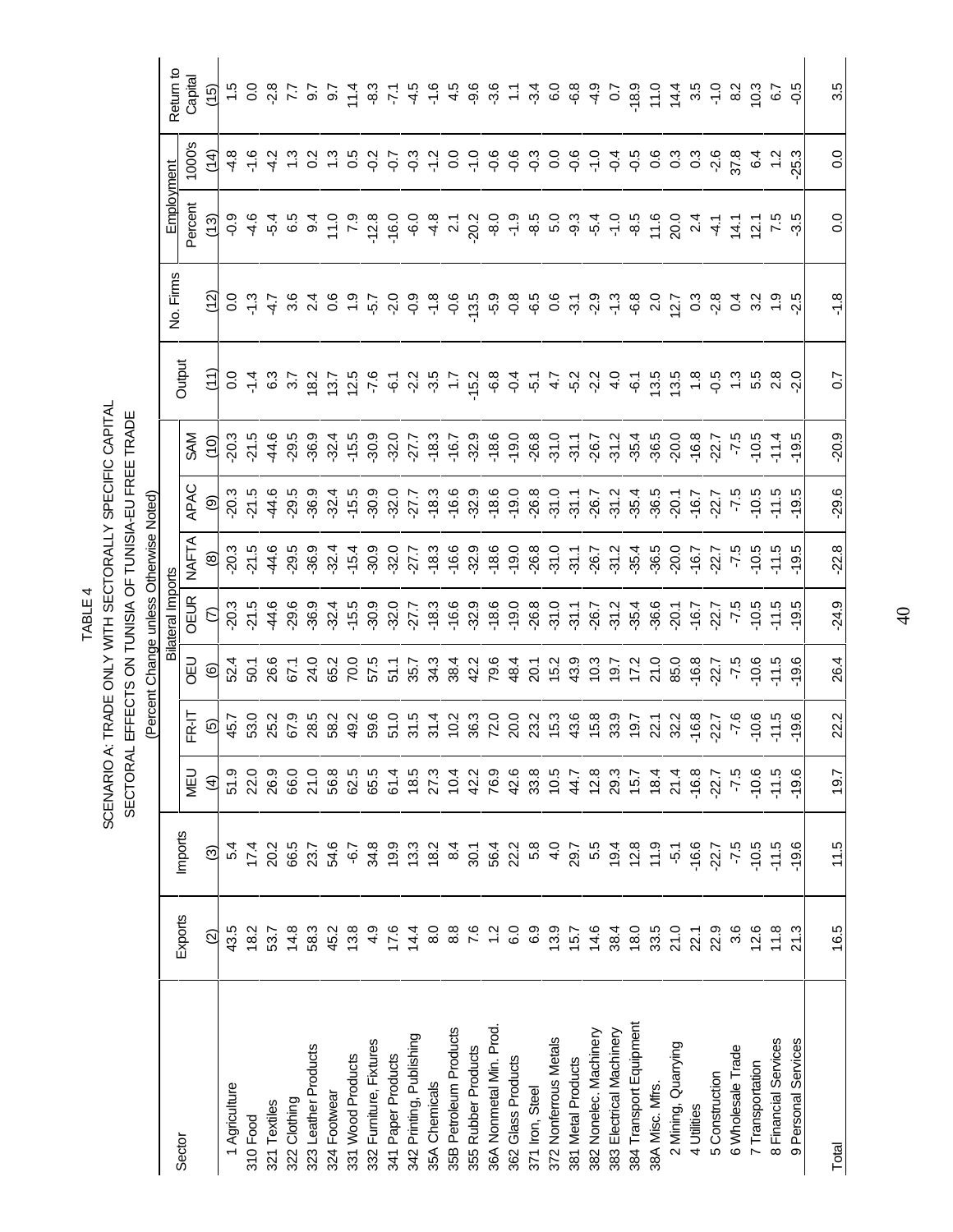SCENARIO B: TRADE ONLY WITH SECTORALLY MOBILE CAPITAL SCENARIO B: TRADE ONLY WITH SECTORALLY MOBILE CAPITAL SECTORAL EFFECTS ON TUNISIA OF TUNISIA-EU FREE TRADE SECTORAL EFFECTS ON TUNISIA OF TUNISIA-EU FREE TRADE (Percent Change unless Otherwise Noted) (Percent Change unless Otherwise Noted)

TABLE 5

of Capital Sector Exports Imports KEU FR-IT OEU Bilateral Imports ANG SAM Output No. Firms Employment Allocation<br>Rector Exports Kepital MEU FR-IT OEU OEUR NAFTA APAC SAM Output No. Firms Percent 1000's of Capital Allocation  $4\overline{4}$  $-18.0$ -9.6  $14.0$ 86.2 29.2  $1.6$ 26.2  $-11.5$  $-0.8$  $-36.4$  $13.2$ 16.9  $-5.0$  $-15.3$  $10.2$ 17.6  $10.5$ 50.0 53  $3.3$  $-4.6$  $1.4$  $-7.4$  $21.1$  $\ddot{ }$ .  $-4.0$  $3.2$  $12.2$  $(15)$ (2) (3) (4) (5) (6) (7) (8) (9) (10) (11) (12) (13) (14) (15) पप — 2.6 — 8.1 — 0.0 — 1.7 — 8.01- 8.01- 8.01- 8.01- 9.01- 9.02 — 0.04 — 0.04 — 10.3 — 10.3 — 10.04 — 10.0 — 1 310 Food 5.3 - 3.3 - 3.3 - 3.3 - 3.4.1 - 34.1 - 34.1 - 34.1 - 34.1 - 34.1 - 34.1 - 34.1 - 34.1 - 34.1 - 34.1 - $321$ Textiles -61.9 -61.3 | 72.4 72.4 -24.4 -24.0 -24.0 -24.0 -24.0 -85.9 | -85.7 | -85.1 -85.4 -85.4 -85.4 | -85.4 | -86.2 | -86.2 | -85.4 | -85.4 | -85.4 | -85.4 | -85.4 | -85.4 | -85.4 | -85.4 | -85.4 | -85.4 | -85.4 |  $323$  Leather Products -3.3 -3.3 -3.8 45.4 45.4 45.4 45.4 -28.6 -28.6 -28.6 -28.6 -22.5 -27.0 -21.8 -21.8 -29.2 324 Footwear | 31.7 | 31.7 | 33.3 | 73.1 | 73.0 | -26.0 | -26.0 | -26.0 | -26.0 | -26.0 | -26.0 | -26.0 | -26 331 Wood Droducts 10.0 -4.7 6.8 -4.7 -4.0 -4.7 -4.7 -4.9 -4.7 -4.9 -4.7 -4.7 -4.7 -4.7 -4.7 -4.7 -4. 0.32 Furniture, Fixture, Fixture, Fixtures 19.03, Fixtures 19.0, Fixtures 19.0 -19.0 -19.0 -10.0 -10.0 -10.0 -1<br>0.02 -10.2 -10.2 -14.7 -14.7 -14.7 -10.05, Fixtures 19.05, Fixtures 19.00, Fixtures 19.00, Fixtures 19.00, Fix 341 Paper Products -6.8 50.2 104.4 91.2 91.3 -13.9 -13.9 -13.9 -13.9 -22.9 -25.0 -15.9 -0.7 -26.2 342 Printing, Publishing 1.5 39.4 46.4 62.4 67.6 -10.7 -10.7 -10.7 -10.7 -7.2 -8.9 -3.5 -0.2 -9.6 35A Chemicals 2.8 | 25.4 | 35.2 | 39.5 | 42.5 | -13.3 | -13.3 | -13.3 | -7.6 | -7.5 | -3.4 -0.9 | -11.5 | -11.5 35B Petroleum Products 16.2 | 6.2 | 15.6 | 17.7 | 17.9 | 17.9 | 17.9 | 17.9 | 17.9 | 17.9 | 2.1 | 7.5 | 7.5 | 0.1 355 Rubber Products -19.9 53.1 67.5 53.1 67.2 51.2 521.1 -21.1 -21.1 -21.1 -21.1 -21.1 -20.4 -27.4 -27.4 -36.4 36A Nonmetal Min. Prod. 1.0 59.2 80.1 75.1 82.8 -17.1 -17.1 -17.1 -17.2 -7.2 -6.5 -4.1 -0.3 -13.2 362 Glass Products 5.2 28.6 50.0 26.2 56.1 -14.8 -14.8 -14.8 -14.8 1.9 -0.2 6.3 2.1 -4.0 371 Iron, Steel 4.3 | 36.2 | 25.3 | 25.3 | 25.6 | -25.6 | -25.6 | -25.6 | -25.6 | -36.6 | -36.9 | -16.9 | -11.5 372 Nonferrous Metals 11.8 | 11.8 | 11.1 | 11.1 | 11.0 | -33.5 | -33.5 | -33.5 | -33.5 | -33.5 | -4 | 1.9 | -5.0  $381$  Metal Products 6.7 (63.8 63.8 63.8 62.4 62.7 -22.0 -22.0 -22.0 -22.1 -8.4 -8.4 -8.4 -8.6 -0.6 -15.3 382 Nonelec. Machinery 10.2 12.3 20.2 23.3 17.4 -21.9 -21.9 -21.9 -21.9 -3.7 -8.0 -5.2 -1.0 -10.2 383 Electrical Machinery 23.2 45 -4.5 -27.1 -27.1 -27.1 -27.1 -27.1 -27.1 -27.1 -27.1 -27.1 -27.1 -27.1 -27.1 -27.1 -27.1 -27.1 -27.1 -27.1 -27.1 -27.1 -27.1 -27.1 -27.1 -27.1 -27.1 -27.1 -27.1 -27.2 -2.2 -2.2 -2.3 -2.2 -2 9.25 Transport Equipment Equipment Califor - 28.4 32.5 -28.5 -26.3 -26.3 -26.3 -14.9 -14.9 -14.9 -19.9 -19.9 -1 38A Misc. Mfrs. 10.8 17.7 24.7 28.5 27.4 -33.2 -33.2 -33.2 -33.2 -4.7 -7.7 -0.9 0.0 -10.5 2 Mining 2 Mining, Quarrying 194.4 -27.4 -27.4 -27.4 -27.4 -27.4 -27.4 -47.4 -47.4 -47.4 -47.4 -47.4 -47.4 -47<br>0.05 - 21.4 - 21.2 - 21.2 - 21.4 -45.4 -45.4 -45.4 -45.4 -45.4 -45.4 - 47.4 - 47.4 - 47.4 - 47.4 - 47.4 - 47.4 -5.7 4 Utilities 17.6 -14.0 -13.9 -13.9 -13.8 -13.8 -13.8 -13.8 -13.8 -13.8 -13.8 -13.8 -13.8 -13.8 -13.1 1.5 -1.6 -5 Construction | 24.1 -20.9 -20.9 -20.9 -20.9 -20.9 -20.9 -20.9 -20.9 -20.9 -20.9 -20.9 -20.9 -20.9 -20.9 -20.9 -5.3 2.4.1 -5.3 -5.3 2.4.1 -5.3 -5.3 -5.4.1 -5.3 -5.4.1 -5.3 -5.4.1 -5.3 -5.4.1 -5.3 -5.4.1 -5.3 -5.4.1 -5.3 6 Wholesale Trade 22.4 -17.2 -17.2 -17.2 -17.1 -17.1 -17.1 -17.1 -17.1 15.9 14.8 36.8 98.5 14.0 7 Transportation 34.4 -20.2 -20.2 -20.2 -20.2 -20.2 -20.2 -20.3 -20.3 -20.2 -20.3 -20.2 -20.2 -20.2 -20.2 -20.<br>| 34.4 -20.2 -20.2 -20.3 -20.3 -20.3 -20.3 -20.3 -20.3 -20.3 -20.3 -20.3 -20.3 -20.3 -20.3 -20.3 -20.3 -20.3 -8 Financial Services 11.9 11.9 -13.3 -13.3 -13.3 -13.2 -13.2 -13.2 -13.2 -13.2 -13.2 -13.2 -13.2 -13.3 10.5 -17 -17 -13.3 9 Personal Services | 21.6 | 21.6 | 21.6 | -17.1 -17.1 -17.1 -17.1 -17.1 -17.1 -17.1 -17.1 -17.1 -17.1 -17.1 -1 Total 31.1 31.1 21.8 30.5 34.3 42.2 -19.8 -23.7 -23.7 -23.7 -22.6 - 2.7 -2.0.1 0.0 1 0.0 1 14 1:2 | 4:9 | 8:2 | 8:2 | 9:2 | 9:2 | 9:4 | 9:4 | 9:4 | 9:4 | 9:3 | 9:3 | 9:3 | 9:3 | 9:3 | 9:3 | 9:4 | 2:2 | 9:4 1000's -65.4 9.<br>Ö  $1.6$  $0.6$  $\overline{0}$ :  $0.9$  $0.0$  $\overline{6}$  $-0.9$  $0.0$  $1.2$  $\frac{6}{1}$ 98.5  $0.0$  $(14)$  $2.\overline{3}$  $\overline{6}$ çò  $-0.2$  $-1.4$  $0.3$  $\overline{0}$  $-1.0$  $\overline{a}$  $2.2$  $13.7$  $\ddot{ }$ :  $2.9.9$  $\frac{2}{9}$  $\overline{c}$  $\overline{21}$ Employment Percent  $(13)$  $\frac{8}{1}$ 6.6 85.1 33.2  $21.8$  $13.3$  $-10.2$  $-15.9$  $-3.5$ 7.5  $27.4$  $6.3$ 5.9 -8.6 -5.2  $0.9$  $-15.3$  $-0.9$ 69.8 3.5 36.8  $\overline{0}$  $\frac{8}{8}$  $34$  $-4.1$  $\ddot{z}$  $\overline{13.1}$ 26.1  $10.5$  $\frac{1}{4}$ **Vo. Firms**  $(12)$  $\rm ^{0}$  $-3.8$ 85.7 27.8 27.0  $-14.7$ -25.0  $-8.9$  $-7.5$  $\overline{1}$  $28.8$ Ģэ.  $-0.2$  $-11.5$  $-1.9$  $-13.4$  $2.8$  $-16.9$ 63.2 3.5  $3.4$  $-8.0$ -7.7  $\overline{0.4}$  $14.8$ 16.5  $0.8$  $\frac{8}{2}$  $-20.1$  $-0.7$ Output  $(11)$ 85.9 27.9  $22.5$  $-22.9$  $-14.9$ 15.9  $17.9$ -3.3 6.8  $13.8$  $-7.2$  $-7.6$  $-30.4$  $-7.2$  $\ddot{ }$ .9 -9.6  $1.4$  $\frac{8}{4}$  $-3.7$  $4.5$ 63.1  $1.5$  $\overline{3.1}$  $\ddot{.}$  $\frac{2}{3}$  $2.7$  $\frac{1}{4}$  $-4.7$  $\overline{5}$  $\overline{21}$  $-12.6$ **SAM**  $-10.3$  $-10.1$  $24.0$ 41.5 28.6 26.0 19.0  $-13.9$  $-10.7$  $13.3$  $21.1$  $-17.2$  $-14.8$ 25.6 33.5  $21.9$ 27.1  $-26.3$ 33.2 45.4  $-13.8$  $20.9$ 202  $13.2$  $-14.0$  $\frac{1}{11}$  $22.1$  $-171$  $-17.1$  $\widetilde{O}$ APAC  $-10.3$  $-10.1$  $.24.1$ 41.5 28.6 26.0  $-13.9$  $-18.9$  $-13.9$  $-10.7$  $-13.3$  $-11.0$  $21.1$  $-17.1$  $-14.8$  $-25.6$  $-33.5$  $22.0$  $21.9$ 27.1 -26.3  $-33.2$  $-13.8$  $-20.8$ 202  $-13.2$  $-23.7$ 45.4  $-17.1$  $-17.1$ ම **NAFTA**  $-10.3$  $-24.0$ 41.5 28.6 -26.0  $-13.9$  $-19.0$  $-13.9$  $13.3$  $-25.6$  $-33.5$  $22.0$  $-21.9$  $-26.3$  $-33.2$  $-13.8$  $-20.8$ 202  $-13.2$  $-19.8$  $-10.7$  $-11.0$  $-14.8$ 45.4  $-10.1$  $21.1$  $-17.1$ 27.1  $-17.1$  $-17.1$  $\circledcirc$ **Bilateral Imports OEUR**  $-10.3$  $-19.0$  $-13.9$  $11.0$  $-14.8$  $-25.6$ 33.5  $22.0$  $-21.9$ 45.3  $-13.8$  $-20.6$  $-24.4$  $-41.7$ 28.7 26.0  $-14.0$  $-10.7$  $13.3$  $-21.2$  $-171$ 27.1 26.3  $33.2$  $-20.8$  $-20.2$  $-13.2$  $-10.1$  $-17.1$  $-17.1$ ε OEU 71.5  $71.8$ 38.8 81.0  $91.3$ 67.6 42.5 47.5 82.8 26.8 33.5 74.9 40.6 84.7 56.1  $11.0$  $17.4$ 27.4 26.2 13.9  $20.9$ 20.3  $-13.3$ 42.2  $73.1$ 67,1 22.1 62.7  $-171$  $-17.1$ ම FR-IT 39.5 26.2 25.3 36.5 28.5  $-10.5$ 34.3 64.0 75.0  $72.4$ 39.0 45.4 51.8 87.1  $91.2$ 62.4 61.2 75.1  $11.1$ 62.4 23.3 42.0  $-13.9$  $-20.9$  $-17.2$  $-20.4$  $-13.3$  $73.1$  $-17.2$  $177$  $\widehat{\boldsymbol{\omega}}$ **MEU** 71.0 39.6 37.2 36.8 71.5 65.4  $104.4$ 46.4 35.2 17.9 67.5 50.0 36.2 6.6 63.8 202 37.1  $31.9$  $-13.8$  $-20.9$  $-17.2$ 202 30.5 73.7 94.1 80.1 24.7  $-17.1$  $-13.3$  $-171$ E mports 18.6 39.8 69.3 15.6 28.6 7.2 46.3  $12.3$ 26.6  $20.9$ 64.3 38.1 57.7 50.2 39.4 25.4 53.1 59.2 28.4  $177$  $-27.4$  $-14.0$  $-17.2$ 20.0  $-13.3$ œ  $-4.7$  $\overline{C}$  $34.1$ ල  $-17.1$  $\overline{z}$ Exports  $61.9$ 49.3  $-3.3$  $10.0$  $\overline{0}$ .  $6.8$  $-19.9$  $1.0$  $11.8$  $10.2$ 32.9  $10.8$ 94.4 17.6  $22.4$  $34.4$  $11.9$ 5.3  $31.7$  $1.5$  $2.8$  $6.2$ 52  $4.3$ 6.7  $4.4$ 24.1  $31.1$ 25.1 21.6  $\widehat{\omega}$ 384 Transport Equipment 35B Petroleum Products 36A Nonmetal Min. Prod. 382 Nonelec. Machinery 383 Electrical Machinery 342 Printing, Publishing 372 Nonferrous Metals 332 Furniture, Fixtures 8 Financial Services 9 Personal Services 2 Mining, Quarrying 355 Rubber Products 323 Leather Products 6 Wholesale Trade 341 Paper Products 331 Wood Products 362 Glass Products 381 Metal Products 7 Transportation 5 Construction 38A Misc. Mfrs. 35A Chemicals 1 Agriculture 371 Iron, Steel 324 Footwear 322 Clothing 321 Textiles 4 Utilities 310 Food Sector Total

 $\frac{1}{4}$